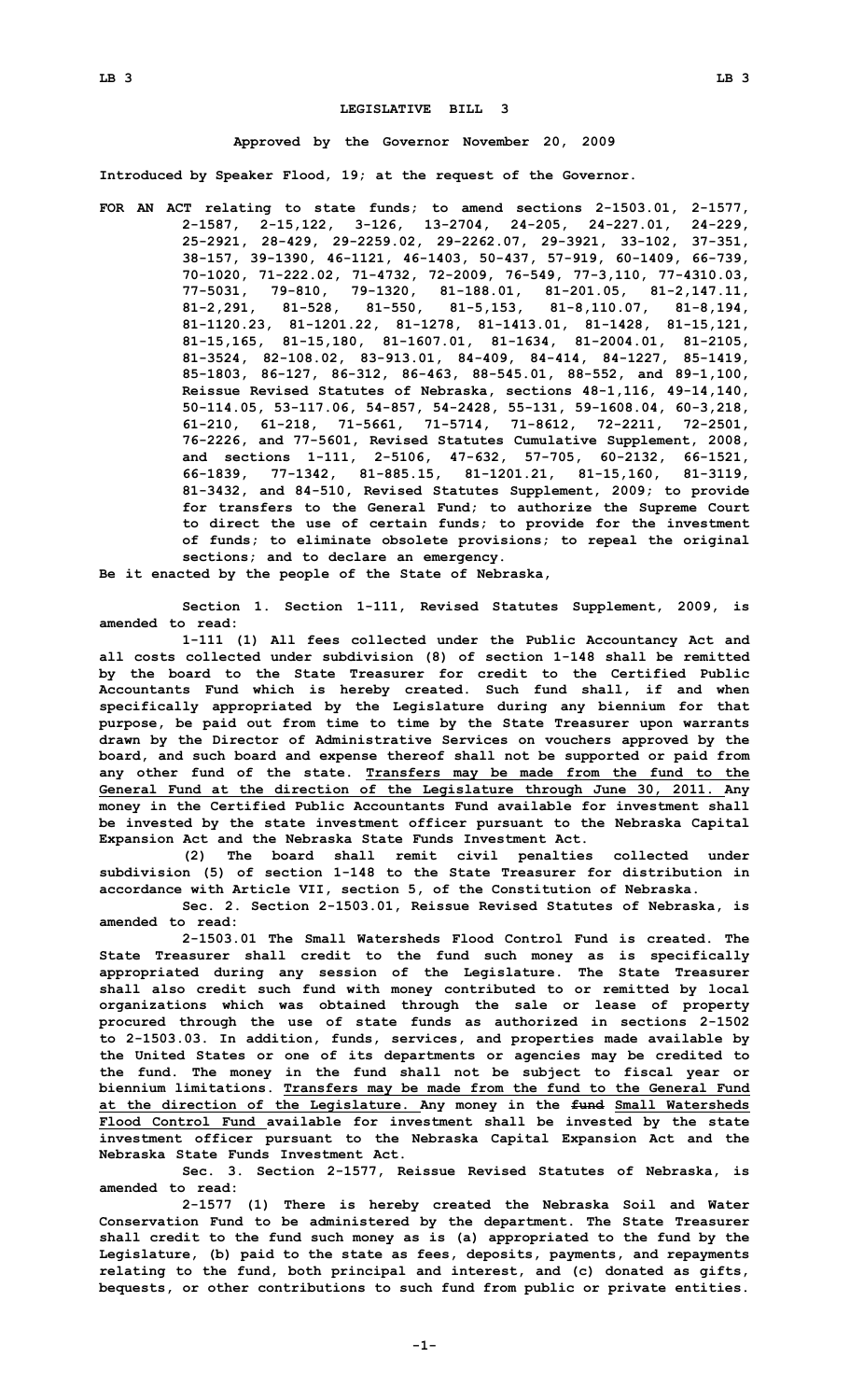**Funds made available by any agency of the United States may also be credited to such fund if so directed by such agency.**

**(2) The money in the fund shall not be subject to any fiscal-year limitation or lapse provision of unexpended balance at the end of any such fiscal year or biennium. Transfers may be made from the fund to the General Fund at the direction of the Legislature.**

**(3) Any money in the fund Nebraska Soil and Water Conservation Fund available for investment shall be invested by the state investment officer pursuant to the Nebraska Capital Expansion Act and the Nebraska State Funds Investment Act.**

**Sec. 4. Section 2-1587, Reissue Revised Statutes of Nebraska, is amended to read:**

**2-1587 (1) There is hereby created the Nebraska Resources Development Fund to be administered by the department. The State Treasurer shall credit to the fund, to carry out sections 2-1586 to 2-1595, such money as is (a) appropriated to the fund by the Legislature, (b) paid to the state as fees, deposits, payments, and repayments relating to the fund, both principal and interest, and (c) donated as gifts, bequests, or other contributions to such fund from public or private entities. Funds made available by any department or agency of the United States may also be credited to this fund if so directed by such department or agency. The money in the fund shall not be subject to any fiscal year or biennium limitation requiring reappropriation of the unexpended balance at the end of the fiscal year or biennium. Transfers may be made from the fund to the General Fund at the direction of the Legislature.**

**(2) To aid in the funding of projects and to prevent excessive fluctuations in appropriation requirements for the fund, Nebraska Resources Development Fund, the department shall create <sup>a</sup> reserve fund to be used only for projects requiring total expenditures from the Nebraska Resources Development Fund in excess of five million dollars. Unless disapproved by the Governor, the department may credit to such reserve fund that portion of any appropriation to the Nebraska Resources Development Fund which exceeds five million dollars. The department may also credit to the reserve fund such other funds as it determines are available.**

**(3) Any money in the Nebraska Resources Development Fund available for investment shall be invested by the state investment officer pursuant to the Nebraska Capital Expansion Act and the Nebraska State Funds Investment Act.**

**Sec. 5. Section 2-15,122, Reissue Revised Statutes of Nebraska, is amended to read:**

**2-15,122 There is hereby created the Natural Resources Water Quality Fund. The State Treasurer shall credit to the fund for the uses and purposes of section 2-15,123 such money as is specifically appropriated, such funds, fees, donations, gifts, services, or devises or bequests of real or personal property received by the department from any source, federal, state, public, or private, to be used by the department for the purpose of funding programs listed in subsection (2) of section 2-15,123, and such money credited under sections 2-2634, 2-2638, and 2-2641. The department shall allocate money from the fund pursuant to section 2-15,123. The fund shall be exempt from provisions relating to lapsing of appropriations, and the unexpended and unencumbered balance existing in the fund on June 30 each year shall be reappropriated, except that transfers may be made from the fund to the General Fund at the direction of the Legislature. Any money in the fund Natural Resources Water Quality Fund available for investment shall be invested by the state investment officer pursuant to the Nebraska Capital Expansion Act and the Nebraska State Funds Investment Act.**

**Sec. 6. Section 2-5106, Revised Statutes Supplement, 2009, is amended to read:**

**2-5106 The Buffer Strip Incentive Fund is created. Proceeds raised from fees imposed for the registration of pesticides and earmarked for the fund pursuant to section 2-2634, proceeds raised from federal grants earmarked for the fund, and any proceeds raised from public or private donations made to the fund shall be remitted to the State Treasurer for credit to the fund. The fund shall be administered by the department to maintain the buffer strip program and for expenses directly related to the program, including necessary expenses of the department in carrying out its duties and responsibilities under the Buffer Strip Act, except that on July 1, 2009, or as soon thereafter as administratively possible, the State Treasurer shall transfer five hundred thousand dollars from the Buffer Strip Incentive Fund to the Noxious Weed and Invasive Plant Species Assistance Fund. transfers may be made from the fund to the General Fund at the direction of the Legislature. The annual cost of administering the buffer strip program shall not exceed ten percent of**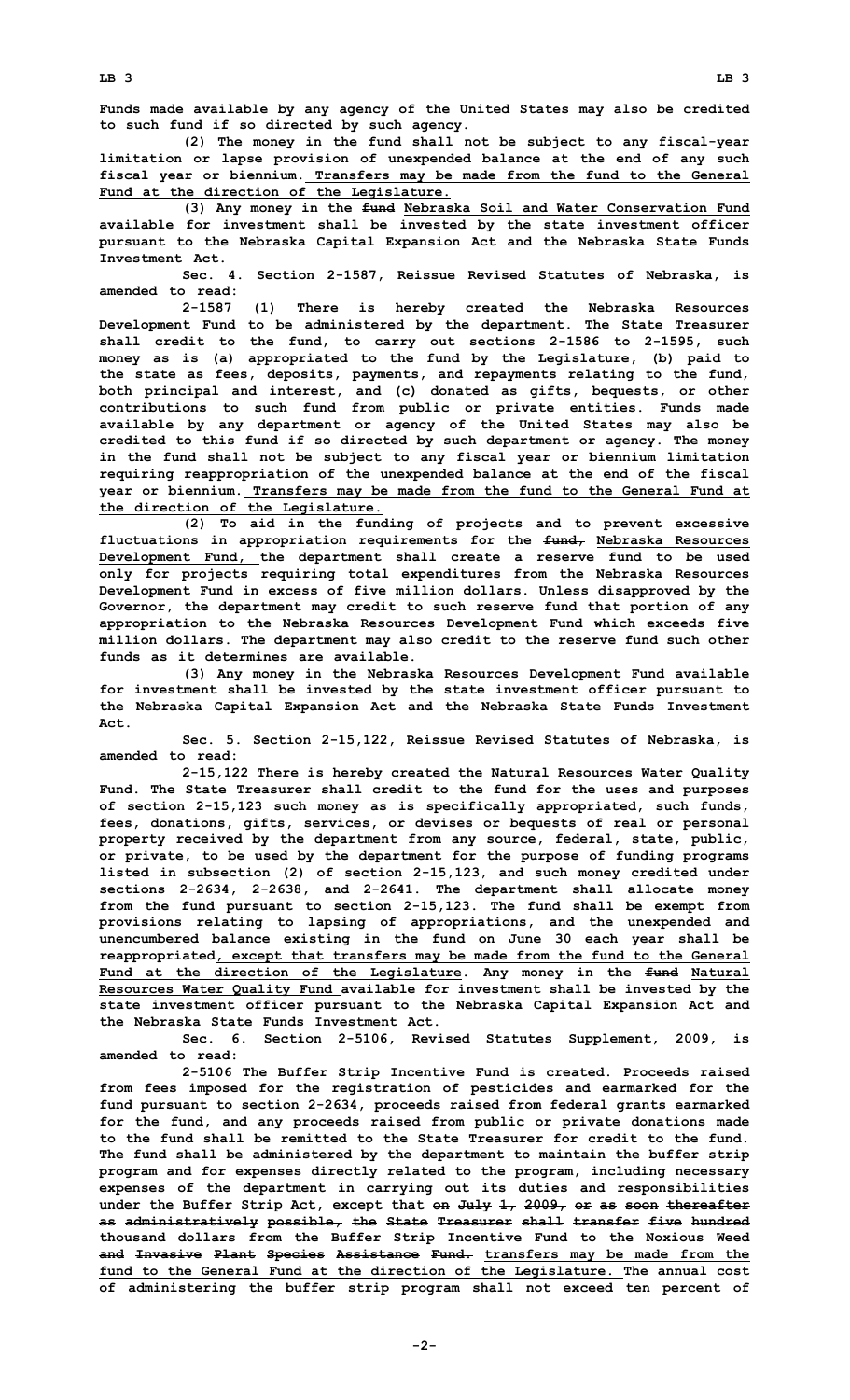**the total annual proceeds credited to the Buffer Strip Incentive Fund. Such administrative costs shall include funds allocated by the department to the districts for their administrative costs. Any money in the fund available for investment shall be invested by the state investment officer pursuant to the Nebraska Capital Expansion Act and the Nebraska State Funds Investment Act.**

**Sec. 7. Section 3-126, Reissue Revised Statutes of Nebraska, is amended to read:**

**3-126 The Department of Aeronautics Cash Fund is created. All money received by the department pursuant to the State Aeronautics Department Act shall be remitted to the State Treasurer for credit to the fund. The department is authorized, whether acting for this state, as the agent of any of its municipalities, or as the agent of any person owning <sup>a</sup> privately owned public use airport, or when requested by the United States Government or any agency or department thereof, to disburse such money. Transfers may be made from the fund to the General Fund at the direction of the Legislature through June 30, 2011. Any money in the fund Department of Aeronautics Cash Fund available for investment shall be invested by the state investment officer pursuant to the Nebraska Capital Expansion Act and the Nebraska State Funds Investment Act.**

**Sec. 8. Section 13-2704, Reissue Revised Statutes of Nebraska, is amended to read:**

**13-2704 The Local Civic, Cultural, and Convention Center Financing Fund is created. The fund shall be administered by the department. Transfers may be made from the fund to the General Fund at the direction of the Legislature. Any money in the fund Local Civic, Cultural, and Convention Center Financing Fund available for investment shall be invested by the state investment officer pursuant to the Nebraska Capital Expansion Act and the Nebraska State Funds Investment Act. The fund may be used for assistance for the construction of new centers or the renovation or expansion of existing centers. The fund may not be used for planning, programming, marketing, advertising, and related activities.**

**Sec. 9. Section 24-205, Reissue Revised Statutes of Nebraska, is amended to read:**

**24-205 The Supreme Court Education Fund is created. The State Court Administrator shall administer the fund. The fund shall consist of money remitted pursuant to section 33-154. The Except as otherwise directed by the Supreme Court during the period from the effective date of this act until June 30, 2011, the fund shall only be used to aid in supporting the mandatory training and education program for judges and employees of the Supreme Court, Court of Appeals, district courts, separate juvenile courts, county courts, and Nebraska Probation System as enacted by rule of the Supreme Court. Any money in the fund available for investment shall be invested by the state investment officer pursuant to the Nebraska Capital Expansion Act and the Nebraska State Funds Investment Act.**

**Sec. 10. Section 24-227.01, Reissue Revised Statutes of Nebraska, is amended to read:**

**24-227.01 The Supreme Court Automation Cash Fund is created. The State Court Administrator shall administer the fund. The Except as otherwise directed by the Supreme Court during the period from the effective date of this act until June 30, 2011, the fund shall only be used to support automation expenses of the Supreme Court, Court of Appeals, district courts, separate juvenile courts, county courts, and Nebraska Probation System from the computer automation budget program, except that the State Treasurer shall, on or before June 30, 2011, on such date as directed by the budget administrator of the budget division of the Department of Administrative Services, transfer the amount set forth in Legislative Bill 1, One Hundred First Legislature, First Special Session, 2009. Any money in the fund Supreme Court Automation Cash Fund available for investment shall be invested by the state investment officer pursuant to the Nebraska Capital Expansion Act and the Nebraska State Funds Investment Act.**

**Sec. 11. Section 24-229, Reissue Revised Statutes of Nebraska, is amended to read:**

**24-229 The Counsel for Discipline Cash Fund is created. The fund shall be established within the Nebraska Supreme Court and administered by the State Court Administrator. The fund shall consist of <sup>a</sup> portion of the annual membership dues assessed by the Nebraska State Bar Association and remitted to the Nebraska Supreme Court for credit to the fund. The Except as otherwise directed by the Supreme Court during the period from the effective date of this act until June 30, 2011, the fund shall only be used to pay the costs associated with the operation of the Office of the Counsel for Discipline. Any money in the fund available for investment shall be invested by the state investment officer pursuant to the Nebraska Capital Expansion Act and the**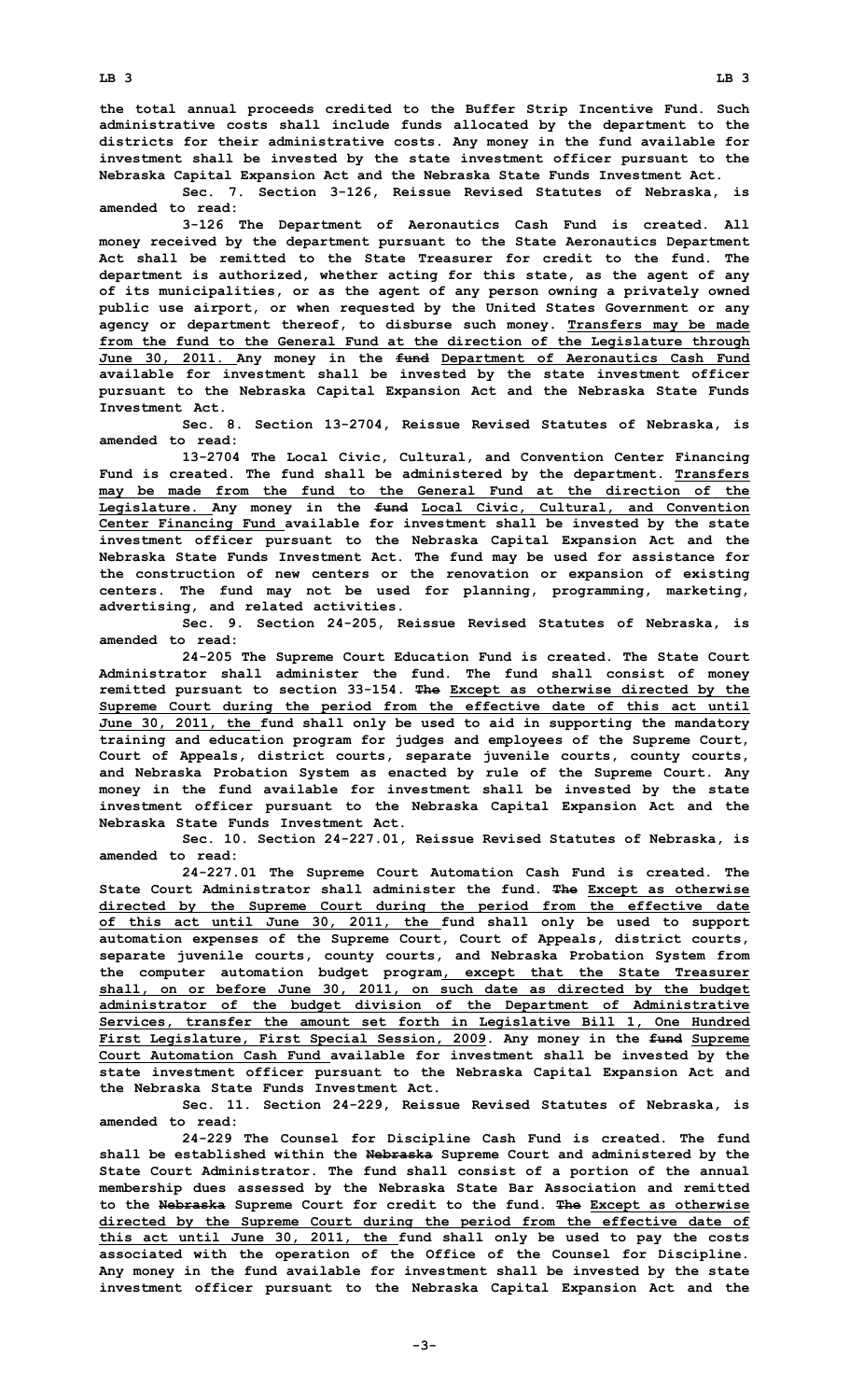**Nebraska State Funds Investment Act.**

**Sec. 12. Section 25-2921, Reissue Revised Statutes of Nebraska, is amended to read:**

**25-2921 The Dispute Resolution Cash Fund is created. The State Court Administrator shall administer the fund. The fund shall consist of proceeds received pursuant to subdivision (10) of section 25-2908 and section 33-155. The Except as otherwise directed by the Supreme Court during the period from the effective date of this act until June 30, 2011, the fund shall be used to supplement the administration of the office and the support of the approved centers. It is the intent of the Legislature that any General Fund money supplanted by the Dispute Resolution Cash Fund may be used for the support and maintenance of the State Library. Any money in the fund available for investment shall be invested by the state investment officer pursuant to the Nebraska Capital Expansion Act and the Nebraska State Funds Investment Act.**

**Sec. 13. Section 28-429, Reissue Revised Statutes of Nebraska, is amended to read:**

**28-429 (1) There is hereby established in the Nebraska State Patrol <sup>a</sup> Division of Drug Control. The division shall consist of such personnel as may be designated by the Superintendent of Law Enforcement and Public Safety. It shall be the duty of the division to enforce all of the provisions of the Uniform Controlled Substances Act and any other provisions of the law dealing with controlled substances and to conduct drug education activities as directed by the superintendent. The Nebraska State Patrol shall cooperate with federal agencies, the department, other state agencies, elementary and secondary schools, and County Drug Law Enforcement and Education Fund Boards in discharging their responsibilities concerning traffic in controlled substances, in suppressing the abuse of controlled substances, and in conducting drug education activities. To this end the division is authorized to: (a) Arrange for the exchange of information between governmental officials concerning the use and abuse of controlled substances; (b) coordinate and cooperate in training programs on controlled substance law enforcement and education at the local and state levels; (c) establish <sup>a</sup> centralized unit which will accept, catalog, file, and collect statistics, including records of drug dependent persons and other controlled substance law offenders within the state, and make such information available for federal, state, and local law enforcement purposes on request; (d) cooperate in locating, eradicating, and destroying wild or illicit growth of plant species from which controlled substances may be extracted, and for these purposes <sup>a</sup> peace officer is hereby authorized to enter onto property upon which there are no buildings or upon which there are only uninhabited buildings without first obtaining <sup>a</sup> search warrant or consent; (e) develop <sup>a</sup> priority program so as to focus the bulk of its efforts on the reduction and elimination of the most damaging drugs including narcotic drugs, depressant and stimulant drugs, and hallucinogenic drugs; and (f) develop and conduct drug education activities in cooperation with elementary and secondary schools in Nebraska and with County Drug Law Enforcement and Education Fund Boards.**

**(2) There is hereby created the Nebraska State Patrol Drug Control and Education Cash Fund which shall be used for the purposes of (a) obtaining evidence for enforcement of any state law relating to the control of drug abuse and (b) drug education activities conducted pursuant to subsection (1) of this section, except that transfers may be made from the fund to the General Fund at the direction of the Legislature. Any money in the fund Nebraska State Patrol Drug Control and Education Cash Fund available for investment shall be invested by the state investment officer pursuant to the Nebraska Capital Expansion Act and the Nebraska State Funds Investment Act.**

**(3) For the purpose of establishing and maintaining legislative oversight and accountability, the Appropriations Committee of the Legislature shall formulate record-keeping procedures to be adhered to by the Nebraska State Patrol for all expenditures, disbursements, and transfers of cash from the Nebraska State Patrol Drug Control and Education Cash Fund. Based on these record-keeping procedures, the Nebraska State Patrol shall prepare and deliver to the Clerk of the Legislature at the commencement of each succeeding session <sup>a</sup> detailed report which shall contain, but not be limited to: (a) Current total in the cash fund; (b) total amount of expenditures; (c) purpose of the expenditures to include: (i) Salaries and any expenses of all agents and informants; (ii) front money for drug purchases; (iii) names of drugs and quantity of purchases; (iv) amount of front money recovered; and (v) drug education activities; (d) total number of informers on payroll; (e) amounts delivered to patrol supervisors for distribution to agents and informants and the method of accounting for such transactions and the results procured through such transactions; and (f) <sup>a</sup> description of the drug education activities conducted since the date of the previous report. Each member of the**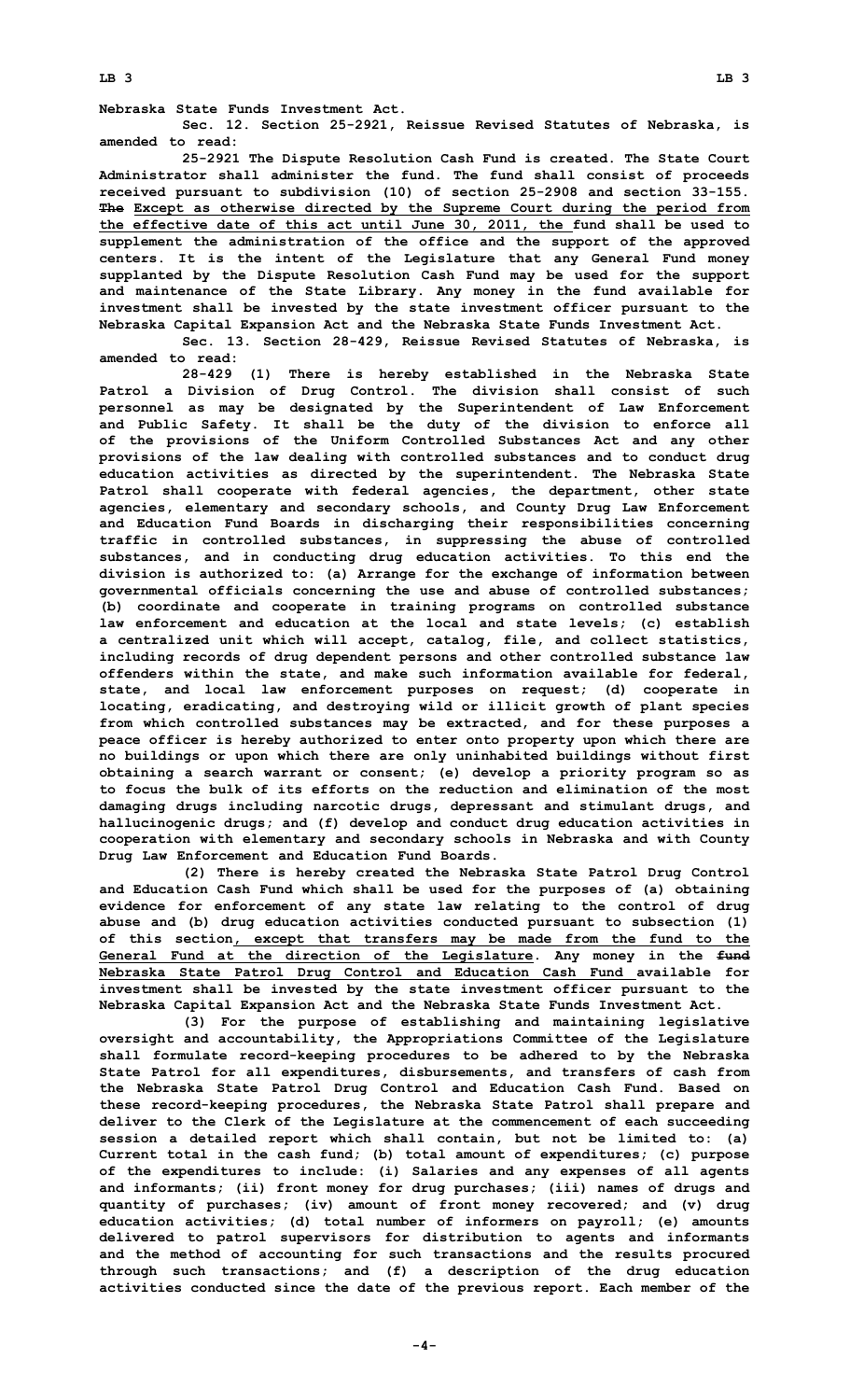**Legislature shall receive <sup>a</sup> copy of such report by making <sup>a</sup> request for it to the superintendent.**

**(4) The superintendent shall adopt and promulgate rules and regulations to carry out this section.**

**Sec. 14. Section 29-2259.02, Reissue Revised Statutes of Nebraska, is amended to read:**

**29-2259.02 The State Probation Contractual Services Cash Fund is created. The fund shall consist only of payments received by the state pursuant to contractual agreements with local political subdivisions for probation services provided by the Office of Probation Administration. The Except as otherwise directed by the Supreme Court during the period from the effective date of this act until June 30, 2011, the fund shall only be used to pay for probation services provided by the Office of Probation Administration to local political subdivisions which enter into contractual agreements with the Office of Probation Administration. The fund shall be administered by the probation administrator. Any money in the fund available for investment shall be invested by the state investment officer pursuant to the Nebraska Capital Expansion Act and the Nebraska State Funds Investment Act.**

**Sec. 15. Section 29-2262.07, Reissue Revised Statutes of Nebraska, is amended to read:**

**29-2262.07 The Probation Program Cash Fund is created. All funds collected pursuant to section 29-2262.06 shall be remitted to the State Treasurer for credit to the fund. The Except as otherwise directed by the Supreme Court during the period from the effective date of this act until June 30, 2011, the fund shall be utilized by the administrator, in consultation with the Community Corrections Council, for the purposes stated in subdivision (14) of section 29-2252, except that the State Treasurer shall, on or before June 30, 2011, on such date as directed by the budget administrator of the budget division of the Department of Administrative Services, transfer the amount set forth in Legislative Bill 1, One Hundred First Legislature, First Special Session, 2009. Any money in the fund available for investment shall be invested by the state investment officer pursuant to the Nebraska Capital Expansion Act and the Nebraska State Funds Investment Act.**

**Sec. 16. Section 29-3921, Reissue Revised Statutes of Nebraska, is amended to read:**

**29-3921 The Commission on Public Advocacy Operations Cash Fund is created. The fund shall be used for the operations of the commission, except that transfers may be made from the fund to the General Fund at the direction of the Legislature through June 30, 2011. The fund Commission on Public Advocacy Operations Cash Fund shall consist of money remitted pursuant to section 33-156. It is the intent of the Legislature that the commission shall be funded solely from the fund. Any money in the fund available for investment shall be invested by the state investment officer pursuant to the Nebraska Capital Expansion Act and the Nebraska State Funds Investment Act.**

**The State Treasurer shall transfer two hundred fifty thousand dollars from the Commission on Public Advocacy Operations Cash Fund to the University Cash Fund within fifteen days after May 1, 2008. Such funds shall be used for <sup>a</sup> study of the juvenile legal defense and guardian ad litem systems utilizing the University of Nebraska Public Policy Center to create, administer, and review <sup>a</sup> Request for Proposals to select from <sup>a</sup> national search <sup>a</sup> research consultant that is qualified to provide <sup>a</sup> methodologically sound and objective assessment of Nebraska's juvenile justice system. The assessment shall include: (1) Gathering of general data and information about the structure and funding mechanisms for juvenile legal defense and guardian ad litem representation; (2) <sup>a</sup> review of caseloads; (3) examining issues related to the timing of appointment of counsel and guardians ad litem; (4) supervision of attorneys; (5) charging and trying juveniles as adults; (6) frequency with which juveniles waive their right to counsel and under what conditions they do so; (7) allocation of resources; (8) adequacy of juvenile court facilities; (9) compensation of attorneys; (10) supervising and training of attorneys; (11) access to investigators, experts, social workers, and support staff; (12) access to educational officers, teachers, educational staff, and truancy officers; (13) the relationship between <sup>a</sup> guardian ad litem, <sup>a</sup> juvenile's legal counsel, and the judicial system with identified educational staff regarding <sup>a</sup> juvenile's educational status; (14) examining issues related to truancy and the relationship between the school districts and the juvenile court system; (15) recidivism; (16) time to permanency and time in court, especially when <sup>a</sup> guardian ad litem is appointed; and (17) coordination of representation for those juveniles that may have been appointed an attorney in <sup>a</sup> juvenile delinquency matter and <sup>a</sup> guardian ad litem because of abuse or neglect. The assessment shall also highlight promising approaches and innovative practices within the state and offer recommendations**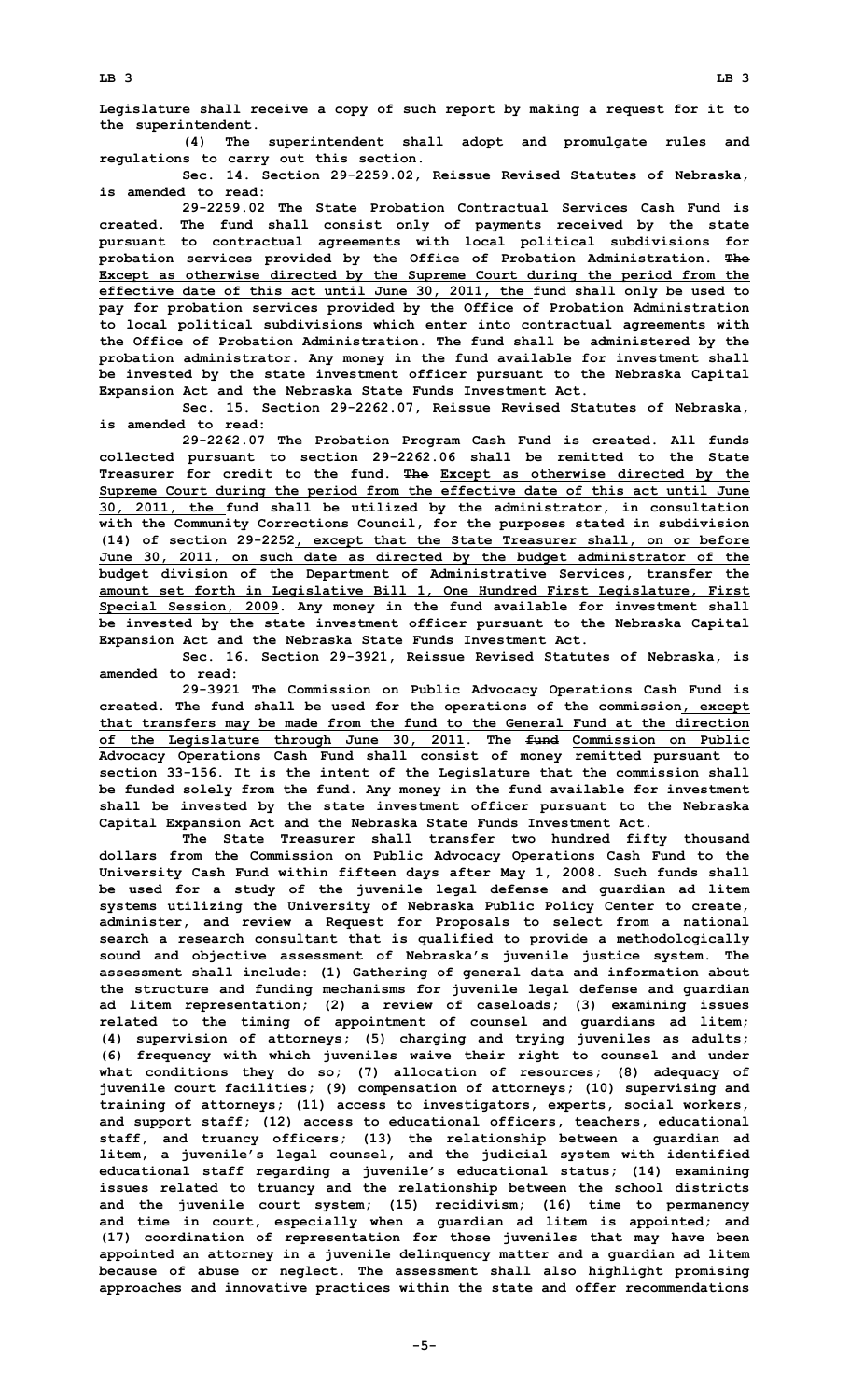**LB 3 LB 3**

**to improve weak areas.**

**Sec. 17. Section 33-102, Reissue Revised Statutes of Nebraska, is amended to read:**

**33-102 The Secretary of State shall be entitled to, for receiving, affixing the great seal to, and forwarding the commission of <sup>a</sup> notary public, the sum of fifteen dollars and the additional sum of fifteen dollars for filing and approving the bond of <sup>a</sup> notary public. The Secretary of State shall be entitled to the sum of fifteen dollars for receiving <sup>a</sup> renewal application pursuant to section 64-104.**

**The fees received by the Secretary of State pursuant to this section shall be remitted to the State Treasurer for credit seventy-five percent to the General Fund and twenty-five percent to the Administration Cash Fund which is hereby created. Transfers may be made from the fund to the General Fund at the direction of the Legislature. Any money in the Administration Cash Fund available for investment shall be invested by the state investment officer pursuant to the Nebraska Capital Expansion Act and the Nebraska State Funds Investment Act.**

**Sec. 18. Section 37-351, Reissue Revised Statutes of Nebraska, is amended to read:**

**37-351 There is hereby created <sup>a</sup> fund to be known as the Nebraska Outdoor Recreation Development Cash Fund. The fund shall contain the money received pursuant to section 77-2602 and any funds donated as gifts, bequests, or other contributions to such fund from public or private entities. Transfers may be made from the fund to the General Fund at the direction of the Legislature through June 30, 2011. Any money in the fund Nebraska Outdoor Recreation Development Cash Fund available for investment shall be invested by the state investment officer pursuant to the Nebraska Capital Expansion Act and the Nebraska State Funds Investment Act.**

**Sec. 19. Section 38-157, Reissue Revised Statutes of Nebraska, is amended to read:**

**38-157 (1) The Professional and Occupational Credentialing Cash Fund is created. Except as provided in section 71-17,113, the fund shall consist of all fees, gifts, grants, and other money, excluding fines and civil penalties, received or collected by the department under sections 38-151 to 38-156.**

**(2) The department shall use the fund for the administration and enforcement of such laws regulating the individuals and businesses listed in section 38-121 except for <sup>a</sup> percentage of the fees credited to the Nebraska Regulation of Health Professions Fund pursuant to section 71-6228. Transfers may be made from the Professional and Occupational Credentialing Cash Fund to the General Fund at the direction of the Legislature.**

**(3) Any money in the Professional and Occupational Credentialing Cash Fund available for investment shall be invested by the state investment officer pursuant to the Nebraska Capital Expansion Act and the Nebraska State Funds Investment Act.**

**(4) Any money in the Licensee Assistance Cash Fund on December 1, 2008, shall be transferred to the Professional and Occupational Credentialing Cash Fund.**

**Sec. 20. Section 39-1390, Reissue Revised Statutes of Nebraska, is amended to read:**

**39-1390 The State Recreation Road Fund is created. The money in the fund shall be transferred by the State Treasurer, on the first day of each month, to the Department of Roads and shall be expended by the Director-State Engineer with the approval of the Governor for construction and maintenance of dustless-surface roads to be designated as state recreation roads as provided in this section, except that for the period beginning July 1, 2003, and ending June 30, 2005, transfers may be made to the General Fund at the direction of the Legislature. transfers may be made from the fund to the General Fund at the direction of the Legislature through June 30, 2011. Except as to roads under contract as of March 15, 1972, only those roads, excluding state highways, giving direct and immediate access to or located within state parks, state recreation areas, or other recreational or historical areas, shall be eligible for designation as state recreation roads. Such eligibility shall be determined by the Game and Parks Commission and certified to the Director-State Engineer, who shall, after receiving such certification, be authorized to commence construction on such recreation roads as funds are available. After construction of such roads they shall be shown on the map provided by section 39-1311. Preference in construction shall be based on existing or potential traffic use by other than local residents. Unless the State Highway Commission otherwise recommends, such roads upon completion of construction shall be incorporated into the state highway system. If such <sup>a</sup> road is not incorporated into the state highway system, the Department of Roads and the county within which such road is located shall enter into**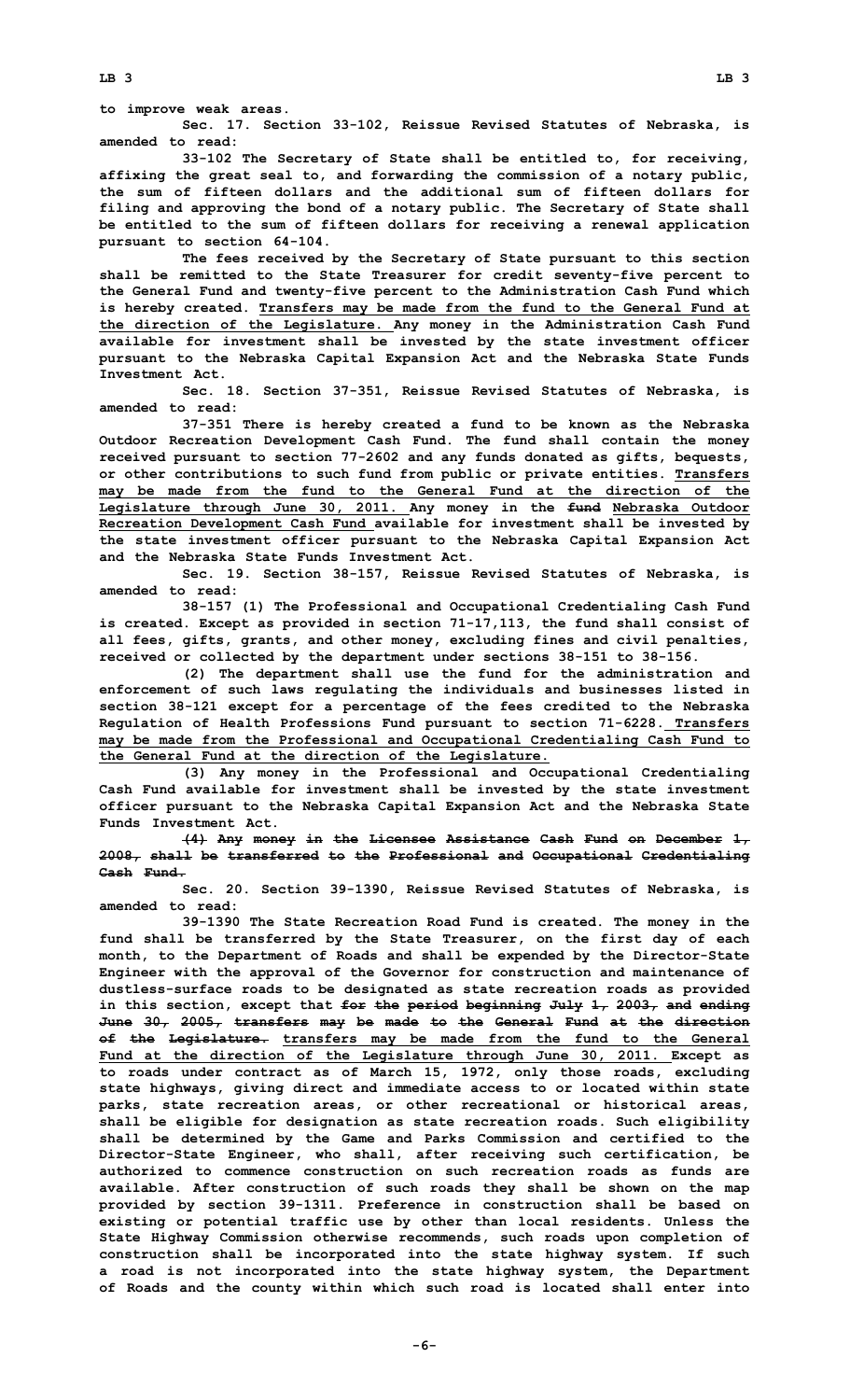**<sup>a</sup> maintenance agreement establishing the responsibility for maintenance of the road, the maintenance standards to be met, and the responsibility for maintenance costs. Any money in the State Recreation Road Fund available for investment shall be invested by the state investment officer pursuant to the Nebraska Capital Expansion Act and the Nebraska State Funds Investment Act.**

**Sec. 21. Section 46-1121, Reissue Revised Statutes of Nebraska, is amended to read:**

**46-1121 (1) The fee for initial application for <sup>a</sup> permit or special permit shall be thirty dollars payable to the district. Twenty-five dollars of the fee shall be retained by the district and five dollars paid by the district to the department.**

**The annual fee for renewal of <sup>a</sup> permit or special permit shall be ten dollars paid to the district. Two dollars of the annual fee shall be paid by the district to the department.**

**All fees shall be used by the district and the department to administer the Nebraska Chemigation Act. The department's fee shall be credited to the Chemigation Costs Fund which is hereby created. All fees collected by the department pursuant to the act shall be remitted to the State Treasurer for credit to the fund. Transfers may be made from the fund to the General Fund at the direction of the Legislature. Any money in the fund Chemigation Costs Fund available for investment shall be invested by the state investment officer pursuant to the Nebraska Capital Expansion Act and the Nebraska State Funds Investment Act.**

**(2) All permits issued pursuant to sections 46-1117 and 46-1117.01 shall be annual permits and shall expire each year on June 1. <sup>A</sup> permit may be renewed each year upon payment of the annual renewal fee and completion of <sup>a</sup> form provided by the district which lists the names of all chemicals used in chemigation the previous year. Once <sup>a</sup> permit has expired, it shall not be reinstated without meeting all of the requirements for <sup>a</sup> new permit including an inspection and payment of the initial application fee.**

**Sec. 22. Section 46-1403, Reissue Revised Statutes of Nebraska, is amended to read:**

**46-1403 There is hereby created the Water Well Decommissioning Fund. The State Treasurer shall credit to the fund for the uses and purposes of sections 46-1401 to 46-1405 such money as is specifically appropriated and such funds, fees, donations, gifts, services, or devises or bequests of real or personal property received by the Department of Natural Resources from any source, federal, state, public, or private, to be used by the department for the purpose of accelerating the decommissioning of illegal water wells. The department shall allocate money from the fund for purposes of sections 46-1401 to 46-1405. The fund shall be exempt from provisions relating to lapsing of appropriations. Transfers may be made from the fund to the General Fund at the direction of the Legislature. Any money in the fund Water Well Decommissioning Fund available for investment shall be invested by the state investment officer pursuant to the Nebraska Capital Expansion Act and the Nebraska State Funds Investment Act.**

**Sec. 23. Section 47-632, Revised Statutes Supplement, 2009, is amended to read:**

**47-632 (1) The Community Corrections Uniform Data Analysis Cash Fund is created. Except as provided in subsection (2) of this section, the fund shall be established for administrative purposes only within the Nebraska Commission on Law Enforcement and Criminal Justice, shall be administered by the executive director of the Community Corrections Council, and shall only be used to support operations costs and analysis relating to the implementation and coordination of the uniform analysis of crime data pursuant to the Community Corrections Act, including associated information technology projects, as specifically approved by the executive director of the Community Corrections Council. The fund shall consist of money collected pursuant to section 47-633.**

**(2) On May 28, 2009, the State Treasurer shall transfer three hundred fifty thousand dollars from the Community Corrections Uniform Data Analysis Cash Fund to the Violence Prevention Cash Fund.**

**(2) Transfers may be made from the fund to the General Fund at the direction of the Legislature.**

**(3) Any money in the Community Corrections Uniform Data Analysis Cash Fund available for investment shall be invested by the state investment officer pursuant to the Nebraska Capital Expansion Act and the Nebraska State Funds Investment Act.**

**Sec. 24. Section 48-1,116, Revised Statutes Cumulative Supplement, 2008, is amended to read:**

**48-1,116 The Compensation Court Cash Fund is hereby created. The fund shall be used to aid in providing for the expense of administering**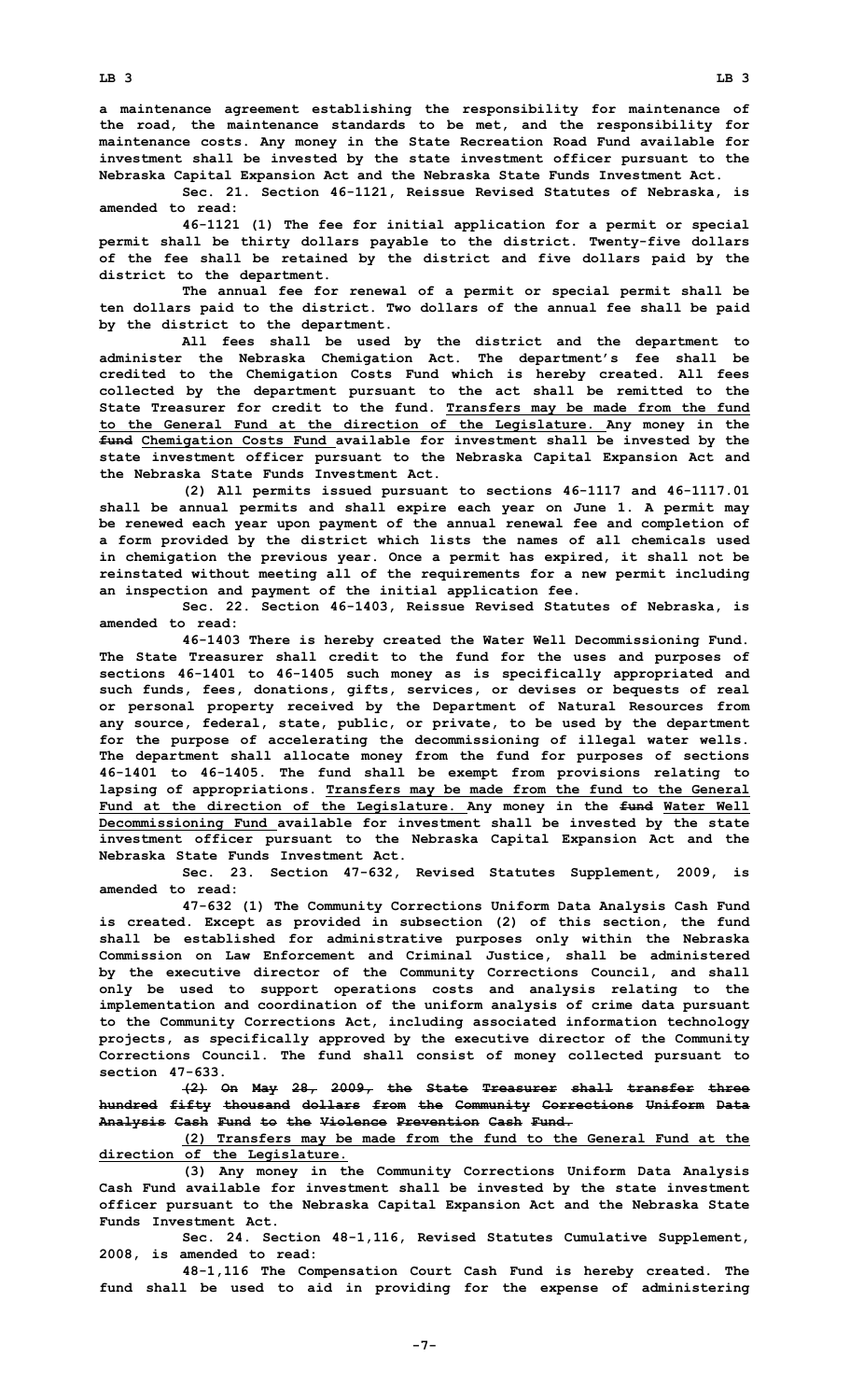**the Nebraska Workers' Compensation Act and the payment of the salaries and expenses of the personnel of the Nebraska Workers' Compensation Court, except that transfers may be made from the fund to the General Fund at the direction of the Legislature through June 30, 2011.**

**All fees received pursuant to sections 48-120, 48-120.02, 48-138, 48-139, 48-145.04, and 48-165 shall be remitted to the State Treasurer for credit to the Compensation Court Cash Fund. The fund shall also consist of amounts credited to the fund pursuant to sections 48-1,113, 48-1,114, and 77-912. The State Treasurer may receive and credit to the fund any money which may at any time be contributed to the state or the fund by the federal government or any agency thereof to which the state may be or become entitled under any act of Congress or otherwise by reason of any payment made from the fund.**

**Any money in the fund available for investment shall be invested by the state investment officer pursuant to the Nebraska Capital Expansion Act and the Nebraska State Funds Investment Act.**

**Sec. 25. Section 49-14,140, Revised Statutes Cumulative Supplement, 2008, is amended to read:**

**49-14,140 The Nebraska Accountability and Disclosure Commission Cash Fund is hereby created. The fund shall consist of funds received by the commission pursuant to sections 49-1449.01, 49-1470, 49-1480.01, 49-1482, 49-1495, 49-14,123, and 49-14,123.01. The fund shall not include late filing fees or civil penalties assessed and collected by the commission. The fund shall be used by the commission in administering the Nebraska Political Accountability and Disclosure Act, except that transfers may be made from the fund to the General Fund at the direction of the Legislature through June 30, 2011. Any money in the fund Nebraska Accountability and Disclosure Commission Cash Fund available for investment shall be invested by the state investment officer pursuant to the Nebraska Capital Expansion Act and the Nebraska State Funds Investment Act.**

**Sec. 26. Section 50-114.05, Revised Statutes Cumulative Supplement, 2008, is amended to read:**

**50-114.05 The Clerk of the Legislature Cash Fund is hereby created. The fund shall consist of funds received by the Clerk of the Legislature pursuant to sections 49-1480.01 and 49-1482. The fund shall be used by the Clerk of the Legislature to perform the duties required by sections 49-1480 to 49-1492.01, except that transfers may be made from the fund to the General Fund at the direction of the Legislature. Any money in the fund Clerk of the Legislature Cash Fund available for investment shall be invested by the state investment officer pursuant to the Nebraska Capital Expansion Act and the Nebraska State Funds Investment Act.**

**Sec. 27. Section 50-437, Reissue Revised Statutes of Nebraska, is amended to read:**

**50-437 There is hereby created the Nebraska Legislative Shared Information System Cash Fund, which fund shall consist of fees received from services provided by the Legislature. Transfers may be made from the fund to the General Fund at the direction of the Legislature. Any money in the fund Nebraska Legislative Shared Information System Cash Fund available for investment shall be invested by the state investment officer pursuant to the Nebraska Capital Expansion Act and the Nebraska State Funds Investment Act.**

**Sec. 28. Section 53-117.06, Revised Statutes Cumulative Supplement, 2008, is amended to read:**

**53-117.06 Any money collected by the commission pursuant to section 53-117.05 or 53-167.02 shall be credited to the Nebraska Liquor Control Commission Rule and Regulation Cash Fund, which fund is hereby created. The purpose of the fund shall be to cover any costs incurred by the commission in producing or distributing the material referred to in such sections and to defray the costs associated with electronic regulatory transactions, industry education events, enforcement training, and equipment for regulatory work. Transfers may be made from the fund to the General Fund at the direction of the Legislature. Any money in the fund Nebraska Liquor Control Commission Rule and Regulation Cash Fund available for investment shall be invested by the state investment officer pursuant to the Nebraska Capital Expansion Act and the Nebraska State Funds Investment Act.**

**Sec. 29. Section 54-857, Revised Statutes Cumulative Supplement, 2008, is amended to read:**

**54-857 All money received pursuant to the Commercial Feed Act shall be remitted by the director to the State Treasurer for credit to the Commercial Feed Administration Cash Fund which is hereby created. Such fund shall be used by the department to aid in defraying the expenses of administering the act, except that transfers may be made from the fund to the General Fund at the direction of the Legislature. Any money in the fund**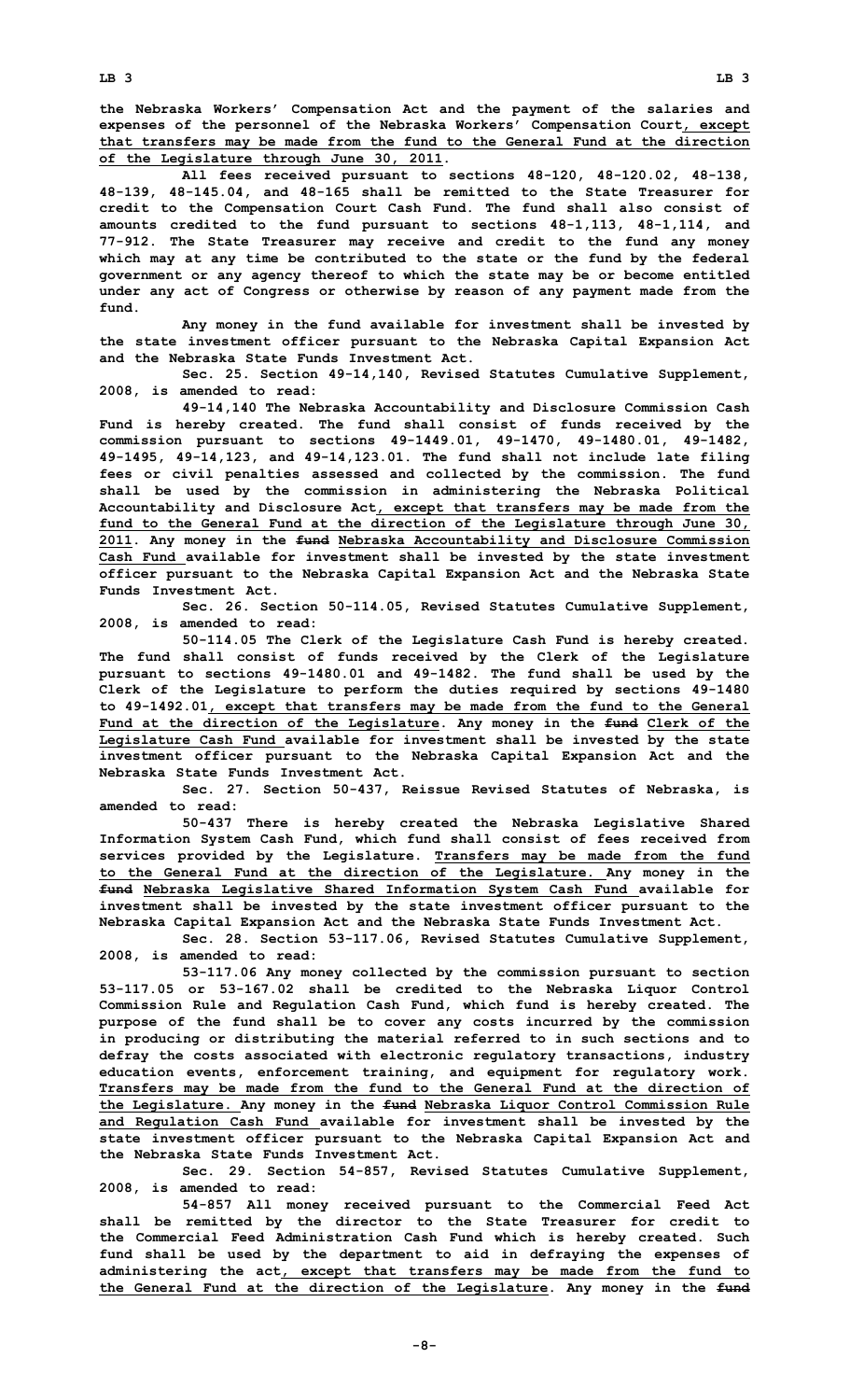**Commercial Feed Administration Cash Fund available for investment shall be invested by the state investment officer pursuant to the Nebraska Capital Expansion Act and the Nebraska State Funds Investment Act.**

**On or before October 1, 2008, the State Treasurer shall transfer two hundred fifty thousand dollars from the Commercial Feed Administration Cash Fund to the Noxious Weed and Invasive Plant Species Assistance Fund.**

**Sec. 30. Section 54-2428, Revised Statutes Cumulative Supplement, 2008, is amended to read:**

**54-2428 (1) Any person required to obtain <sup>a</sup> National Pollutant Discharge Elimination System permit for an animal feeding operation or <sup>a</sup> construction and operating permit for <sup>a</sup> livestock waste control facility shall file an application with the department accompanied by the appropriate fees in the manner established by the department. The application fee shall be established by the council with <sup>a</sup> maximum fee of two hundred dollars. For major modifications to an application or <sup>a</sup> permit, the fee shall equal the amount of the application fee.**

**(2) On or before March 1, 2006, and each year thereafter, each person who has <sup>a</sup> National Pollutant Discharge Elimination System permit or who has <sup>a</sup> large concentrated animal feeding operation, as defined in 40 C.F.R. 122 and 123, as such regulations existed on January 1, 2004, and <sup>a</sup> state operating permit, <sup>a</sup> construction and operating permit, or <sup>a</sup> construction approval issued pursuant to the Environmental Protection Act or the Livestock Waste Management Act shall pay <sup>a</sup> per head annual fee based on the permitted capacity identified in the permit for that facility. The department shall invoice each permittee by February 1, 2006, and February 1 of each year thereafter.**

**(3) The initial annual fee shall be: Beef cattle, ten cents per head; veal calves, ten cents per head; dairy cows, fifteen cents per head; swine larger than fifty-five pounds, four dollars per one hundred head or fraction thereof; swine less than fifty pounds, one dollar per one hundred head or fraction thereof; horses, twenty cents per head; sheep or lambs, one dollar per one hundred head or fraction thereof; turkeys, two dollars per one thousand head or fraction thereof; chickens or ducks with liquid manure facility, three dollars per one thousand head or fraction thereof; and chickens or ducks with other than liquid manure facility, one dollar per one thousand head or fraction thereof. This fee structure may be reviewed in fiscal year 2007-08.**

**(4) Beginning in fiscal year 2007-08, the department shall annually review and adjust the fee structure in this section and section 54-2423 to ensure that fees are adequate to meet twenty percent of the program costs from the previous fiscal year. All fees collected under this section and sections 54-2423, 54-2435, and 54-2436 shall be remitted to the State Treasurer for credit to the Livestock Waste Management Cash Fund which is created for the purposes described in the Livestock Waste Management Act. Transfers may be made from the fund to the General Fund at the direction of the Legislature. Any money in the fund Livestock Waste Management Cash Fund available for investment shall be invested by the state investment officer pursuant to the Nebraska Capital Expansion Act and the Nebraska State Funds Investment Act.**

**(5) On or before January 1 of each year, the department shall submit <sup>a</sup> report to the Legislature in sufficient detail to document all direct and indirect costs incurred in the previous fiscal year in carrying out the Livestock Waste Management Act, including the number of inspections conducted, the number of animal feeding operations with livestock waste control facilities, the number of animal feeding operations inspected, the size of the livestock waste control facilities, the results of water quality monitoring programs, and other elements relating to carrying out the act. The Appropriations Committee of the Legislature shall review the report in its analysis of executive programs in order to verify that the revenue generated from fees was used solely to offset appropriate and reasonable costs associated with carrying out the act.**

**Sec. 31. Section 55-131, Revised Statutes Cumulative Supplement, 2008, is amended to read:**

**55-131 The Military Department Cash Fund is created. The fund shall be administered by the Adjutant General. The fund shall consist of all nonfederal revenue received by the National Guard pursuant to this section. The Adjutant General is hereby authorized to accept by devise, gift, or otherwise and hold, as trustee, for the benefit and use of the National Guard or any part thereof any property, real or personal; to invest and reinvest the property; to collect, receive, and recover the rents, incomes, and issues from the property; and to expend them as provided by the terms of the devise or gift, or if not so provided, to expend them for the benefit and use of the National Guard as he or she in his or her discretion shall determine, subject to the approval of the Governor. Except as otherwise provided by law,**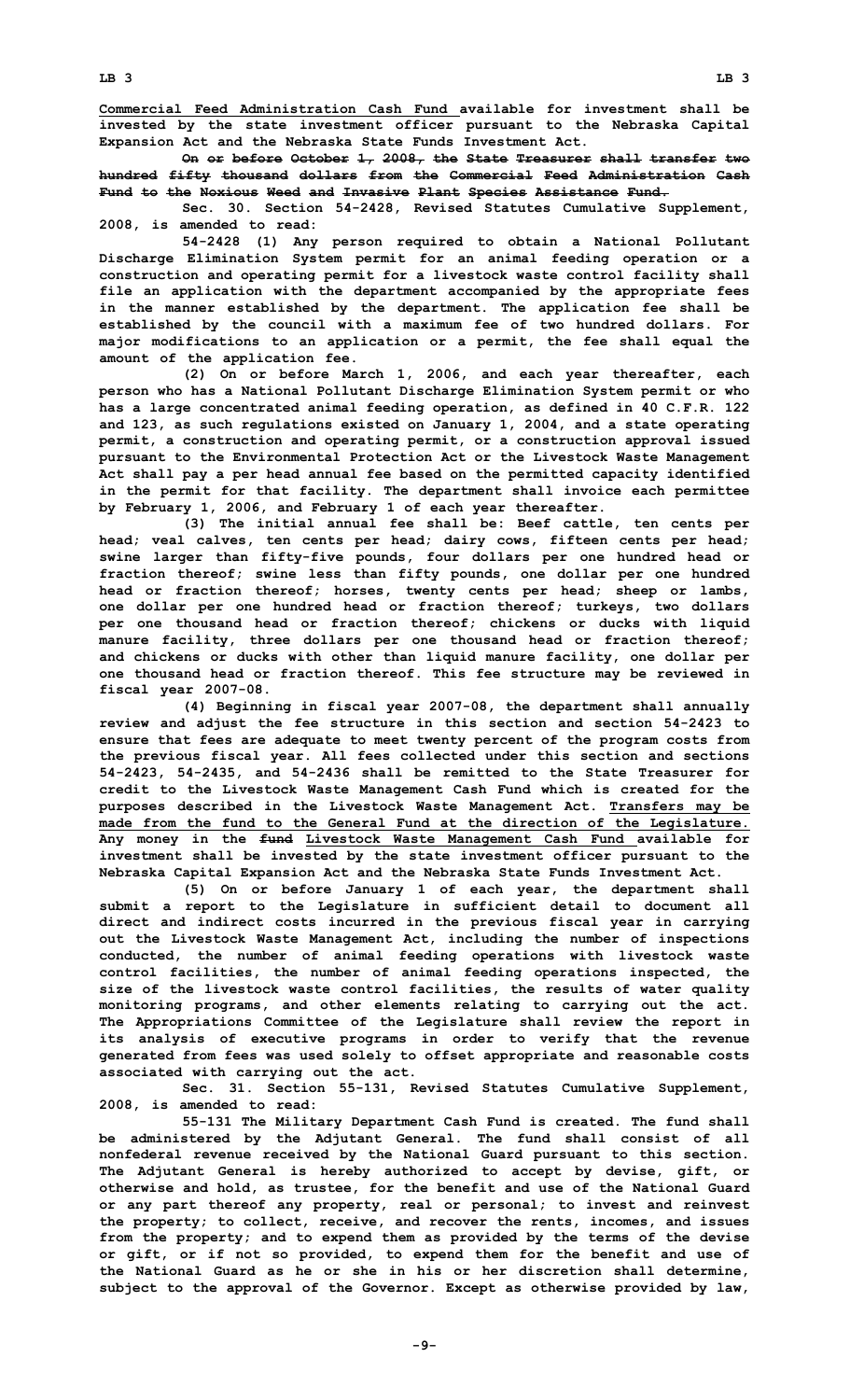**all other money received by the National Guard and derived from any other source shall be remitted to the State Treasurer for credit to the Military Department Cash Fund. Transfers may be made from the fund to the General Fund**

**at the direction of the Legislature. Any money in the fund Military Department Cash Fund available for investment shall be invested by the state investment officer pursuant to the Nebraska Capital Expansion Act and the Nebraska State Funds Investment Act.**

**Sec. 32. Section 57-705, Revised Statutes Supplement, 2009, is amended to read:**

**57-705 (1) All severance taxes levied by Chapter 57, article 7, shall be paid to the Tax Commissioner. He or she shall remit all such money received to the State Treasurer. All such money received by the State Treasurer shall be credited to a fund to be known as the Severance Tax Fund. An amount equal to one percent of the gross severance tax receipts, excluding those receipts from tax derived from oil and natural gas severed from school lands, credited to the fund shall be credited by the State Treasurer, upon the first day of each month, and shall inure to the Severance Tax Administration Fund to be used for the expenses of administering Chapter 57, article 7. Transfers may be made from the Severance Tax Administration Fund to the General Fund at the direction of the Legislature. The balance of the Severance Tax Fund received from school lands shall be credited by the State Treasurer, upon the first day of each month, and shall inure to the permanent school fund.**

**(2) Of the balance of the Severance Tax Fund received from other than school lands (a) the Legislature may transfer an amount to be determined by the Legislature through the appropriations process up to three hundred thousand dollars for each year to the State Energy Office Cash Fund, (b) the Legislature may transfer an amount to be determined by the Legislature through the appropriations process up to thirty thousand dollars for each year to the Public Service Commission for administration of the Municipal Rate Negotiations Revolving Loan Fund, and (c) the remainder shall be credited and inure to the permanent school fund.**

**(3) The State Treasurer shall transfer two hundred fifty thousand dollars from the Severance Tax Administration Fund to the Department of Revenue Enforcement Fund on July 1, 2009, or as soon thereafter as administratively possible. The State Treasurer shall transfer two hundred fifty thousand dollars from the Severance Tax Administration Fund to the Department of Revenue Enforcement Fund on July 1, 2010, or as soon thereafter as administratively possible.**

**Sec. 33. Section 57-919, Reissue Revised Statutes of Nebraska, is amended to read:**

**57-919 (1) All money collected by the Tax Commissioner or the commission or as civil penalties under sections 57-901 to 57-921 shall be remitted to the State Treasurer for credit to <sup>a</sup> special fund to be known as the Oil and Gas Conservation Fund. Expenses incident to the administration of such sections shall be paid out of the fund. Transfers may be made from the fund to the General Fund at the direction of the Legislature. Any money in the fund Oil and Gas Conservation Fund available for investment shall be invested by the state investment officer pursuant to the Nebraska Capital Expansion Act and the Nebraska State Funds Investment Act.**

**(2) There is hereby levied and assessed on the value at the well of all oil and gas produced, saved, and sold or transported from the premises in Nebraska where produced <sup>a</sup> charge not to exceed fifteen mills on the dollar. The commission shall by order fix the amount of such charge in the first instance and may, from time to time, reduce or increase the amount thereof as in its judgment the expenses chargeable against the Oil and Gas Conservation Fund may require, except that the amounts fixed by the commission shall not exceed the limit prescribed in this section. It shall be the duty of the Tax Commissioner to make collection of such assessments. The persons owning an interest, <sup>a</sup> working interest, <sup>a</sup> royalty interest, payments out of production, or any other interest in the oil and gas, or in the proceeds thereof, subject to the charge provided for in this section shall be liable to the producer for such charge in proportion to their ownership at the time of production. The producer shall, on or before the last day of the month next succeeding the month in which the charge was assessed, file <sup>a</sup> report or return in such form as prescribed by the commission and Tax Commissioner together with all charges due. In the event of <sup>a</sup> sale of oil or gas within this state, the first purchaser shall file this report or return together with any charges then due. If the final filing date falls on <sup>a</sup> Saturday, Sunday, or legal holiday, the next secular or business day shall be the final filing date. Such reports or returns shall be considered filed on time if postmarked before midnight of the final filing date. Any such charge not paid within the time herein**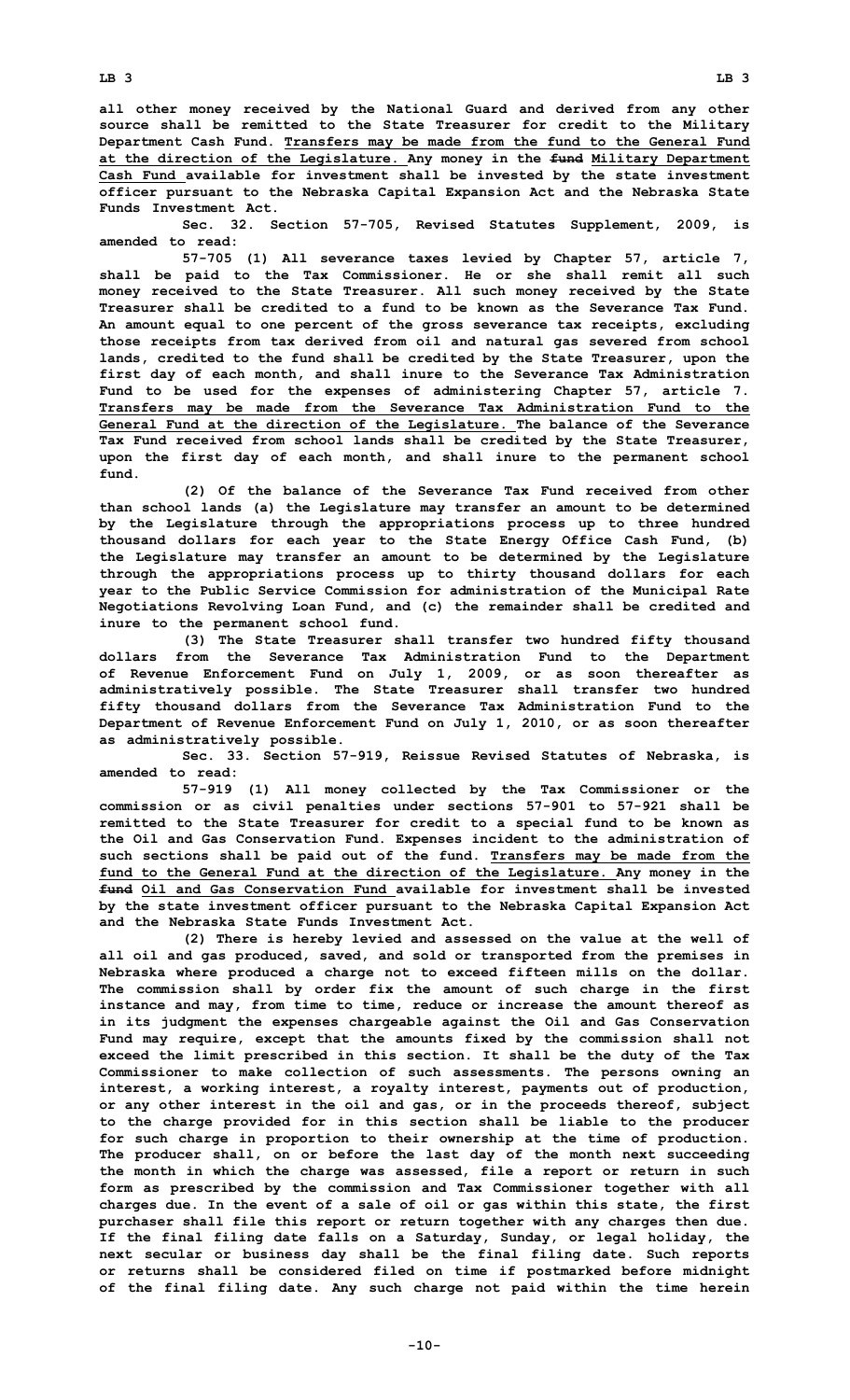**LB 3 LB 3**

**specified shall bear interest at the rate specified in section 45-104.02, as such rate may from time to time be adjusted, from the date of delinquency until paid, and such charge together with the interest shall be <sup>a</sup> lien as provided in section 57-702. The Tax Commissioner shall charge and collect <sup>a</sup> penalty for the delinquency in the amount of one percent of the charge for each month or part of the month that the charge has remained delinquent, but in no event shall the penalty be more than twenty-five percent of the charge. The Tax Commissioner may waive all or part of the penalty provided in this section but shall not waive the interest. The person remitting the charge as provided in this section is hereby authorized, empowered, and required to deduct from any amounts due the persons owning an interest in the oil and gas or in the proceeds thereof at the time of production the proportionate amount of such charge before making payment to such persons. This subsection shall apply to all lands in the State of Nebraska, anything in section 57-920 to the contrary notwithstanding, except that there shall be exempted from the charge levied and assessed in this section the following: (a) The interest of the United States of America and the interest of the State of Nebraska and the political subdivisions thereof in any oil or gas or in the proceeds thereof; (b) the interest of any Indian or Indian tribe in any oil or gas or in the proceeds thereof produced from land subject to the supervision of the United States; and (c) oil and gas used in producing operations or for repressuring or recycling purposes. All money so collected shall be remitted to the State Treasurer for credit to the Oil and Gas Conservation Fund and shall be used exclusively to pay the costs and expenses incurred in connection with the administration and enforcement of sections 57-901 to 57-921.**

**Sec. 34. Section 59-1608.04, Revised Statutes Cumulative Supplement, 2008, is amended to read:**

**59-1608.04 The State Settlement Cash Fund is created. The fund shall be maintained by the Department of Justice and administered by the Attorney General. Except as otherwise provided by law, the fund shall consist of all recoveries received pursuant to the Consumer Protection Act, including any money, funds, securities, or other things of value in the nature of civil damages or other payment, except criminal penalties, whether such recovery is by way of verdict, judgment, compromise, or settlement in or out of court, or other final disposition of any case or controversy, or any other payments received on behalf of the state by the Department of Justice and administered by the Attorney General for the benefit of the state or the general welfare of its citizens, but excluding all funds held in <sup>a</sup> trust capacity where specific benefits accrue to specific individuals, organizations, or governments. All money in the fund shall be subject to legislative review and shall be appropriated and expended for any allowable legal purposes as determined by the Legislature. The fund shall only be appropriated to <sup>a</sup> separate and distinct budget program and such appropriations shall only be expended from <sup>a</sup> separate and distinct budget subprogram and shall not be commingled with any other revenue or expenditure. Transfers may be made from the fund to the General Fund at the direction of the Legislature. To provide necessary financial accountability and management oversight, revenue from individual settlement agreements or other separate sources credited to the fund State Settlement Cash Fund may be tracked and accounted for within the state accounting system through the use of separate and distinct funds, subfunds, or any other available accounting mechanism specifically approved by the Accounting Administrator for use by the Department of Justice. Any money in the fund available for investment shall be invested by the state investment officer pursuant to the Nebraska Capital Expansion Act and the Nebraska State Funds Investment Act.**

**Sec. 35. Section 60-3,218, Revised Statutes Cumulative Supplement, 2008, is amended to read:**

**60-3,218 (1) There is hereby created the Nebraska Snowmobile Trail Cash Fund into which shall be deposited the portion of the fees collected from snowmobile registration as provided in section 60-3,217.**

**(2) The Game and Parks Commission shall use the money in the Nebraska Snowmobile Trail Cash Fund for the operation, maintenance, enforcement, planning, establishment, and marking of snowmobile trails throughout the state and for the acquisition by purchase or lease of real property to carry out the provisions of this section.**

**(3) The commission shall establish rules and regulations pertaining to the use and maintenance of snowmobile trails.**

**(4) Transfers may be made from the Nebraska Snowmobile Trail Cash Fund to the General Fund at the direction of the Legislature through June 30, 2011. Any money in the Nebraska Snowmobile Trail Cash Fund available for investment shall be invested by the state investment officer pursuant to the Nebraska Capital Expansion Act and the Nebraska State Funds Investment Act.**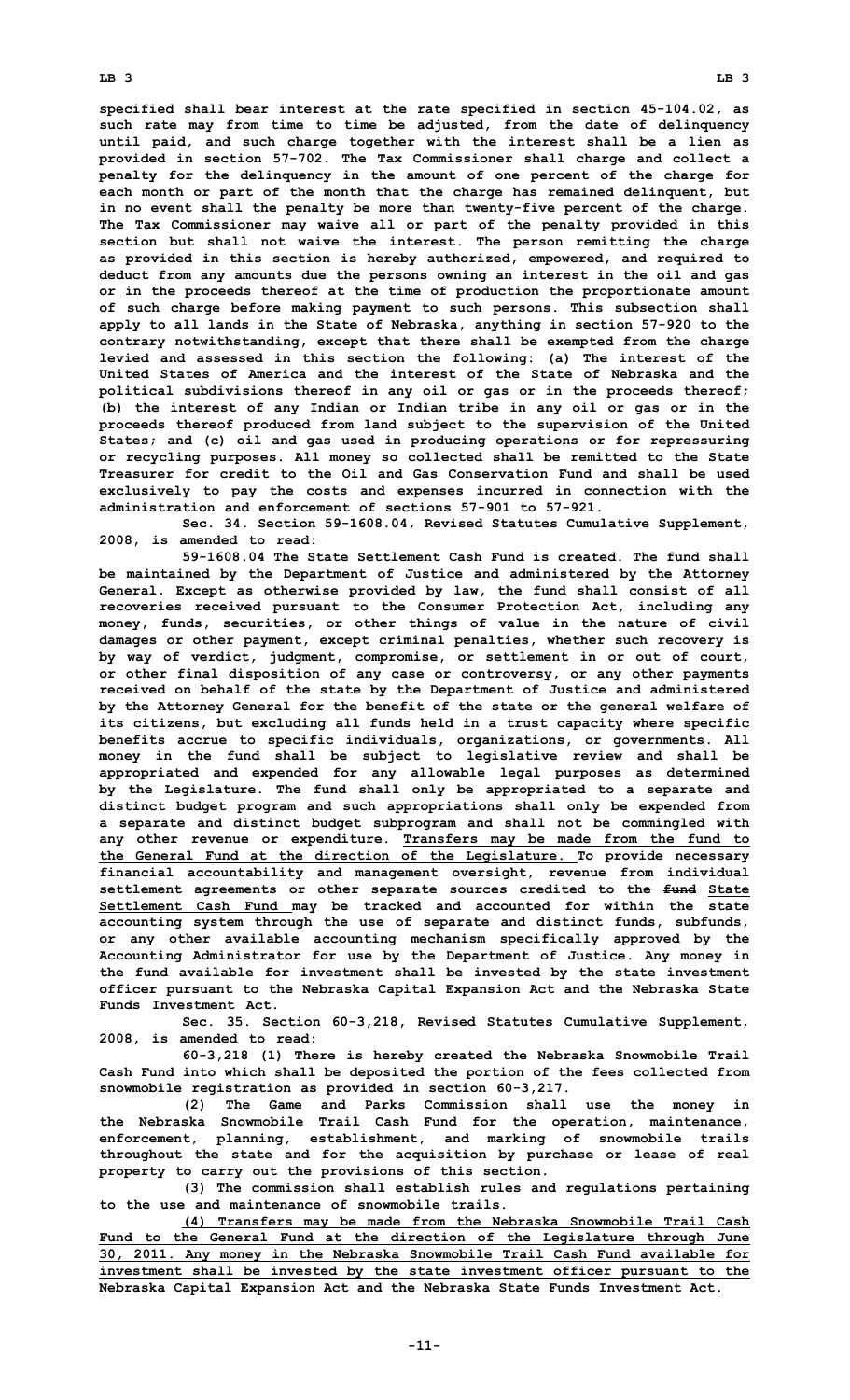**Sec. 36. Section 60-1409, Reissue Revised Statutes of Nebraska, is amended to read:**

**60-1409 The Nebraska Motor Vehicle Industry Licensing Fund is created. All fees collected under Chapter 60, article 14, shall be remitted by the board, as collected, to the State Treasurer for credit to the fund. Such fund shall be appropriated by the Legislature for the operations of the Nebraska Motor Vehicle Industry Licensing Board and shall be paid out from time to time by warrants of the Director of Administrative Services on the State Treasurer for authorized expenditures upon duly itemized vouchers executed as provided by law and approved by the chairperson of the board or the executive secretary, except that transfers from the fund to the General Fund may be made at the direction of the Legislature through June 30, 2011. The expenses of conducting the office must always be kept within the income collected and reported to the State Treasurer by such board. Such office and expense thereof shall not be supported or paid from the General Fund, and all money deposited in the Nebraska Motor Vehicle Industry Licensing Fund shall be expended only for such office and expense thereof and, unless determined by the board, it shall not be required to expend any funds to any person or any other governmental agency.**

**Any money in the Nebraska Motor Vehicle Industry Licensing Fund available for investment shall be invested by the state investment officer pursuant to the Nebraska Capital Expansion Act and the Nebraska State Funds Investment Act. The fund shall be audited annually by the Auditor of Public Accounts.**

**The State Treasurer shall transfer five hundred thousand dollars from the Nebraska Motor Vehicle Industry Licensing Fund to the General Fund within fifteen days after July 1, 2002.**

**Sec. 37. Section 60-2132, Revised Statutes Supplement, 2009, is amended to read:**

**60-2132 There is hereby created <sup>a</sup> Motorcycle Safety Education Fund in the state treasury which shall consist of money transferred pursuant to sections 39-2215 and 60-4,115 and such money as may be appropriated by the Legislature. The fund shall be administered by the department. The fund shall be used for the administration of the Motorcycle Safety Education Act, to reimburse approved schools, businesses, or organizations for conducting approved basic motorcycle safety courses, to provide educational assistance, to prepare sites for offering the basic motorcycle safety course, to reimburse approved schools, businesses, or organizations for conducting approved advanced motorcycle safety courses, and to promote motorcycle safety, except that transfers may be made from the fund to the General Fund at the direction of the Legislature. Any money in the fund Motorcycle Safety Education Fund available for investment shall be invested by the state investment officer pursuant to the Nebraska Capital Expansion Act and the Nebraska State Funds Investment Act.**

**Sec. 38. Section 61-210, Revised Statutes Cumulative Supplement, 2008, is amended to read:**

**61-210 The Department of Natural Resources Cash Fund is created. The State Treasurer shall credit to such fund such money as is specifically appropriated or reappropriated by the Legislature. The State Treasurer shall also credit such fund with payments, if any, accepted for services rendered by the department and fees collected pursuant to subsection (6) of section 46-606 and section 61-209. The funds made available to the Department of Natural Resources by the United States, through the Natural Resources Conservation Service of the Department of Agriculture or through any other agencies, shall be credited to the fund by the State Treasurer. Any money in the fund available for investment shall be invested by the state investment officer pursuant to the Nebraska Capital Expansion Act and the Nebraska State Funds Investment Act. The Department of Natural Resources shall allocate money from the fund to pay costs of the programs or activities of the department. The Director of Administrative Services, upon receipt of proper vouchers approved by the department, shall issue warrants on the fund, and the State Treasurer shall countersign and pay from, but never in excess of, the amounts to the credit of the fund. Transfers may be made from the fund to the General Fund at the direction of the Legislature.**

**Sec. 39. Section 61-218, Revised Statutes Cumulative Supplement, 2008, is amended to read:**

**61-218 (1) The Water Resources Cash Fund is created. The fund shall be administered by the Department of Natural Resources. Transfers may be made from the fund to the General Fund at the direction of the Legislature. Any money in the fund Water Resources Cash Fund available for investment shall be invested by the state investment officer pursuant to the Nebraska Capital Expansion Act and the Nebraska State Funds Investment Act.**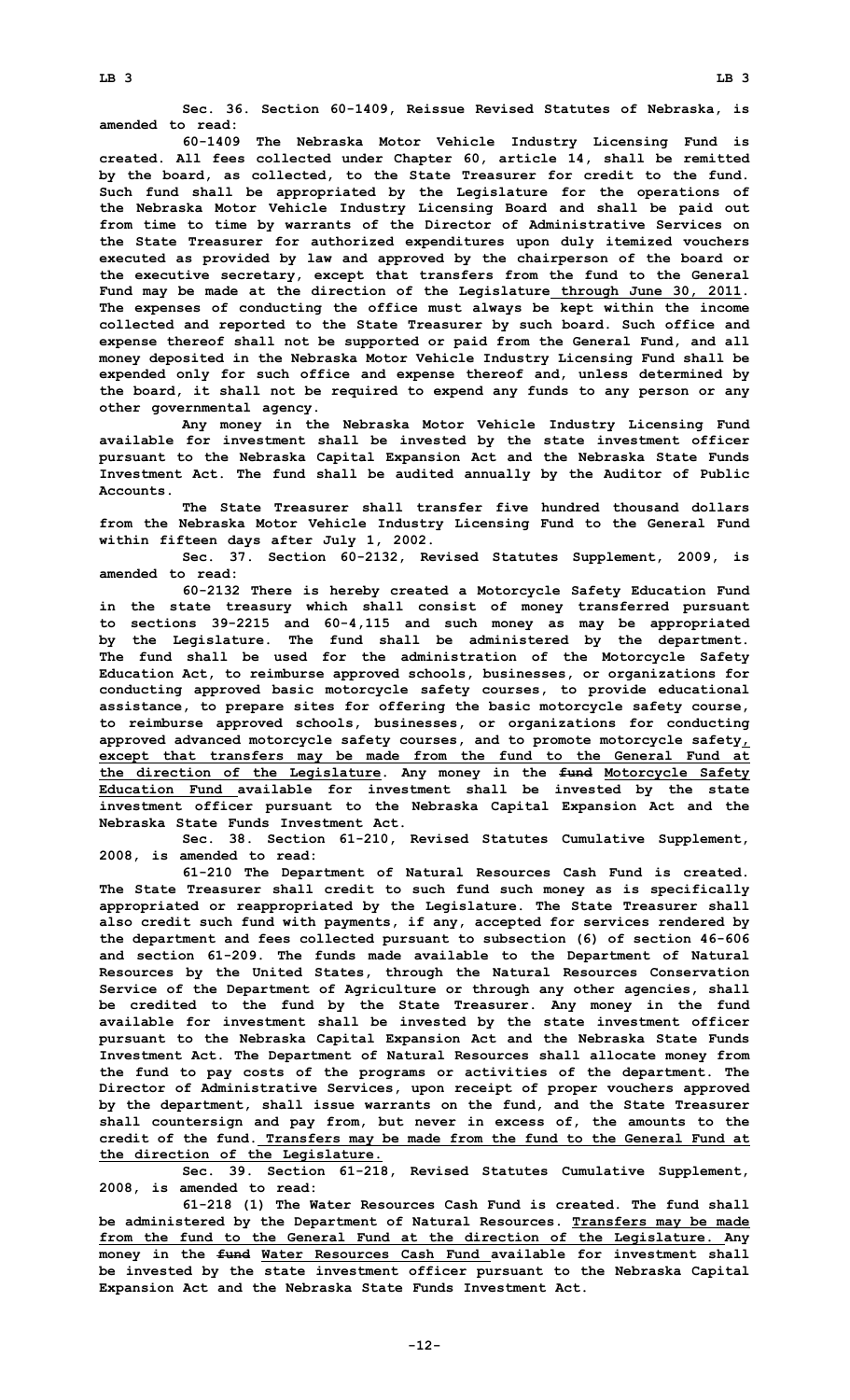**(2) The State Treasurer shall credit to the fund such money as is (a) transferred to the fund by the Legislature, (b) paid to the state as fees, deposits, payments, and repayments relating to the fund, both principal and interest, (c) donated as gifts, bequests, or other contributions to such fund from public or private entities, (d) made available by any department or agency of the United States if so directed by such department or agency, and (e) credited to the fund from the excise taxes imposed by section 66-1345.01 beginning January 1, 2013.**

**(3) The fund shall be expended by the department (a) to aid management actions taken to reduce consumptive uses of water in river basins, subbasins, or reaches which are deemed by the department overappropriated pursuant to section 46-713 or fully appropriated pursuant to section 46-714 or are bound by an interstate compact or decree or <sup>a</sup> formal state contract or agreement and (b) to the extent funds are not expended pursuant to subdivision (a) of this subsection, the department may conduct <sup>a</sup> statewide assessment of short-term and long-term water management activities and funding needs to meet statutory requirements in sections 46-713 to 46-718 and 46-739 and any requirements of an interstate compact or decree or formal state contract or agreement. The fund shall not be used to pay for administrative expenses or any salaries for the department or any political subdivision.**

**(4) It is the intent of the Legislature that two million seven hundred thousand dollars be transferred each fiscal year from the General Fund to the Water Resources Cash Fund for FY2009-10 through FY2018-19.**

**(5)(a) Expenditures from the Water Resources Cash Fund may be made to natural resources districts eligible under subsection (3) of this section for activities to either achieve <sup>a</sup> sustainable balance of consumptive water uses or assure compliance with an interstate compact or decree or <sup>a</sup> formal state contract or agreement and shall require <sup>a</sup> match of local funding in an amount equal to or greater than forty percent of the total cost of carrying out the eligible activity. The department shall, no later than August 1 of each year, beginning in 2007, determine the amount of funding that will be made available to natural resources districts from the Water Resources Cash Fund and notify natural resources districts of this determination. The department shall adopt and promulgate rules and regulations governing application for and use of the Water Resources Cash Fund by natural resources districts. Such rules and regulations shall, at <sup>a</sup> minimum, include the following components:**

**(i) Require an explanation of how the planned activity will assure compliance with an interstate compact or decree or <sup>a</sup> formal state contract or agreement as required by section 46-715 and the controls, rules, and regulations designed to carry out the activity; and**

**(ii) <sup>A</sup> schedule of implementation of the activity or its components.**

**(b) Any natural resources district that fails to implement and enforce its controls, rules, and regulations as required by section 46-715 shall not be eligible for funding from the Water Resources Cash Fund until it is determined by the department that compliance with the provisions required by section 46-715 has been established.**

**(6) The Department of Natural Resources shall submit an annual report to the Legislature no later than October 1 of each year, beginning in the year 2007, that shall detail the use of the Water Resources Cash Fund in the previous year. The report shall provide:**

**(a) Details regarding the use and cost of activities carried out by the department; and**

**(b) Details regarding the use and cost of activities carried out by each natural resources district that received funds from the Water Resources Cash Fund.**

**Sec. 40. Section 66-739, Reissue Revised Statutes of Nebraska, is amended to read:**

**66-739 There is hereby created the Motor Fuel Tax Enforcement and Collection Cash Fund. Such fund shall consist of appropriations to the fund and money transferred to it pursuant to section 39-2215. The fund shall be used exclusively for the costs of the Motor Fuel Tax Enforcement and Collection Division created by section 66-738 and other related costs for the Department of Agriculture, the Nebraska State Patrol, and functional areas of the Department of Revenue as provided by such section, except that transfers may be made from the fund to the General Fund at the direction of the Legislature. Any money in the fund Motor Fuel Tax Enforcement and Collection Cash Fund available for investment shall be invested by the state investment officer pursuant to the Nebraska Capital Expansion Act and the Nebraska State Funds Investment Act.**

**Sec. 41. Section 66-1521, Revised Statutes Supplement, 2009, is amended to read:**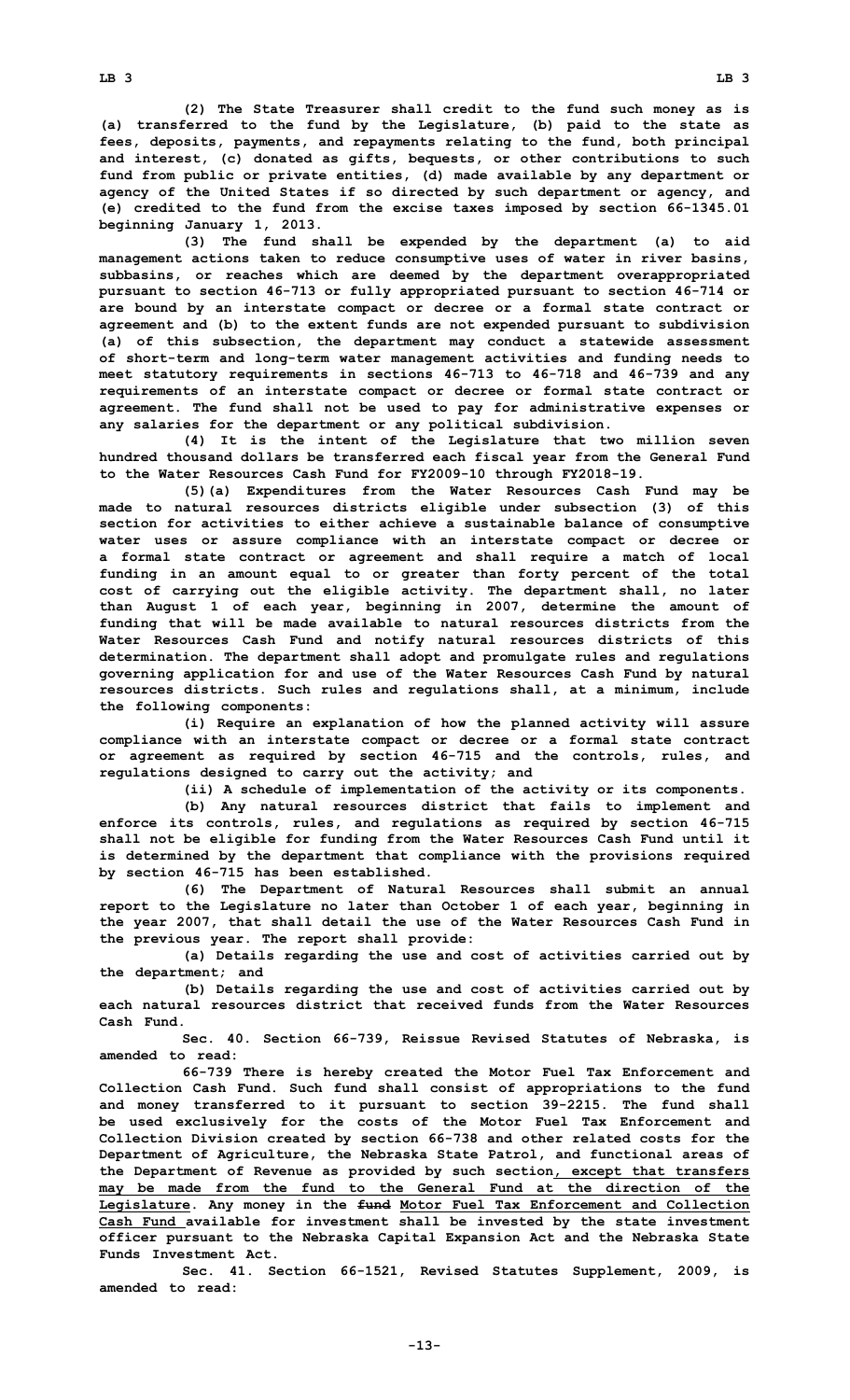**LB 3 LB 3**

**66-1521 (1) <sup>A</sup> petroleum release remedial action fee is hereby imposed upon the producer, refiner, importer, distributor, wholesaler, or supplier who engages in the sale, distribution, delivery, and use of petroleum within this state, except that the fee shall not be imposed on petroleum that is exported. The fee shall also be imposed on diesel fuel which is indelibly dyed. The amount of the fee shall be nine-tenths of one cent per gallon on motor vehicle fuel as defined in section 66-482 and three-tenths of one cent per gallon on diesel fuel as defined in section 66-482. The amount of the fee shall be used first for payment of claims approved by the State Claims Board pursuant to section 66-1531; second, up to three million dollars of the fee per year shall be used for reimbursement of owners and operators under the Petroleum Release Remedial Action Act for investigations of releases ordered pursuant to section 81-15,124; and third, the remainder of the fee shall be used for any other purpose authorized by section 66-1519. The fee shall be paid by all producers, refiners, importers, distributors, wholesalers, and suppliers subject to the fee by filing <sup>a</sup> monthly return on or before the twenty-fifth day of the calendar month following the monthly period to which it relates. The pertinent provisions, specifically including penalty provisions, of the motor fuel laws as defined in section 66-712 shall apply**

**to the administration and collection of the fee except for the treatment given refunds. There shall be <sup>a</sup> refund allowed on any fee paid on petroleum which was taxed and then exported, destroyed, or purchased for use by the United States Government or its agencies. The department may also adjust for all errors in the payment of the fee. In each calendar year, no claim for refund related to the fee can be for an amount less than ten dollars.**

**(2) No producer, refiner, importer, distributor, wholesaler, or supplier shall engage in the sale, distribution, delivery, or use of petroleum in this state without having first obtained <sup>a</sup> petroleum release remedial action license. Application for <sup>a</sup> license shall be made to the Motor Fuel Tax Enforcement and Collection Division of the Department of Revenue upon <sup>a</sup> form prepared and furnished by the division. If the applicant is an individual, the application shall include the applicant's social security number. Failure to obtain <sup>a</sup> license prior to engaging in the sale, distribution, delivery, or use of petroleum shall be <sup>a</sup> Class IV misdemeanor. The division may suspend or cancel the license of any producer, refiner, importer, distributor, wholesaler, or supplier who fails to pay the fee imposed by subsection (1) of this section in the same manner as licenses are suspended or canceled pursuant to section 66-720.**

**(3) The division may adopt and promulgate rules and regulations necessary to carry out this section.**

**(4) The division shall deduct and withhold from the petroleum release remedial action fee collected pursuant to this section an amount sufficient to reimburse the direct costs of collecting and administering the petroleum release remedial action fee. Such costs shall not exceed one hundred fifty thousand dollars for each fiscal year. The one hundred fifty thousand dollars shall be prorated, based on the number of months the fee is collected, whenever the fee is collected for only <sup>a</sup> portion of <sup>a</sup> year. The amount deducted and withheld for costs shall be deposited in the Petroleum Release Remedial Action Collection Fund which is hereby created. The Petroleum Release Remedial Action Collection Fund shall be appropriated to the Department of Revenue, except that transfers may be made from the fund to the General Fund at the direction of the Legislature. Any money in the fund Petroleum Release Remedial Action Collection Fund available for investment shall be invested by the state investment officer pursuant to the Nebraska Capital Expansion Act and the Nebraska State Funds Investment Act.**

**(5) The division shall collect the fee imposed by subsection (1) of this section.**

**Sec. 42. Section 66-1839, Revised Statutes Supplement, 2009, is amended to read:**

**66-1839 (1) The Municipal Rate Negotiations Revolving Loan Fund is created. The fund shall be used to make loans to cities for rate negotiations under section 66-1838 or negotiations or litigation under section 66-1867, except that transfers may be made from the fund to the General Fund at the direction of the Legislature. Only one loan may be made for each rate filing made by <sup>a</sup> jurisdictional utility within the scope of each section. Money in the Municipal Natural Gas Regulation Revolving Loan Fund that is not necessary to finance rate proceedings initiated prior to May 31, 2003, shall be transferred to the Municipal Rate Negotiations Revolving Loan Fund on May 31, 2003, and repayments of loans or other obligations owing to the Municipal Natural Gas Regulation Revolving Loan Fund on May 31, 2003, shall be deposited in the Municipal Rate Negotiations Revolving Loan Fund upon receipt. Any obligations against or commitments of money from the Municipal Natural**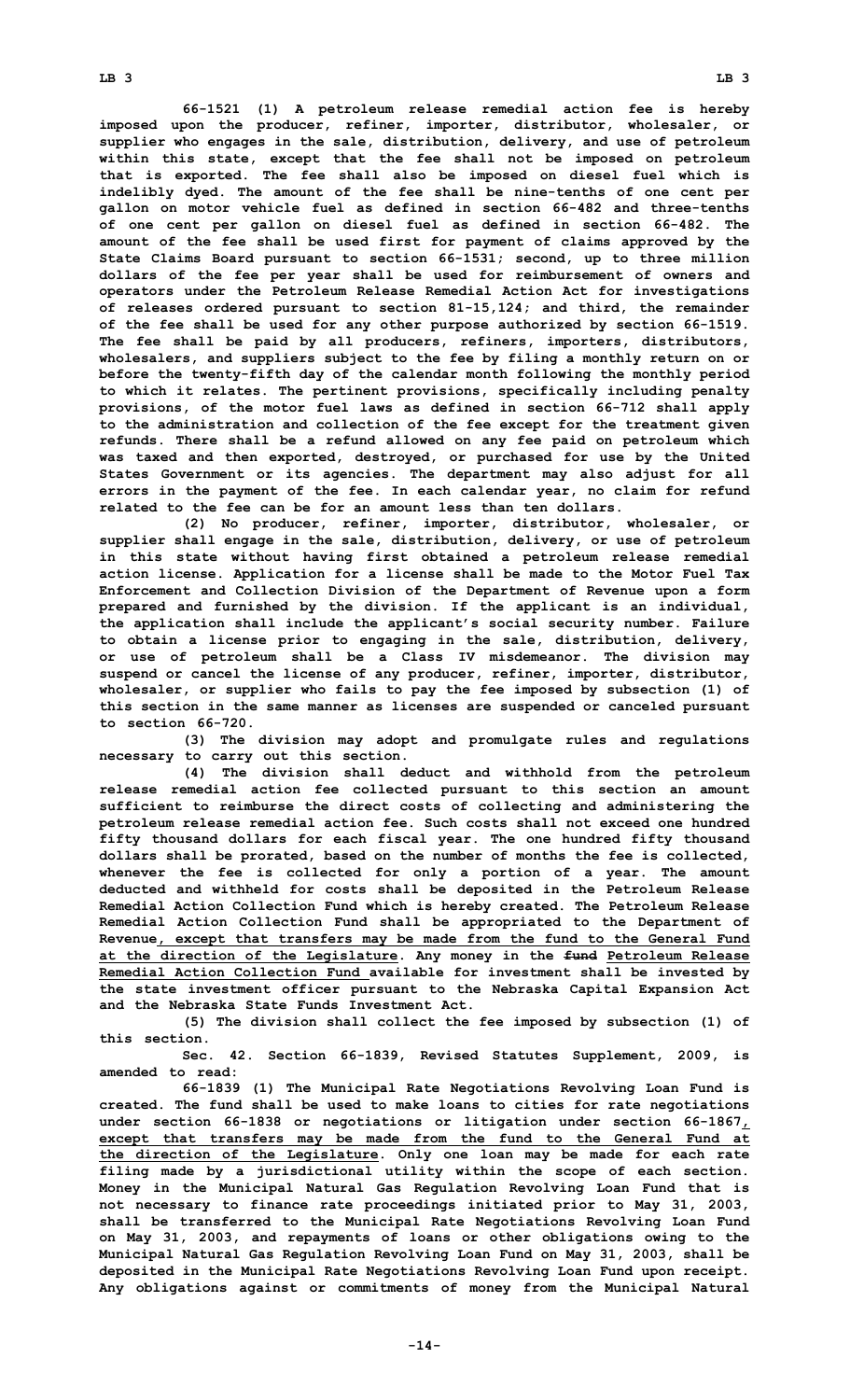**Gas Regulation Revolving Loan Fund on May 31, 2003, shall be obligations or commitments of the Municipal Rate Negotiations Revolving Loan Fund.**

**(2) The Municipal Rate Negotiations Revolving Loan Fund shall be administered by the commission which shall adopt and promulgate rules and regulations to carry out this section. The rules and regulations shall include:**

- **(a) Loan application procedures and forms; and**
- **(b) Fund-use monitoring and quarterly accounting of fund use.**

**(3) Applicants for <sup>a</sup> loan from the fund shall provide <sup>a</sup> budget statement which specifies the proposed use of the loan proceeds. Such proceeds may only be used for the costs and expenses incurred by the city to analyze rate filings for the purposes specified in section 66-1838 or 66-1867. Such costs and expenses may include the cost of rate consultants and attorneys and any other necessary costs related to the negotiation process or litigation under section 66-1867. Disbursements from the fund shall be audited by the commission. The affected jurisdictional utility may petition the commission to initiate <sup>a</sup> proceeding to determine whether the disbursements from the fund were expended by the negotiating cities consistent with the requirements of this section.**

**(4) The fund shall be audited as part of the regular audit of the commission's budget, and copies of the audit shall be available to all cities and any jurisdictional utility. Audits conducted pursuant to this section are public records.**

**(5) Any money in the fund available for investment shall be invested by the state investment officer pursuant to the Nebraska Capital Expansion Act and the Nebraska State Funds Investment Act. If the fund balance exceeds four hundred thousand dollars, the income on the money in the fund shall be credited to the permanent school fund until the balance of the Municipal Rate Negotiations Revolving Loan Fund falls below such amount.**

**(6) <sup>A</sup> city which receives <sup>a</sup> loan under this section shall be responsible to provide for the opportunity for all other cities engaged in the same negotiations with the same jurisdictional utility to participate in all negotiations. Such city shall not exclude any other city from the information or benefits accruing from the use of loan funds.**

**(7) Upon the conclusion of negotiations, regardless of the result, the loan shall be repaid by the jurisdictional utility to the commission within thirty days after the date upon which it is billed by the commission. The utility shall recover the amount paid on the loan by <sup>a</sup> special surcharge on ratepayers who are or will be affected by the rate increase request. These ratepayers may be billed on their monthly statements for <sup>a</sup> period not to exceed twelve months, and the surcharge may be shown as <sup>a</sup> separate item on the statements as <sup>a</sup> charge for rate negotiation expenses.**

**Sec. 43. Section 70-1020, Reissue Revised Statutes of Nebraska, is amended to read:**

**70-1020 In order to defray the expenses of the Nebraska Power Review Board, there shall be imposed upon each public power district, public power and irrigation district, electric membership association, electric cooperative company, and municipality having an electric distribution system or generation and distribution system, and also upon all registered groups of municipalities, an assessment each fiscal year in such sum as shall be determined by the board and approved by the Governor. The total of such assessments shall not exceed the expenses of the board which may reasonably be anticipated for the fiscal year for which assessment is made and shall be apportioned among the various agencies in proportion to their gross income in the preceding calendar year. The board shall determine and certify such assessment to each supplier after approval of the board's budget by the Legislature and Governor. The supplier shall remit the amount of its assessment to the board within forty-five days after the mailing of the assessment. Any assessment not paid when due shall draw interest at <sup>a</sup> rate equal to the rate of interest allowed per annum under section 45-104.02, as such rate may from time to time be adjusted. The proceeds of such assessment shall be remitted to the State Treasurer for credit to the Nebraska Power Review Fund, which fund is hereby created and which, when appropriated by the Legislature, shall be used to administer the powers granted to the Nebraska Power Review Board, except that transfers may be made from the fund to the General Fund at the direction of the Legislature. Any money in the fund Nebraska Power Review Fund available for investment shall be invested by the state investment officer pursuant to the Nebraska Capital Expansion Act and the Nebraska State Funds Investment Act.**

**Sec. 44. Section 71-222.02, Reissue Revised Statutes of Nebraska, is amended to read:**

**71-222.02 All funds collected in the administration of the Barber**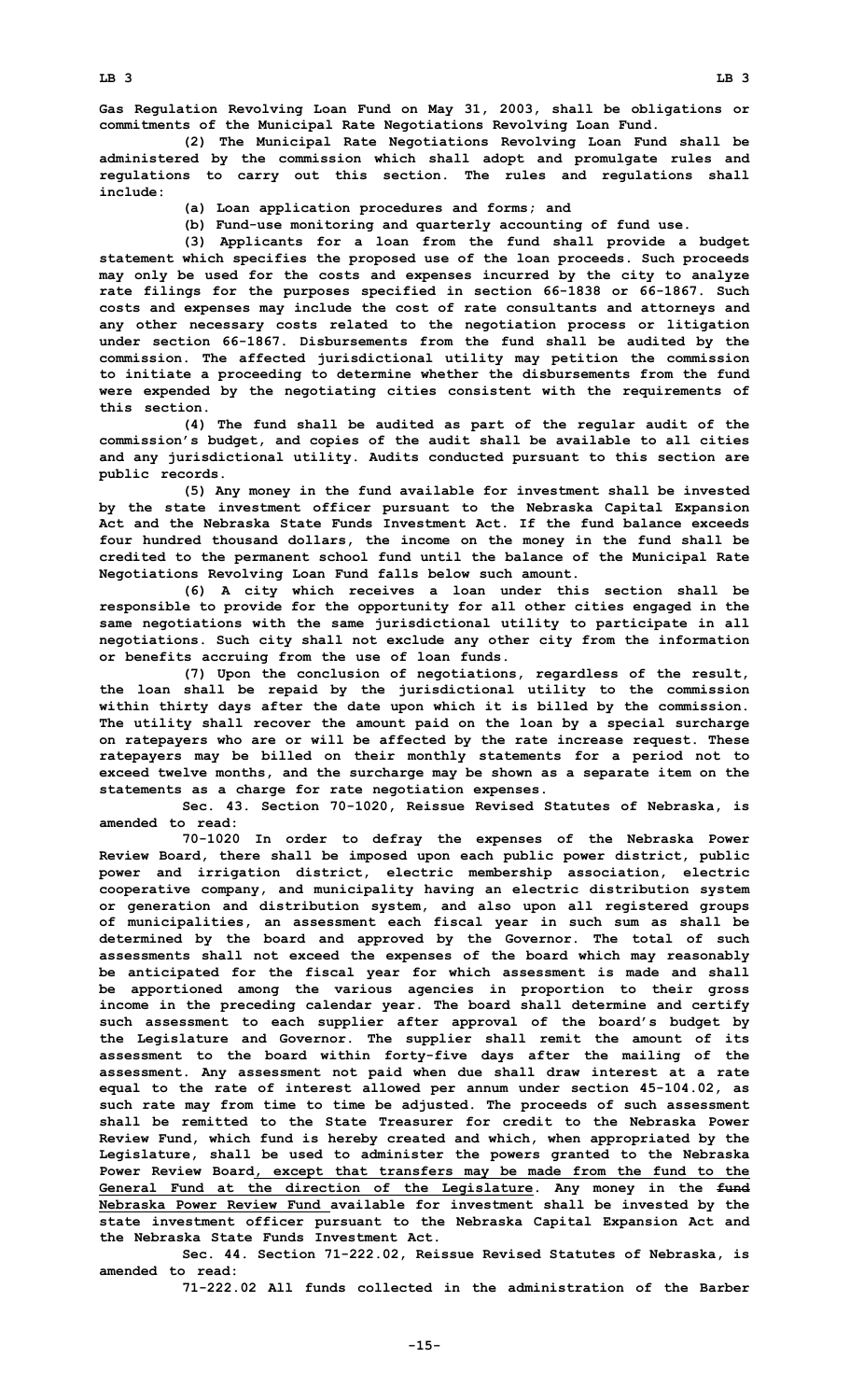**Act shall be remitted to the State Treasurer for credit to the Board of Barber Examiners Fund which is hereby created and which shall be expended only for the administration of the act, except that transfers may be made from the fund to the General Fund at the direction of the Legislature. Any money in the fund Board of Barber Examiners Fund available for investment shall be invested by the state investment officer pursuant to the Nebraska Capital Expansion Act and the Nebraska State Funds Investment Act.**

**Sec. 45. Section 71-4732, Reissue Revised Statutes of Nebraska, is amended to read:**

**71-4732 There is hereby created <sup>a</sup> Commission for the Deaf and Hard of Hearing Fund to consist of such funds as the Legislature shall appropriate, any funds received under sections 20-156 and 71-4731, and any fees collected for interpreter services as provided in section 71-4728. The fund shall be used to administer sections 20-156 and 71-4720 to 71-4732.01, except that (1) money in the fund from fees collected for interpreter services shall be used only for expenses related to the provision of such services, and (2) money in the fund may only be used to provide services pursuant to section 71-4728.04 if there is no money in the Telehealth System Fund, and (3) transfers may be made from the Commission for the Deaf and Hard of Hearing Fund to the General Fund at the direction of the Legislature. Any money in the Commission for the Deaf and Hard of Hearing Fund available for investment shall be invested by the state investment officer pursuant to the Nebraska Capital Expansion Act and the Nebraska State Funds Investment Act.**

**Sec. 46. Section 71-5661, Revised Statutes Cumulative Supplement, 2008, is amended to read:**

**71-5661 (1) The financial incentives provided by the Rural Health Systems and Professional Incentive Act shall consist of (a) student loans to eligible students for attendance at an eligible school as determined pursuant to section 71-5662 and (b) the repayment of qualified educational debts owed by eligible health professionals as determined pursuant to such section. Funds for such incentives shall be appropriated from the General Fund to the department for such purposes.**

**(2) The Rural Health Professional Incentive Fund is created. The fund shall be used to carry out the purposes of the act, except that transfers may be made from the fund to the General Fund at the direction of the Legislature. Money credited pursuant to section 71-5670.01 and payments received pursuant to sections 71-5666 and 71-5668 shall be remitted to the State Treasurer for credit to the fund. Rural Health Professional Incentive Fund. Any money in the fund available for investment shall be invested by the state investment officer pursuant to the Nebraska Capital Expansion Act and the Nebraska State Funds Investment Act.**

**Sec. 47. Section 71-5714, Revised Statutes Cumulative Supplement, 2008, is amended to read:**

**71-5714 The Tobacco Prevention and Control Cash Fund is created. The fund shall be used for <sup>a</sup> comprehensive statewide tobacco-related public health program administered by the Department of Health and Human Services which includes, but is not limited to (1) community programs to reduce tobacco use, (2) chronic disease programs, (3) school programs, (4) statewide programs, (5) enforcement, (6) counter marketing, (7) cessation programs, (8) surveillance and evaluation, and (9) administration. Transfers may be made from the fund to the General Fund at the direction of the Legislature. Any money in the Tobacco Prevention and Control Cash Fund available for investment shall be invested by the state investment officer pursuant to the Nebraska Capital Expansion Act and the Nebraska State Funds Investment Act.**

**Sec. 48. Section 71-8612, Revised Statutes Cumulative Supplement, 2008, is amended to read:**

**71-8612 The Commission for the Blind and Visually Impaired Cash Fund is created. The fund shall contain money received pursuant to the Commission for the Blind and Visually Impaired Act and shall include <sup>a</sup> percentage of the net proceeds derived from the operation of vending facilities. The net proceeds from the operation of vending facilities shall accrue to the blind vending facility operator, except for the percentage of the net proceeds that shall revert to the cash fund. Such fund shall be used for supervision and other administrative purposes as necessary, except that transfers may be made from the fund to the General Fund at the direction of the Legislature. The commission, in consultation with the Committee of Blind Vendors, shall determine the percentage of the net proceeds that reverts to the fund Commission for the Blind and Visually Impaired Cash Fund after an investigation to reveal the gross proceeds, cost of operation, amount necessary to replenish the stock of merchandise, and the business needs of the blind vending facility operator. All equipment purchased from the fund is the property of the state and shall be disposed of only by sale at <sup>a</sup> fair market**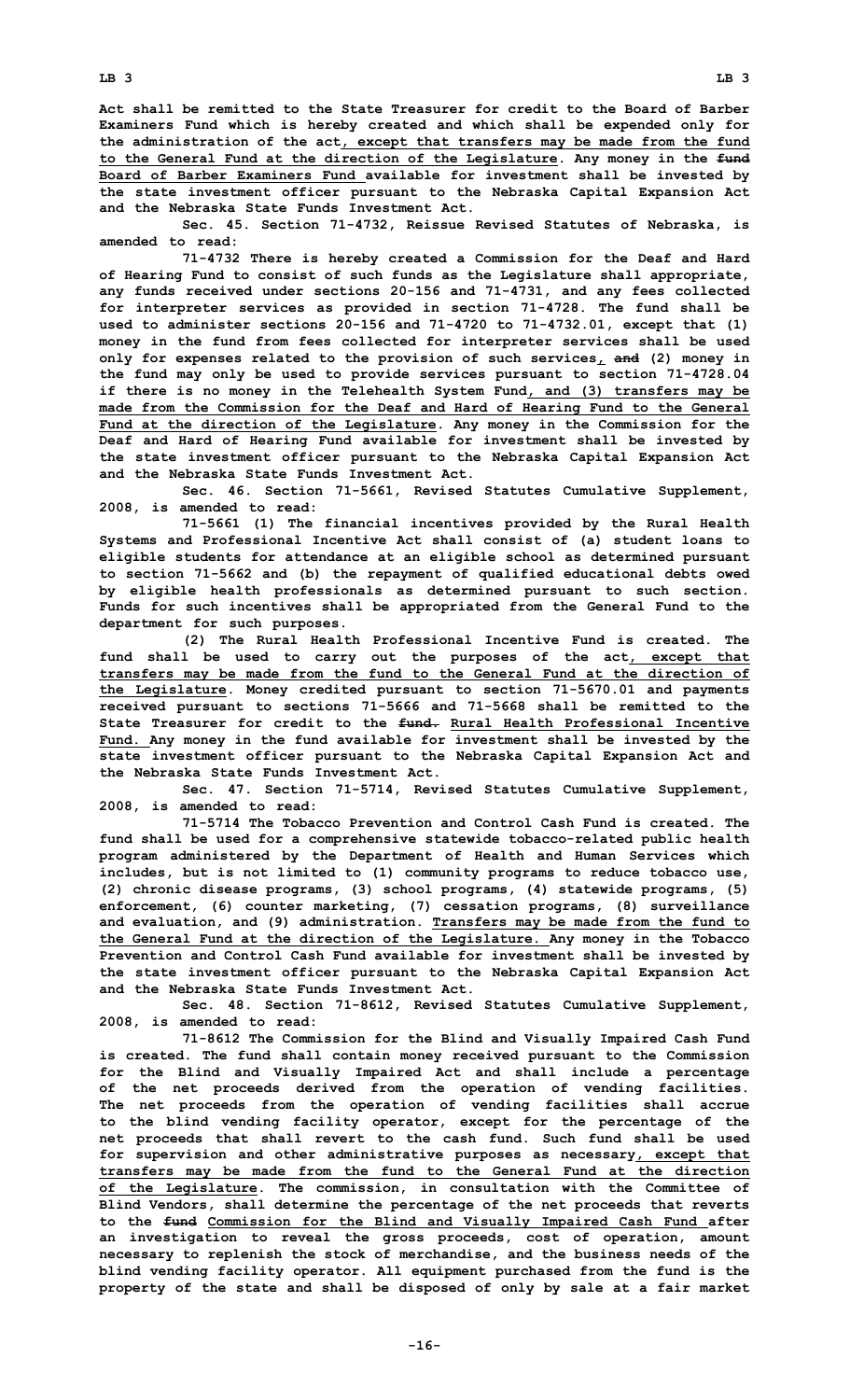**price. Any money in the fund available for investment shall be invested by the state investment officer pursuant to the Nebraska Capital Expansion Act and the Nebraska State Funds Investment Act.**

**Sec. 49. Section 72-2009, Reissue Revised Statutes of Nebraska, is amended to read:**

**72-2009 The Niobrara Council Fund is created. The fund shall be administered by the Niobrara Council. The council may accept any private or public funds to carry out its work and such funds shall be remitted to the State Treasurer for credit to the fund. The fund shall consist of such funds and legislative appropriations made to the council. Transfers may be made from the fund to the General Fund at the direction of the Legislature through June 30, 2011. Any money in the fund Niobrara Council Fund available for investment shall be invested by the state investment officer pursuant to the Nebraska Capital Expansion Act and the Nebraska State Funds Investment Act.**

**Sec. 50. Section 72-2211, Revised Statutes Cumulative Supplement, 2008, is amended to read:**

**72-2211 The Capitol Restoration Cash Fund is created. The administrator shall administer the fund, which shall consist of money received from the sale of material, rental revenue, private donations, and public donations. The fund shall be used to finance projects to restore the State Capitol and capitol grounds to their original condition, to purchase and conserve items to be added to the Nebraska Capitol Collections housed in the State Capitol, and to produce promotional material concerning the State Capitol, its grounds, and the Nebraska State Capitol Environs District, except that transfers may be made from the fund to the General Fund at the direction of the Legislature. Such expenditures shall be prescribed by the administrator and approved by the commission. Any money in the Capitol Restoration Cash Fund available for investment shall be invested by the state investment officer pursuant to the Nebraska Capital Expansion Act and the Nebraska State Funds Investment Act.**

**Sec. 51. Section 72-2501, Revised Statutes Cumulative Supplement, 2008, is amended to read:**

**72-2501 The Nebraska Incentives Fund is created. Any money in the Employment and Investment Growth Fund, the Invest Nebraska Fund, the Nebraska Advantage Fund, the Nebraska Advantage Rural Development Fund, the Quality Jobs Fund, or the Rural Economic Opportunities Fund, on July 18, 2008, shall be transferred by the State Treasurer to the Nebraska Incentives Fund. Transfers may be made from the fund to the General Fund at the direction of the Legislature. Any money in the fund Nebraska Incentives Fund available for investment shall be invested by the state investment officer pursuant to the Nebraska Capital Expansion Act and the Nebraska State Funds Investment Act.**

**Sec. 52. Section 76-549, Reissue Revised Statutes of Nebraska, is amended to read:**

**76-549 (1) All fees collected pursuant to the Abstracters Act shall be deposited in the state treasury to be credited to the Abstracters Board of Examiners Cash Fund which is hereby created. All actual and necessary expenses of the board shall be paid from such fund.**

**(2) No member of the board shall receive <sup>a</sup> salary. Each member of the board shall receive as compensation for each day or part thereof of actual service while attending meetings or otherwise engaged upon the business of the board fifty dollars and expenses incurred in the performance of official duties. The director shall be paid <sup>a</sup> salary to be determined by the board.**

**(3) Transfers may be made from the Abstracters Board of Examiners Cash Fund to the General Fund at the direction of the Legislature. Any money in the Abstracters Board of Examiners Cash Fund available for investment shall be invested by the state investment officer pursuant to the Nebraska Capital Expansion Act and the Nebraska State Funds Investment Act.**

**Sec. 53. Section 76-2226, Revised Statutes Cumulative Supplement, 2008, is amended to read:**

**76-2226 There is hereby created the Real Property Appraiser Fund. The board may use the fund for the administration and enforcement of the Real Property Appraiser Act and to meet the necessary expenditures of the board. The fund shall include <sup>a</sup> sufficient cash fund balance as determined by the board. The expense of administering and enforcing the act shall not exceed the money collected by the board under the act. Transfers may be made from the fund to the General Fund at the direction of the Legislature. Any money in the fund Real Property Appraiser Fund available for investment shall be invested by the state investment officer pursuant to the Nebraska Capital Expansion Act and the Nebraska State Funds Investment Act.**

**Sec. 54. Section 77-3,110, Reissue Revised Statutes of Nebraska, is amended to read:**

**77-3,110 All funds received pursuant to sections 77-3,109 and**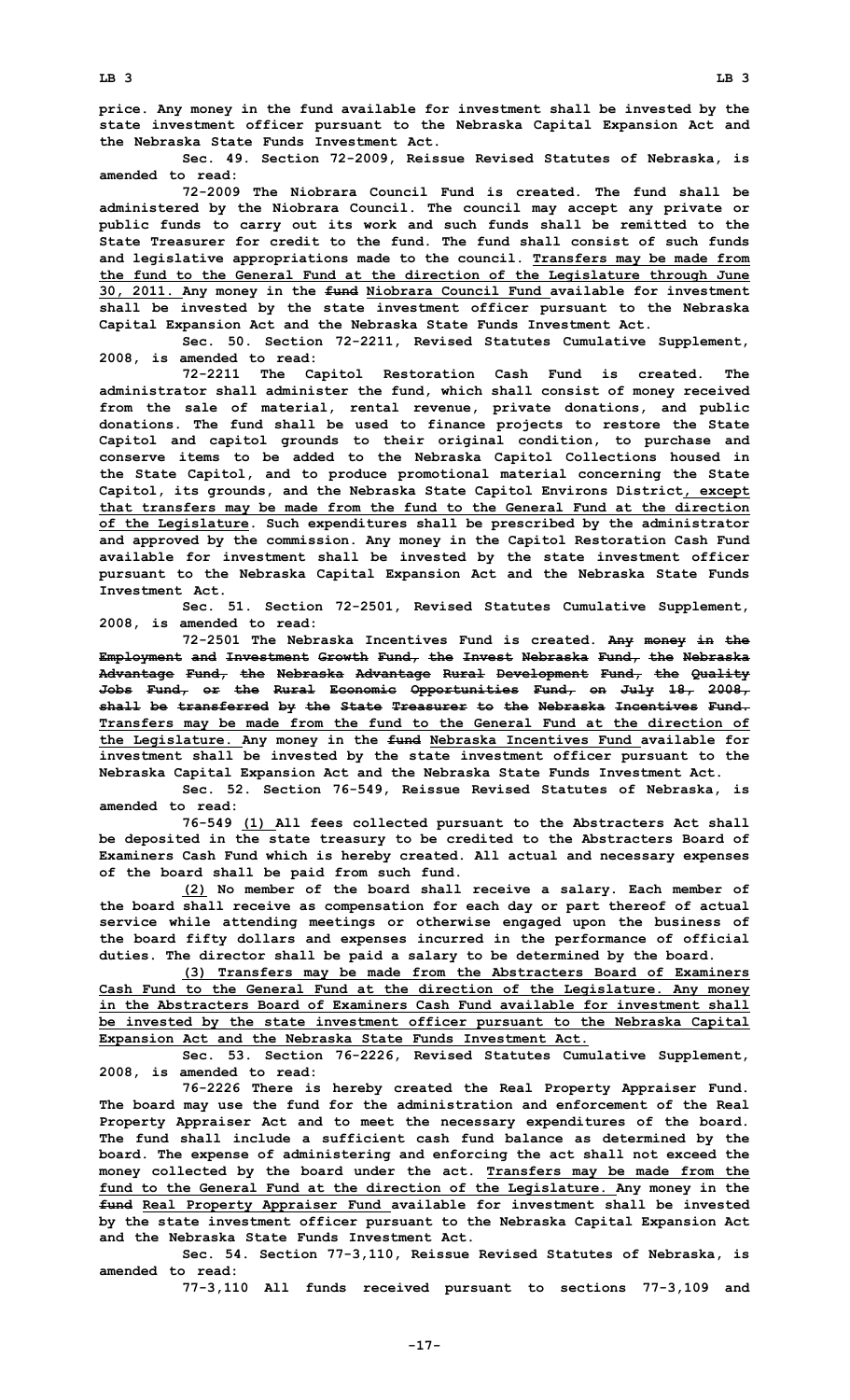**LB 3 LB 3**

**77-3,118 shall be remitted to the State Treasurer for credit to the Department of Revenue Miscellaneous Receipts Fund which is hereby created. All money in the fund shall be administered by the Department of Revenue and shall be used to defray the cost of production of the publications listed in section 77-3,109 or of the listings described in section 77-3,118, except that transfers may be made from the fund to the General Fund at the direction of the Legislature. Any money in the fund Department of Revenue Miscellaneous Receipts Fund available for investment shall be invested by the state investment officer pursuant to the Nebraska Capital Expansion Act and the Nebraska State Funds Investment Act.**

**Sec. 55. Section 77-1342, Revised Statutes Supplement, 2009, is amended to read:**

**77-1342 There is hereby created <sup>a</sup> fund to be known as the Department of Revenue Property Assessment Division Cash Fund to which shall be credited all money received by the Department of Revenue for services performed for county and multicounty assessment districts, for charges for publications, manuals, and lists, as an assessor's examination fee authorized by section 77-421, and under the provisions of sections 60-3,202, 77-684, 77-1250, and 77-1340. The fund shall be used to carry out any duties and responsibilities of the department, except that transfers may be made from the fund to the General Fund at the direction of the Legislature. The county or multicounty assessment district shall be billed by the department for services rendered. Reimbursements to the department shall be credited to the fund, Department of Revenue Property Assessment Division Cash Fund, and expenditures therefrom shall be made only when such funds are available. The department shall only bill for the actual amount expended in performing the service.**

**The fund shall not, at the close of each year, be lapsed to the General Fund. Any money in the Department of Revenue Property Assessment Division Cash Fund available for investment shall be invested by the state investment officer pursuant to the Nebraska Capital Expansion Act and the Nebraska State Funds Investment Act.**

**Sec. 56. Section 77-4310.03, Reissue Revised Statutes of Nebraska, is amended to read:**

**77-4310.03 There is hereby created the Marijuana and Controlled Substances Tax Administration Cash Fund. Money in the fund shall be used by the Tax Commissioner for the purposes of administering, collecting, and enforcing the tax imposed by section 77-4303, except that transfers may be made from the fund to the General Fund at the direction of the Legislature. Any money in the fund Marijuana and Controlled Substances Tax Administration Cash Fund available for investment shall be invested by the state investment officer pursuant to the Nebraska Capital Expansion Act and the Nebraska State Funds Investment Act.**

**Sec. 57. Section 77-5031, Reissue Revised Statutes of Nebraska, is amended to read:**

**77-5031 The Tax Equalization and Review Commission Cash Fund is hereby created. All money received by the commission for appeals and services performed and billed to other agencies or persons shall be credited to the fund. The commission shall only bill for the actual amount expended in performing services. The fund shall be used to carry out the provisions of the Tax Equalization and Review Commission Act, except that transfers may be made from the fund to the General Fund at the direction of the Legislature. Expenditures from the fund Tax Equalization and Review Commission Cash Fund shall be made only when such funds are available. Any unexpended balance in the fund at the end of each fiscal year shall not lapse to the General Fund. Any money in the Tax Equalization and Review Commission Cash Fund available for investment shall be invested by the state investment officer pursuant to the Nebraska Capital Expansion Act and the Nebraska State Funds Investment Act.**

**Sec. 58. Section 77-5601, Revised Statutes Cumulative Supplement, 2008, is amended to read:**

**77-5601 (1) From August 1, 2004, through October 31, 2004, there shall be conducted <sup>a</sup> tax amnesty program with regard to taxes due and owing that have not been reported to the Department of Revenue. Any person applying for tax amnesty shall pay all unreported taxes that were due on or before April 1, 2004. Any person that applies for tax amnesty and is accepted by the Tax Commissioner shall have any penalties and interest waived on unreported and delinquent taxes notwithstanding any other provisions of law to the contrary.**

**(2) To be eligible for the tax amnesty provided by this section, the person shall apply for amnesty within the amnesty period, file <sup>a</sup> return for each taxable period for which the amnesty is requested by December 31, 2004, if no return has been filed, and pay in full all taxes for which**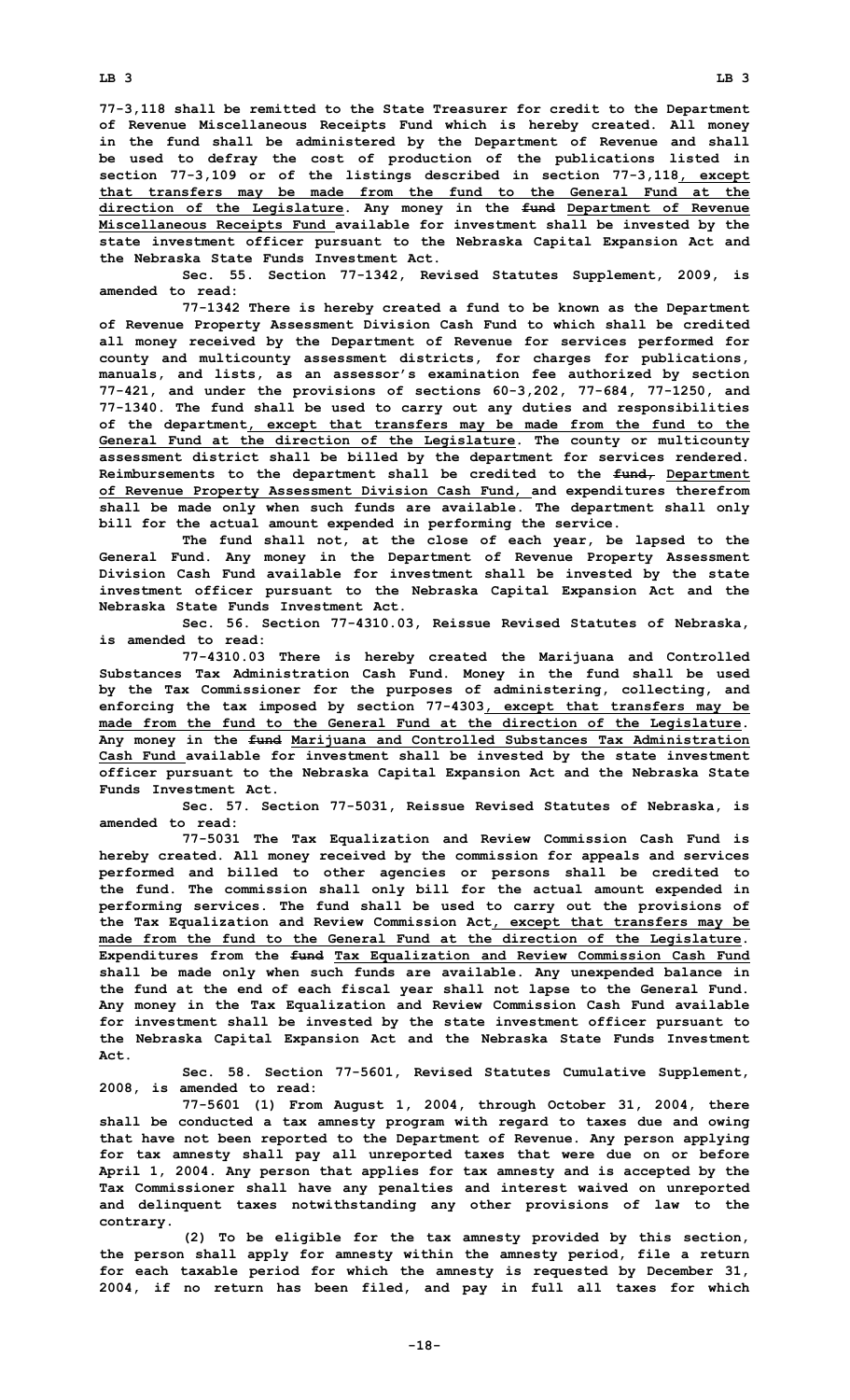**amnesty is sought with the return or within thirty days after the application if <sup>a</sup> return was filed prior to the amnesty period. Tax amnesty shall not be available for any person that is under civil or criminal audit, investigation, or prosecution for unreported or delinquent taxes by this state or the United States Government on or before April 16, 2004.**

**(3) The department shall not seek civil or criminal prosecution against any person for any taxable period for which amnesty has been granted. The Tax Commissioner shall develop forms for applying for the tax amnesty program, develop procedures for qualification for tax amnesty, and conduct <sup>a</sup> public awareness campaign publicizing the program.**

**(4) If <sup>a</sup> person elects to participate in the amnesty program, the election shall constitute an express and irrevocable relinquishment of all administrative and judicial rights to challenge the imposition of the tax or its amount. Nothing in this section shall prohibit the department from adjusting <sup>a</sup> return as <sup>a</sup> result of any state or federal audit.**

**(5)(a) Except for any local option sales tax collected and returned to the appropriate municipality and any motor vehicle fuel, diesel fuel, and compressed fuel taxes, which shall be deposited in the Highway Trust Fund or Highway Allocation Fund as provided by law, no less than eighty percent of all revenue received pursuant to the tax amnesty program shall be deposited in the General Fund; ten percent, not to exceed five hundred thousand dollars, shall be deposited in the Department of Revenue Enforcement Fund; and ten percent, not to exceed five hundred thousand dollars, shall be deposited in the Department of Revenue Enforcement Technology Fund. Any amount that would otherwise be deposited in the Department of Revenue Enforcement Fund or the Department of Revenue Enforcement Technology Fund that is in excess of the five-hundred-thousand-dollar limitation shall be deposited in the General Fund.**

**(b) For fiscal year 2005-06, all proceeds in the Department of Revenue Enforcement Fund shall be appropriated to the department for purposes of employing investigators, agents, and auditors and otherwise increasing personnel for enforcement of the Nebraska Revenue Act of 1967. For fiscal year 2005-06, all proceeds in the Department of Revenue Enforcement Technology Fund shall be appropriated to the department for the purposes of acquiring lists, software, programming, computer equipment, and other technological methods for enforcing the act.**

**(c) For fiscal years after fiscal year 2005-06, twenty percent of all proceeds received during the previous calendar year due to the efforts of auditors and investigators hired pursuant to subdivision (5)(b) of this section, not to exceed seven hundred fifty thousand dollars, shall be deposited in the Department of Revenue Enforcement Fund for purposes of employing investigators and auditors or continuing such employment for purposes of increasing enforcement of the act.**

**(6)(a) The department shall prepare <sup>a</sup> report by April 1, 2005, and by February 1 of each year thereafter detailing the results of the tax amnesty program and the subsequent enforcement efforts. For the report due April 1, 2005, the report shall include (i) the amount of revenue obtained as <sup>a</sup> result of the tax amnesty program broken down by tax program, (ii) the amount obtained from instate taxpayers and from out-of-state taxpayers, and (iii) the amount obtained from individual taxpayers and from business enterprises.**

**(b) For reports due in subsequent years, the report shall include (i) the number of personnel hired for purposes of subdivision (5)(b) of this section and their duties, (ii) <sup>a</sup> description of lists, software, programming, computer equipment, and other technological methods acquired pursuant to such subdivision and the purposes of each, and (iii) the amount of new revenue obtained as <sup>a</sup> result of the new personnel and acquisitions during the prior calendar year, broken down into the same categories as described in subdivision (6)(a) of this section.**

**(7) The Department of Revenue Enforcement Fund and the Department of Revenue Enforcement Technology Fund are created. Transfers may be made from the Department of Revenue Enforcement Fund to the General Fund at the direction of the Legislature. Any money in the funds Department of Revenue Enforcement Fund and the Department of Revenue Enforcement Technology Fund available for investment shall be invested by the state investment officer pursuant to the Nebraska Capital Expansion Act and the Nebraska State Funds Investment Act. The Department of Revenue Enforcement Technology Fund shall terminate on July 1, 2006. Any unobligated money in the fund at that time shall be deposited in the General Fund.**

**(8) For purposes of this section, taxes mean any taxes collected by the department, including, but not limited to state and local sales and use taxes, individual and corporate income taxes, financial institutions deposit taxes, motor vehicle fuel, diesel fuel, and compressed fuel taxes, cigarette**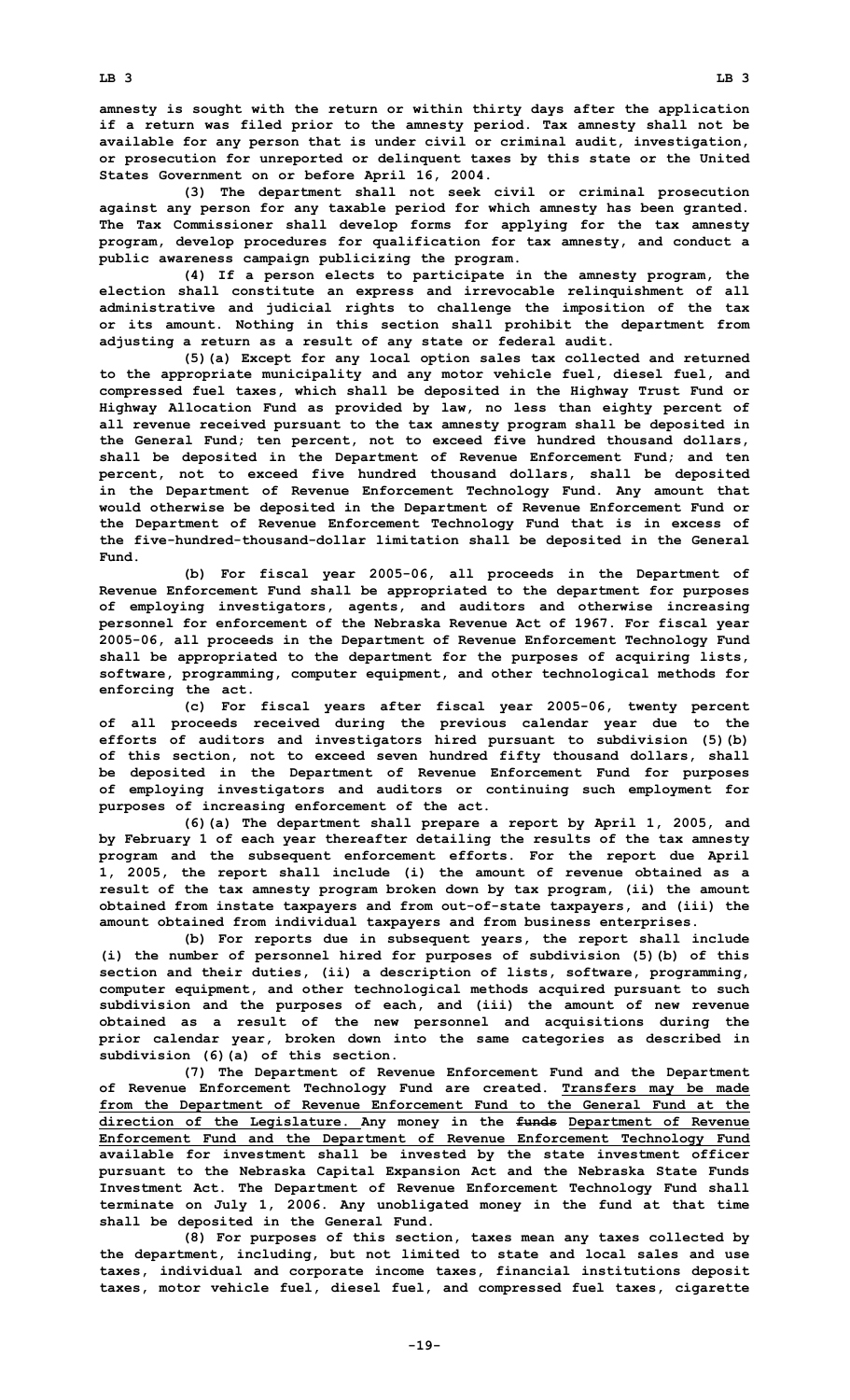**taxes, transfer taxes, and charitable gaming taxes.**

**Sec. 59. Section 79-810, Reissue Revised Statutes of Nebraska, is amended to read:**

**79-810 (1) Certificates and permits shall be issued by the commissioner upon application on forms prescribed and provided by him or her which shall include the applicant's social security number.**

**(2) Each certificate or permit issued by the commissioner shall indicate the area of authorization to teach, provide special services, or administer and any areas of endorsement for which the holder qualifies. During the term of any certificate or permit issued by the commissioner, additional endorsements may be made on the certificate or permit if the holder submits an application, meets the requirements for issuance of the additional endorsements, and pays <sup>a</sup> nonrefundable fee of forty dollars.**

**(3) The Certification Fund is created. Any fee received by the department under sections 79-806 to 79-815 shall be remitted to the State Treasurer for credit to the fund. The fund shall be used by the department in paying the costs of certifying educators pursuant to such sections and to carry out subsection (3) of section 79-808. For issuance of <sup>a</sup> certificate or permit valid in all schools, the nonrefundable fee shall be fifty-five dollars, except that thirteen dollars of the fifty-five-dollar fee shall be credited to the Professional Practices Commission Fund which is created for use by the department to pay for the provisions of sections 79-859 to 79-871, except that transfers may be made from the fund to the General Fund at the direction of the Legislature. For issuance of <sup>a</sup> certificate or permit valid only in nonpublic schools, the nonrefundable fee shall be forty dollars. Any money in the Certification Fund or the Professional Practices Commission Fund available for investment shall be invested by the state investment officer pursuant to the Nebraska Capital Expansion Act and the Nebraska State Funds Investment Act.**

**Sec. 60. Section 79-1320, Reissue Revised Statutes of Nebraska, is amended to read:**

**79-1320 The State Educational Telecommunications Fund is created. The fund shall be used by the Nebraska Educational Telecommunications Commission for the purposes of carrying out the provisions of the Nebraska Educational Telecommunications Act, except that transfers may be made from the fund to the General Fund at the direction of the Legislature. Such fund The State Educational Telecommunications Fund shall consist of such sums as the Legislature may appropriate. Any money in the fund available for investment shall be invested by the state investment officer pursuant to the Nebraska Capital Expansion Act and the Nebraska State Funds Investment Act.**

**Sec. 61. Section 81-188.01, Reissue Revised Statutes of Nebraska, is amended to read:**

**81-188.01 (1) The State Building Renewal Assessment Fund is created. The fund shall be under the control of the Governor for allocation to building renewal projects of the various agencies and shall be administered in <sup>a</sup> manner consistent with the administration of the Building Renewal Allocation Fund pursuant to the Deferred Building Renewal Act. No amounts accruing to the State Building Renewal Assessment Fund shall be expended in any manner for purposes other than as provided in this section or as appropriated by the Legislature to meet the cost of administering the act. Transfers may be made from the fund to the General Fund at the direction of the Legislature.**

**(2) Revenue credited to the fund State Building Renewal Assessment Fund shall include amounts derived from charges assessed pursuant to subdivision (4)(b) of section 81-1108.17, depreciation charges remitted pursuant to section 81-188.02, and such other revenue as may be incident to the administration of the fund.**

**(3) Amounts appropriated from the fund shall be expended to conduct renewal work as defined in section 81-173 and to complete other improvements incident to such renewal work as deemed necessary or appropriate by the task force. From amounts accruing to the fund as the result of depreciation charges assessed pursuant to subdivision (4)(b) of section 81-1108.17, expenditures for capital improvements shall be limited to improvements to only those facilities for which such charges have been assessed and remitted. From amounts accruing to the fund as the result of depreciation charges assessed pursuant to section 81-188.02, expenditures for capital improvement projects shall be limited to exclude (a) capital improvement projects relating to facilities, structures, or buildings owned, leased, or operated by the (i) University of Nebraska, (ii) Nebraska state colleges, (iii) Department of Aeronautics, (iv) Department of Roads, (v) Game and Parks Commission, or (vi) Board of Educational Lands and Funds and (b) capital improvement projects relating to facilities, structures, or buildings for which depreciation charges are assessed pursuant to subdivision (4)(b) of section 81-1108.17.**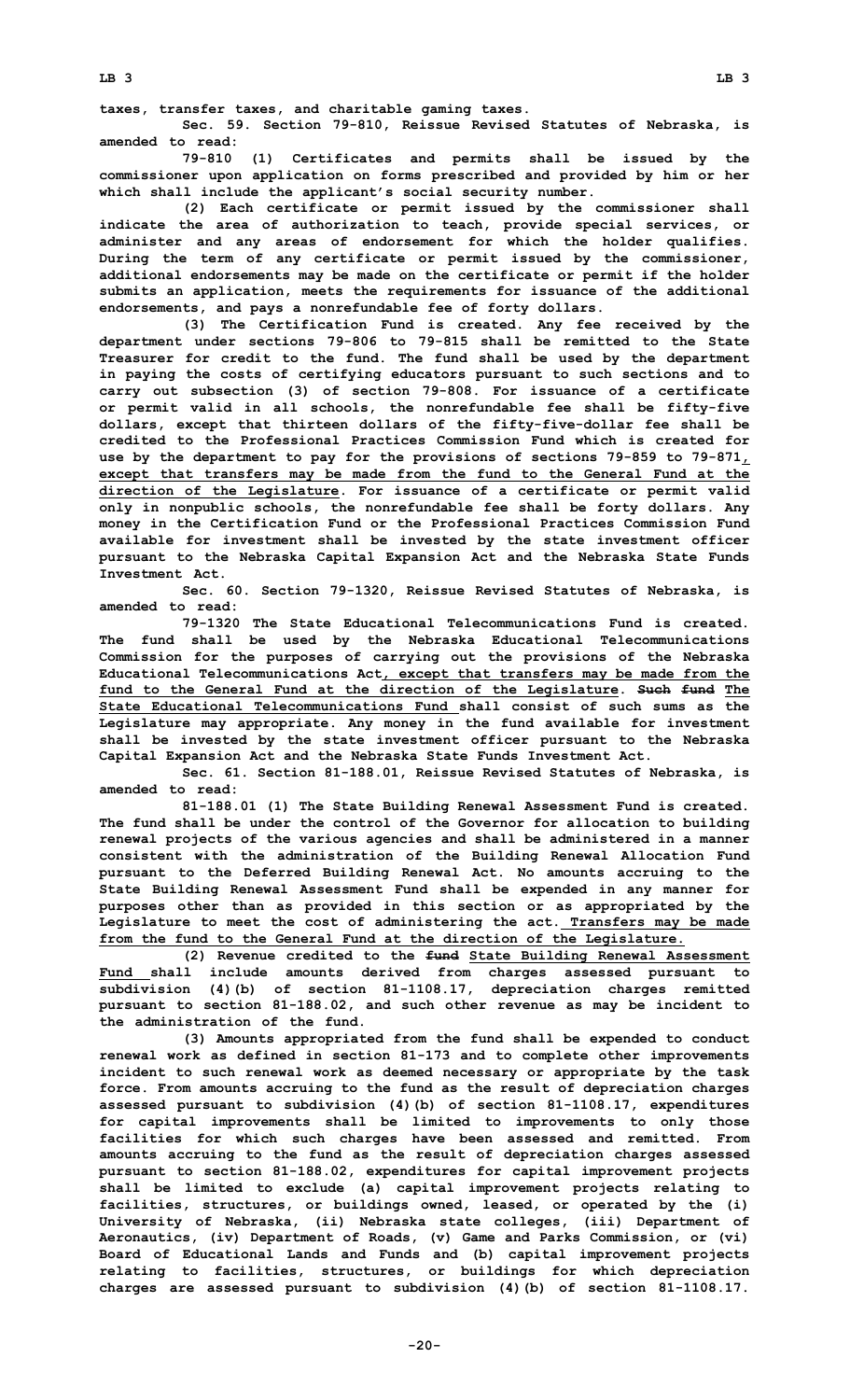**For each fiscal year, task force allocations from amounts accruing to the fund pursuant to section 81-188.02 shall not exceed the total of such revenue credited to the fund in the preceding fiscal year, except that if no revenue from depreciation charge assessments was credited to the fund in the preceding fiscal year, allocations shall not exceed fifty percent of revenue credited to the fund in the last preceding fiscal year in which depreciation charge assessments were credited to the fund.**

**(4) Any money in the fund available for investment shall be invested by the state investment officer pursuant to the Nebraska Capital Expansion Act and the Nebraska State Funds Investment Act.**

**Sec. 62. Section 81-201.05, Reissue Revised Statutes of Nebraska, is amended to read:**

**81-201.05 (1) The Weed Book Cash Fund is created. Any money in the Weed and Insect Books Cash Fund on July 16, 2004, shall be transferred to the Weed Book Cash Fund. Upon such transfer, the following amounts shall be transferred from the Weed Book Cash Fund: (a) Twenty-five thousand dollars to the Noxious Weed Cash Fund; and (b) thirty-seven thousand eight hundred dollars to the Plant Protection and Plant Pest Cash Fund. On July 1, 2005, July 1, 2006, July 1, 2007, July 1, 2008, and July 1, 2009, if there are sufficient funds available, twenty-five thousand dollars shall be transferred from the Weed Book Cash Fund to the Noxious Weed Cash Fund. Transfers may be made from the Weed Book Cash Fund to the General Fund at the direction of the Legislature. Any money in the Weed Book Cash Fund available for investment shall be invested by the state investment officer pursuant to the Nebraska Capital Expansion Act and the Nebraska State Funds Investment Act.**

**(2) The sale price of each Weeds of the Great Plains book sold by the Department of Agriculture shall be credited as follows:**

**(a) Seventy-five percent to the Weed Book Cash Fund to aid in defraying the cost of publishing, preparing, and distributing such books and any supplemental inserts to such books; and**

**(b) Twenty-five percent to the Noxious Weed Cash Fund.**

**Sec. 63. Section 81-2,147.11, Reissue Revised Statutes of Nebraska, is amended to read:**

**81-2,147.11 There is hereby created <sup>a</sup> fund to be known as the Nebraska Seed Administrative Cash Fund. All money received pursuant to the Nebraska Seed Law shall be remitted to the State Treasurer for credit to such fund. All money credited to the fund shall be used by the Department of Agriculture to aid in defraying the cost of administering such law, except that transfers may be made from the fund to the General Fund at the direction of the Legislature. Any money in the fund Nebraska Seed Administrative Cash Fund available for investment shall be invested by the state investment officer pursuant to the Nebraska Capital Expansion Act and the Nebraska State Funds Investment Act.**

**Sec. 64. Section 81-2,291, Reissue Revised Statutes of Nebraska, is amended to read:**

**81-2,291 All fees paid to the department in accordance with the Nebraska Pure Food Act shall be remitted to the State Treasurer. The State Treasurer shall credit the fees to the Pure Food Cash Fund, which fund is hereby created. All money credited to such fund shall be appropriated to the uses of the department to aid in defraying the expenses of administering the act, except that transfers may be made from the fund to the General Fund at the direction of the Legislature.**

**Any money in the fund Pure Food Cash Fund available for investment shall be invested by the state investment officer pursuant to the Nebraska Capital Expansion Act and the Nebraska State Funds Investment Act.**

**Sec. 65. Section 81-528, Reissue Revised Statutes of Nebraska, is amended to read:**

**81-528 (1) The State Fire Marshal Cash Fund is created. Money collected pursuant to subsections (2) and (3) of this section shall be remitted to the State Treasurer for credit to the fund. The fund shall be used to pay for costs incurred in the general operations program of the State Fire Marshal's office, except that transfers may be made from the fund to the General Fund at the direction of the Legislature. The fund State Fire Marshal Cash Fund shall be administered by the State Fire Marshal. Any money in the fund available for investment shall be invested by the state investment officer pursuant to the Nebraska Capital Expansion Act and the Nebraska State Funds Investment Act.**

**(2) All money received from inspection contracts, penalties, fees, or forfeitures, except fines collected under sections 81-501.01 to 81-531 and 81-5,151 to 81-5,157, shall be remitted to the State Treasurer for credit to the fund.**

**(3) All fees assessed pursuant to section 81-505.01 for services**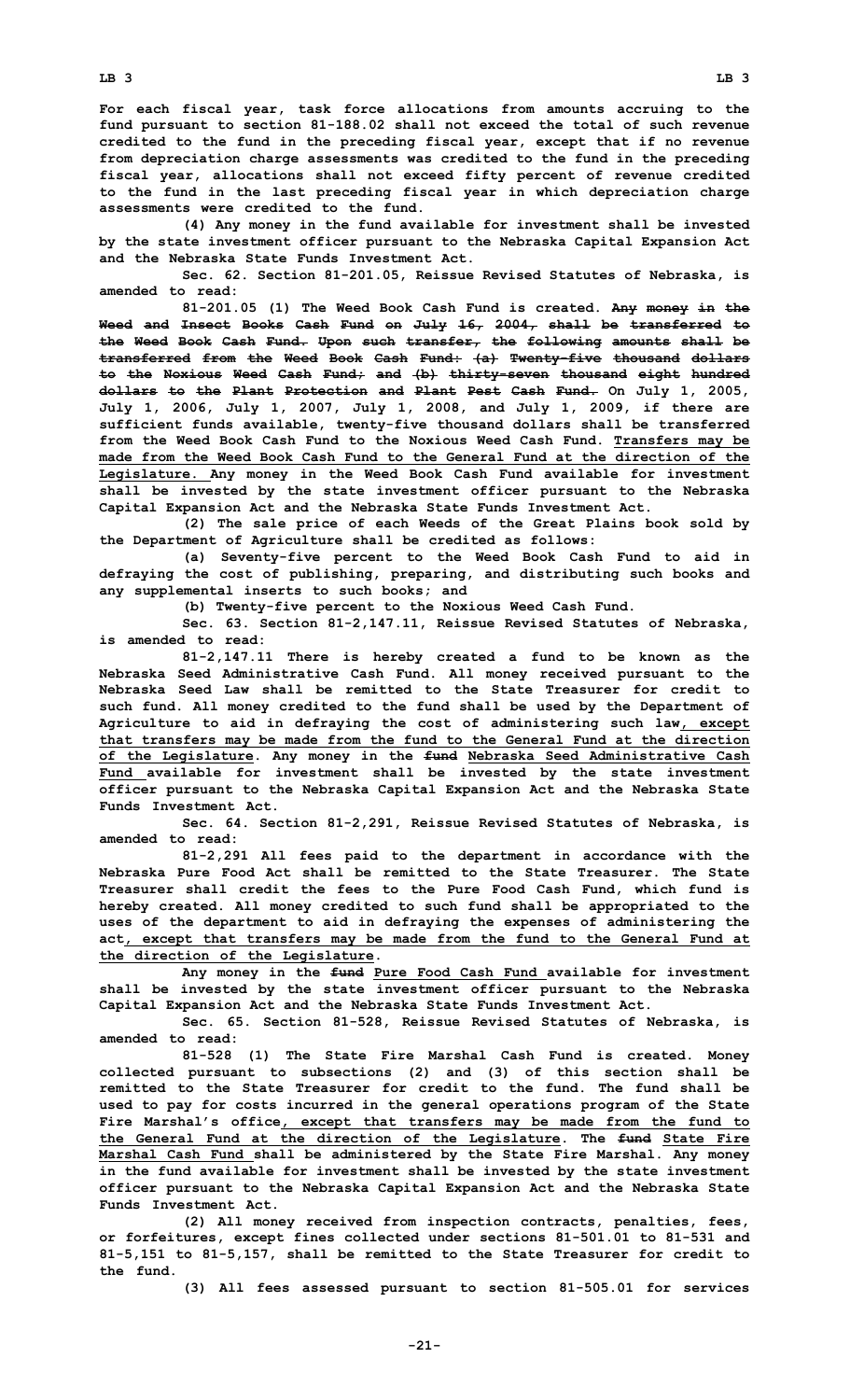**performed by the State Fire Marshal's office shall be remitted to the State Treasurer for credit to the fund.**

**Sec. 66. Section 81-550, Reissue Revised Statutes of Nebraska, is amended to read:**

**81-550 (1) The Nebraska Natural Gas Pipeline Safety Cash Fund is created. The fund shall consist of money received from assessments pursuant to this section which shall be remitted to the State Treasurer for credit to the fund. Transfers may be made from the fund to the General Fund at the direction of the Legislature through June 30, 2010. The fund Nebraska Natural Gas Pipeline Safety Cash Fund shall only be used for purposes of administering the Nebraska Natural Gas Pipeline Safety Act of 1969. The fund shall be administered by the State Fire Marshal. Any money in the fund available for investment shall be invested by the state investment officer pursuant to the Nebraska Capital Expansion Act and the Nebraska State Funds Investment Act.**

**(2) To defray the cost of administering the Nebraska Natural Gas Pipeline Safety Act of 1969, the State Fire Marshal shall on March 1 of each year make an assessment against persons having pipeline facilities in this state subject to the act, which assessment shall be paid within thirty days thereafter.**

**(3) The assessment against each such person shall be based on the number of meters such person has in service for the retail sale of gas in this state at the end of the calendar year next preceding such assessment. The amount of such assessment shall be set by the State Fire Marshal in an amount not to exceed twenty cents multiplied by the number of such meters for each such person.**

**(4) It shall be the duty of the State Fire Marshal to make timely application each year to the United States Government for the maximum funds to which this state may be entitled from the United States Government for the administration of the act.**

**Sec. 67. Section 81-5,153, Reissue Revised Statutes of Nebraska, is amended to read:**

**81-5,153 The Training Division Cash Fund is created. Money collected pursuant to section 81-5,152 shall be remitted to the State Treasurer for credit to the fund. The fund shall be used for the purpose of administering the training program established pursuant to sections 81-5,151 to 81-5,157, except that transfers may be made from the fund to the General Fund at the direction of the Legislature. The fund Training Division Cash Fund shall be administered by the State Fire Marshal. Any money in the fund available for investment shall be invested by the state investment officer pursuant to the Nebraska Capital Expansion Act and the Nebraska State Funds Investment Act.**

**Sec. 68. Section 81-885.15, Revised Statutes Supplement, 2009, is amended to read:**

**81-885.15 All fees collected under the Nebraska Real Estate License Act shall be deposited in the state treasury in <sup>a</sup> fund to be known as the State Real Estate Commission's Fund. The commission may use such part of the money in this fund as is necessary to be used by it in the administration and enforcement of the act. Transfers may be made from the fund to the General Fund at the direction of the Legislature through June 30, 2011. The fund State Real Estate Commission's Fund shall be paid out only upon proper vouchers and upon warrants issued by the Director of Administrative Services and countersigned by the State Treasurer, as provided by law. The expenses of conducting the office must always be kept within the income collected and deposited with the State Treasurer by such commission and such office, and the expense thereof shall not be supported or paid from any other state fund. Any money in the State Real Estate Commission's Fund available for investment shall be invested by the state investment officer pursuant to the Nebraska Capital Expansion Act and the Nebraska State Funds Investment Act.**

**Sec. 69. Section 81-8,110.07, Reissue Revised Statutes of Nebraska, is amended to read:**

**81-8,110.07 The secretary of the examining board shall receive and account for all money derived from the operation of sections 81-8,108 to 81-8,127 and shall remit it to the State Treasurer for credit to the Land Surveyor Examiner's Fund, which fund is hereby created. This fund shall be continued from year to year. When appropriated by the Legislature, this fund shall be expended only for the purposes of sections 81-8,108 to 81-8,127. When not reappropriated for the succeeding biennium, the money in this fund shall not revert to the General Fund. The fund shall be paid out only upon vouchers approved by the examining board and upon warrants issued by the Director of Administrative Services and countersigned by the State Treasurer. The expenditures of the examining board shall be kept within the income collected and remitted to the State Treasurer by the examining board. Transfers may be made from the fund to the General Fund at the direction of the Legislature.**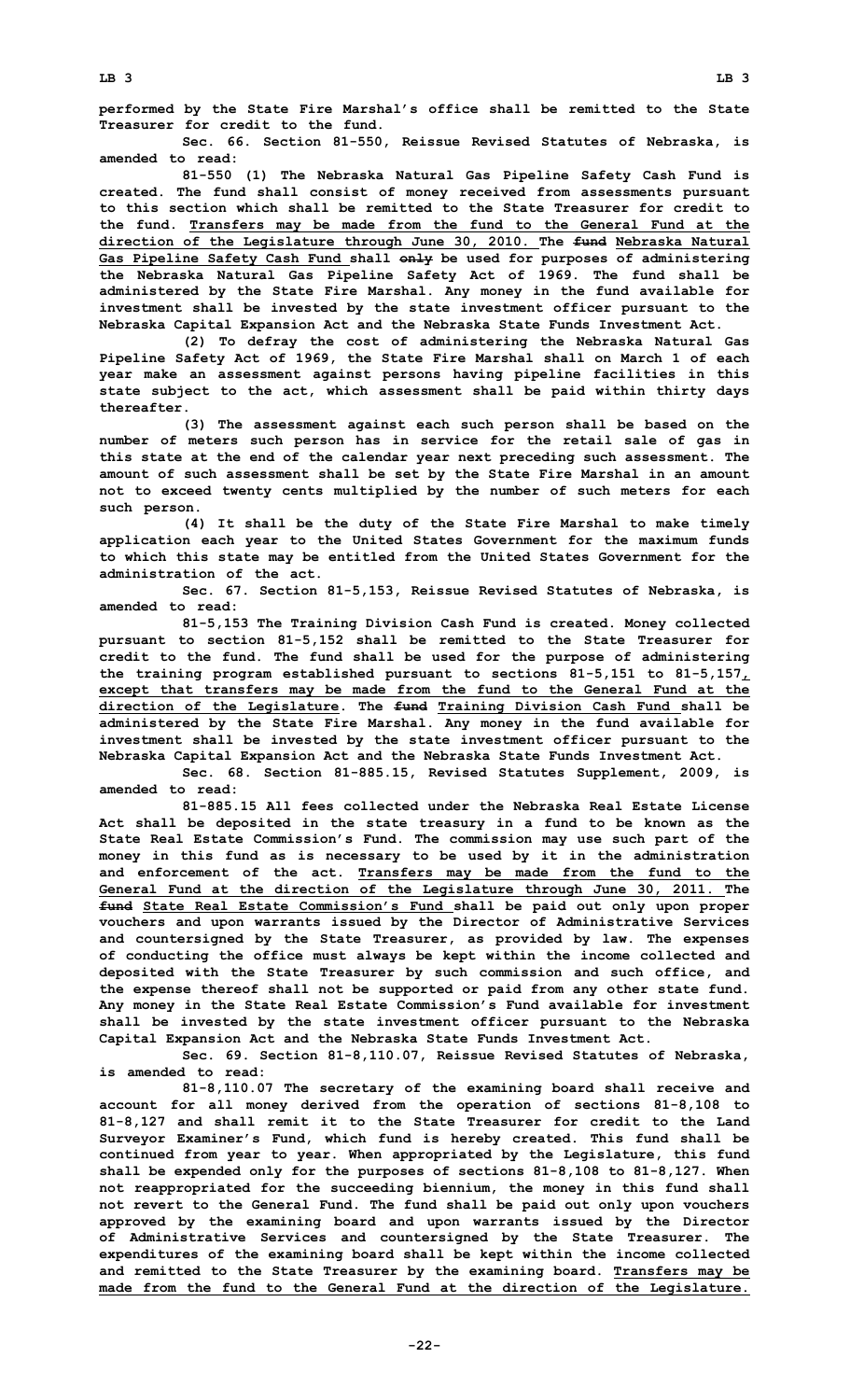**Any money in the fund Land Surveyor Examiner's Fund available for investment shall be invested by the state investment officer pursuant to the Nebraska Capital Expansion Act and the Nebraska State Funds Investment Act.**

**Sec. 70. Section 81-8,194, Reissue Revised Statutes of Nebraska, is amended to read:**

**81-8,194 (1) The board shall establish fees of not less than one hundred nor more than three hundred dollars for applications for registration, examinations, certificates of registration, reciprocal registrations, and renewals based on the administration costs incurred by the board. The board shall collect and account for such fees and pay the same into the state treasury and which, by the State Treasurer, shall be credited to the State Board of Landscape Architects Cash Fund which is hereby created.**

**(2) Transfers may be made from the State Board of Landscape Architects Cash Fund to the General Fund at the direction of the Legislature. Any money in the State Board of Landscape Architects Cash Fund available for investment shall be invested by the state investment officer pursuant to the Nebraska Capital Expansion Act and the Nebraska State Funds Investment Act.**

**Sec. 71. Section 81-1120.23, Reissue Revised Statutes of Nebraska, is amended to read:**

**81-1120.23 There is hereby established <sup>a</sup> cash fund to be known as the Communications Cash Fund. Appropriations made to the division of communications of the office of Chief Information Officer for the purposes of sections 81-1120.01 to 81-1120.28 shall be credited to the fund. All funds received under such sections and all funds received for communications services provided to any agency, department, or other user shall be credited to the fund. The division shall, under policies and procedures established by the director, expend funds from time to time credited to the fund for the communications purposes enumerated in such sections. Transfers may be made from the fund to the General Fund at the direction of the Legislature. Any money in the fund Communications Cash Fund available for investment shall be invested by the state investment officer pursuant to the Nebraska Capital Expansion Act and the Nebraska State Funds Investment Act.**

**Sec. 72. Section 81-1201.21, Revised Statutes Supplement, 2009, is amended to read:**

**81-1201.21 (1) There is hereby created the Job Training Cash Fund. The fund shall be under the direction of the Department of Economic Development. Money may be transferred to the fund pursuant to subdivision (1)(b)(iv) of section 48-621 and from the Cash Reserve Fund at the direction of the Legislature. The department shall establish <sup>a</sup> subaccount for all money transferred from the Cash Reserve Fund to the Job Training Cash Fund on or after July 1, 2005. Any unexpended or unobligated balance remaining within such subaccount on July 1, 2014, shall be transferred by the State Treasurer to the Cash Reserve Fund no later than July 10, 2014. Any obligated amount not transferred from the subaccount that remains unexpended on July 1, 2013, shall be transferred by the State Treasurer to the Cash Reserve Fund no later than December 31, 2015. Transfers may be made from the Job Training Cash Fund to the General Fund at the direction of the Legislature.**

**(2) The department shall use the Job Training Cash Fund to provide reimbursements for job training activities, including employee assessment, preemployment training, on-the-job training, training equipment costs, and other reasonable costs related to helping industry and business locate or expand in Nebraska, or to provide upgrade skills training of the existing labor force necessary to adapt to new technology or the introduction of new product lines.**

**(3) The department shall establish <sup>a</sup> subaccount within the fund to provide job training grants targeted to small employers, rural employers, and poverty area employers meeting one of the following criteria: (a) Employ twenty-five or fewer employees, (b) located in rural areas of Nebraska, or (c) located in areas of high concentration of poverty within the corporate limits of <sup>a</sup> city or village consisting of one or more contiguous census tracts, as determined by the most recent federal decennial census, which contain <sup>a</sup> percentage of persons below the poverty line of greater than thirty percent, and all census tracts contiguous to such tract or tracts, as determined by the most recent federal decennial census. The department shall calculate the amount of prior year investment income earnings accruing to the fund and allocate such amount to the subaccount for small, rural, or poverty area employer grants.**

**(4) Any money in the fund available for investment shall be invested by the state investment officer pursuant to the Nebraska Capital Expansion Act and the Nebraska State Funds Investment Act.**

**Sec. 73. Section 81-1201.22, Reissue Revised Statutes of Nebraska, is amended to read:**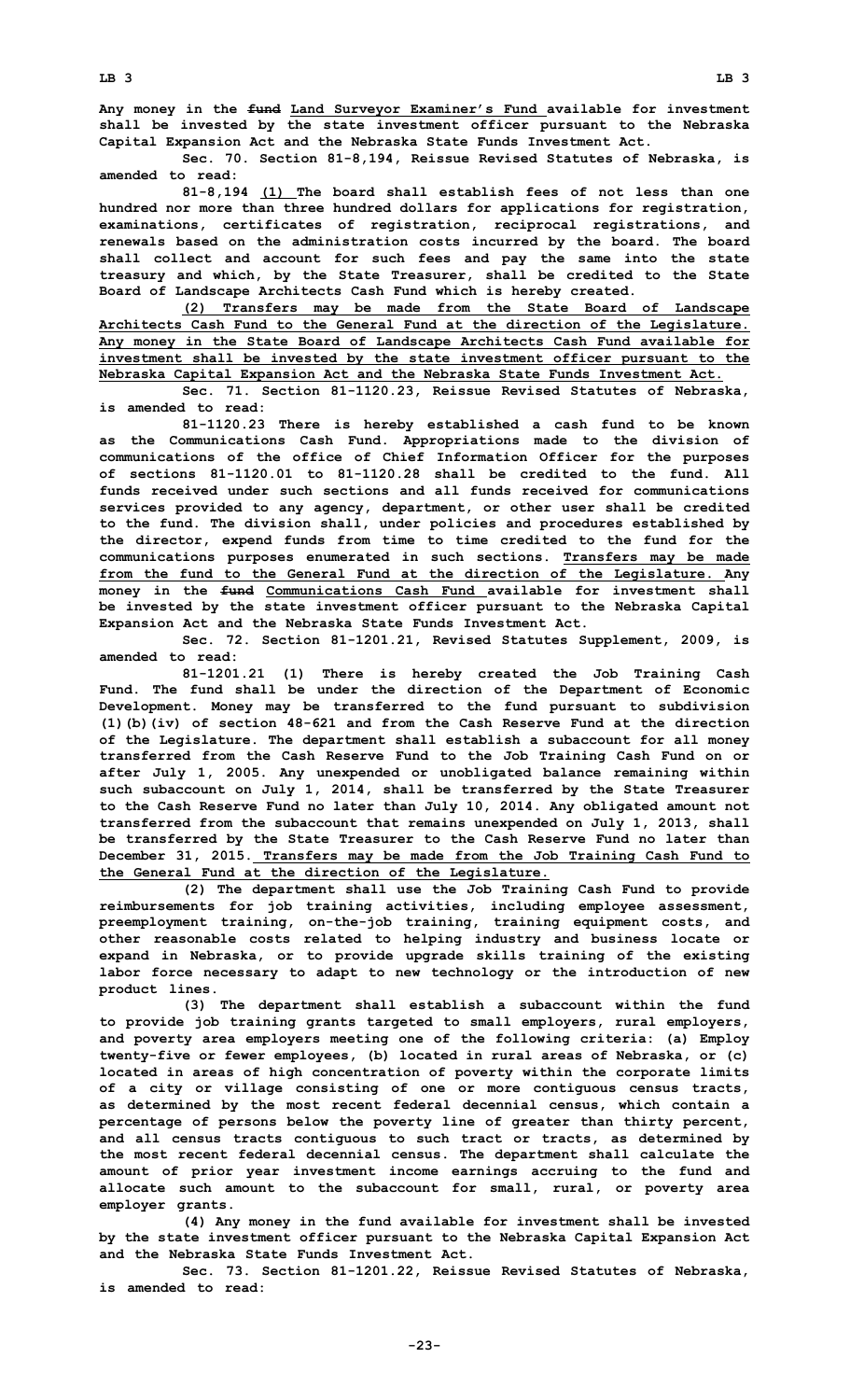**81-1201.22 (1) There is hereby created the Administrative Cash Fund to be administered by the department. Revenue from the following sources shall be remitted to the State Treasurer for credit to the fund:**

**(a) Fees charged for the sale of department publications or subscription to publications;**

**(b) Fees charged for the sale of Nebraska items promoting economic development of the state, including travel and tourism;**

**(c) Deposits charged for the temporary use of Nebraska items promoting economic development of the state, including travel and tourism;**

**(d) Fees charged for attendance and participation in department-sponsored conferences, training sessions, and other special events;**

**(e) Money collected from nondepartment sources in connection with cooperative funding of advertising, marketing, promotional, or consulting activities; and**

**(f) Money received by the department in the form of gifts, grants, reimbursements, or appropriations from any source intended to be used by the department for carrying out the provisions of Chapter 81, article 12.**

**(2) Revenue from the fund may be expended for the following purposes:**

**(a) Production and distribution costs of department publications;**

**(b) Purchase of items promoting economic development of the state, including travel and tourism, intended for sale;**

**(c) Reimbursement of deposits collected for the temporary use of promotional items;**

**(d) Payment of costs in connection with department-sponsored conferences, training sessions, and other special events;**

**(e) Payment of costs of advertising, marketing, promotional, or consulting activities in cooperative funding partnerships with nondepartment organizations; and**

**(f) Payment of costs for which fund revenue has been received and which are related to department activities in Chapter 81, article 12.**

**(3) Transfers may be made from the fund to the General Fund at the direction of the Legislature. Any money in the fund Administrative Cash Fund available for investment shall be invested by the state investment officer pursuant to the Nebraska Capital Expansion Act and the Nebraska State Funds Investment Act.**

**Sec. 74. Section 81-1278, Reissue Revised Statutes of Nebraska, is amended to read:**

**81-1278 There is hereby created for the use of the Department of Economic Development <sup>a</sup> fund, to be known as the Nebraska Agricultural Products Research Fund, to consist of any funds appropriated by the Legislature and any funds received by gift or from the federal government to be used for the purpose provided in section 81-1279. Transfers may be made from the fund to the General Fund at the direction of the Legislature. Any money in the fund Nebraska Agricultural Products Research Fund available for investment shall be invested by the state investment officer pursuant to the Nebraska Capital Expansion Act and the Nebraska State Funds Investment Act.**

**Sec. 75. Section 81-1413.01, Reissue Revised Statutes of Nebraska, is amended to read:**

**81-1413.01 There is hereby created the Nebraska Law Enforcement Training Center Cash Fund. All receipts for tuition and fees paid to the Nebraska Law Enforcement Training Center shall be paid into the state treasury and by the State Treasurer credited to the Nebraska Law Enforcement Training Center Cash Fund. Such fund shall be used to defray the expenses of the training center, except that transfers may be made from the fund to the General Fund at the direction of the Legislature. Any money in the Nebraska Law Enforcement Training Center Cash Fund available for investment shall be invested by the state investment officer pursuant to the Nebraska Capital Expansion Act and the Nebraska State Funds Investment Act.**

**Sec. 76. Section 81-1428, Reissue Revised Statutes of Nebraska, is amended to read:**

**81-1428 The Law Enforcement Improvement Fund is created and shall be maintained by the State Treasurer as <sup>a</sup> cash fund. The fund shall consist of revenue credited pursuant to section 81-1429 and investment income. The fund shall be used for payment of administrative and operations expenses of the Nebraska Law Enforcement Training Center and such other expenses as budgeted by the Legislature for the improvement of law enforcement, except that transfers may be made from the fund to the General Fund at the direction of the Legislature. The fund Law Enforcement Improvement Fund shall be administered by the director. Any money in the fund available for investment shall be invested by the state investment officer pursuant to the Nebraska Capital Expansion Act and the Nebraska State Funds Investment Act.**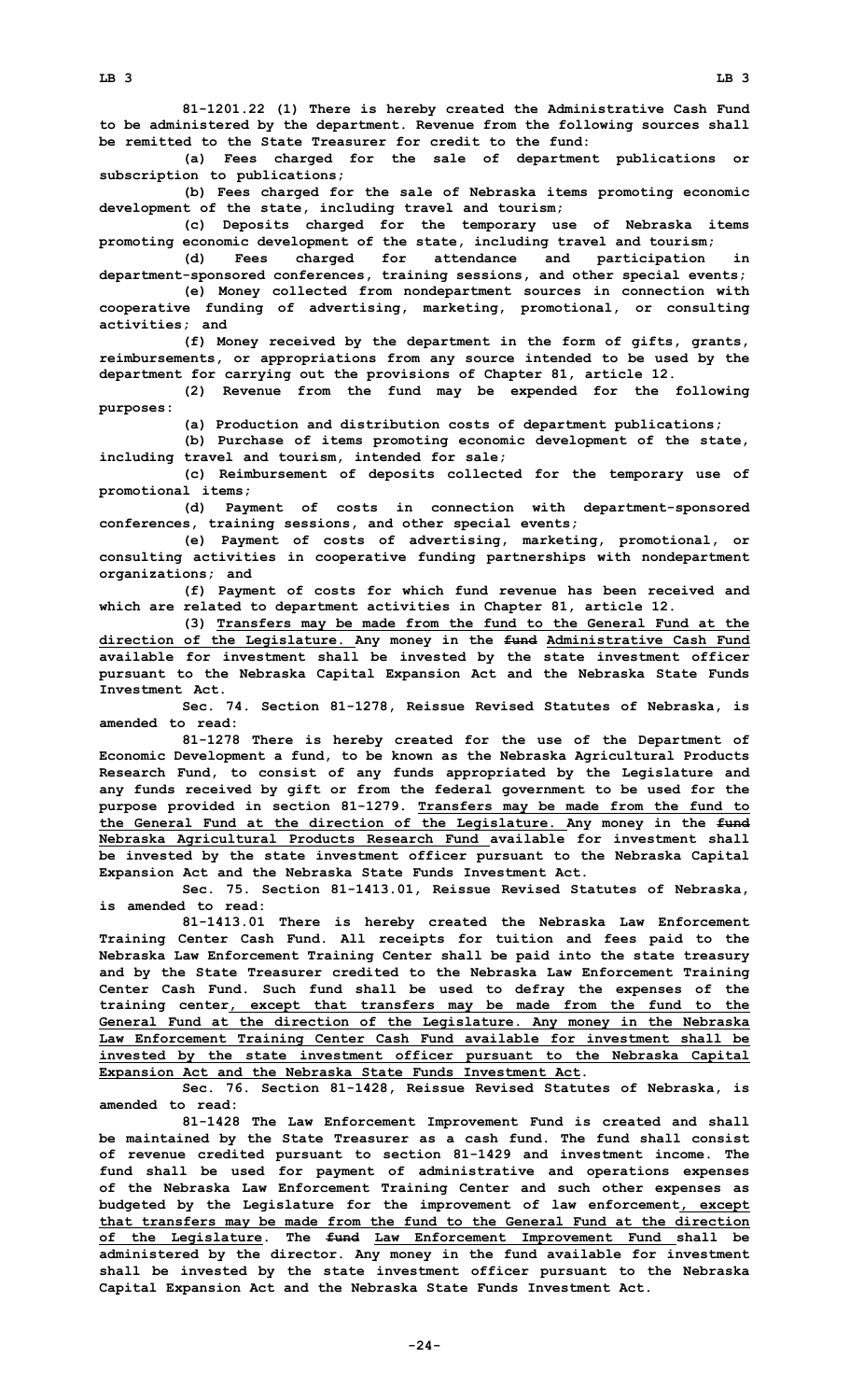**Sec. 77. Section 81-15,121, Reissue Revised Statutes of Nebraska, is amended to read:**

**81-15,121 (1) <sup>A</sup> person shall not (a) maintain or use any tank for the storage of regulated substances, (b) install any new tank, or (c) permanently close <sup>a</sup> tank without first securing <sup>a</sup> permit from the State Fire Marshal.**

**(2) <sup>A</sup> fee shall not be charged for <sup>a</sup> permit under subdivision (1)(a) or (c) of this section. The fee for <sup>a</sup> permit for installation shall be fifty dollars. The State Fire Marshal shall remit the fee to the State Treasurer for credit to the Underground Storage Tank Fund.**

**(3) All owners of operating tanks, except those provided for in subsection (4) of this section, shall annually register each tank. All registration permits shall expire on December 31 of the year for which the permit was issued. The registration fee shall be thirty dollars per tank. The State Fire Marshal shall remit the fee to the State Treasurer for credit to the Underground Storage Tank Fund. Such permits shall contain the information specified in subsection (5) of this section.**

**(4) In the case of tanks permanently abandoned on or after January 1, 1974, an annual permit shall not be required and an initial registration permit shall be sufficient.**

**(5) The application for <sup>a</sup> registration permit shall be provided by and filed with the State Fire Marshal's office and shall require, but not be limited to, the following information:**

**(a) The date the tank was placed in or taken out of operation;**

**(b) The age of the tank;**

**(c) The size, type, and location of the tank; and**

**(d) The type of substances stored in the tank and the quantity of such substances remaining in the tank if the tank has been permanently closed.**

**(6) The registration permit fee collected pursuant to this section shall be deposited in the Underground Storage Tank Fund which is hereby created as <sup>a</sup> cash fund. The fund shall also consist of any money appropriated to the fund by the state. The fund shall be administered by the State Fire Marshal to carry out the purposes of the Petroleum Products and Hazardous Substances Storage and Handling Act. Transfers may be made from the fund to the General Fund at the direction of the Legislature. Any money in such fund the Underground Storage Tank Fund available for investment shall be invested by the state investment officer pursuant to the Nebraska Capital Expansion Act and the Nebraska State Funds Investment Act.**

**Sec. 78. Section 81-15,160, Revised Statutes Supplement, 2009, is amended to read:**

**81-15,160 (1) The Waste Reduction and Recycling Incentive Fund is created. The department shall deduct from the fund amounts sufficient to reimburse itself for its costs of administration of the fund. The fund shall be administered by the Department of Environmental Quality. The fund shall consist of proceeds from the fees imposed pursuant to the Waste Reduction and Recycling Incentive Act.**

**(2) The fund may be used for purposes which include, but are not limited to:**

**(a) Technical and financial assistance to political subdivisions for creation of recycling systems and for modification of present recycling systems;**

**(b) Recycling and waste reduction projects, including public education, planning, and technical assistance;**

**(c) Market development for recyclable materials separated by generators, including public education, planning, and technical assistance;**

**(d) Capital assistance for establishing private and public intermediate processing facilities for recyclable materials and facilities using recyclable materials in new products;**

**(e) Programs which develop and implement composting of yard waste and composting with sewage sludge;**

**(f) Technical assistance for waste reduction and waste exchange for waste generators;**

**(g) Programs to assist communities and counties to develop and implement household hazardous waste management programs;**

**(h) Capital assistance for establishing private and public facilities to manufacture combustible waste products and to incinerate combustible waste to generate and recover energy resources, except that no disbursements shall be made under this section for scrap tire processing related to tire-derived fuel; and**

**(i) Grants for reimbursement of costs to cities of the second class, villages, and counties of five thousand or fewer population for the deconstruction of abandoned buildings. Eligible deconstruction costs will be**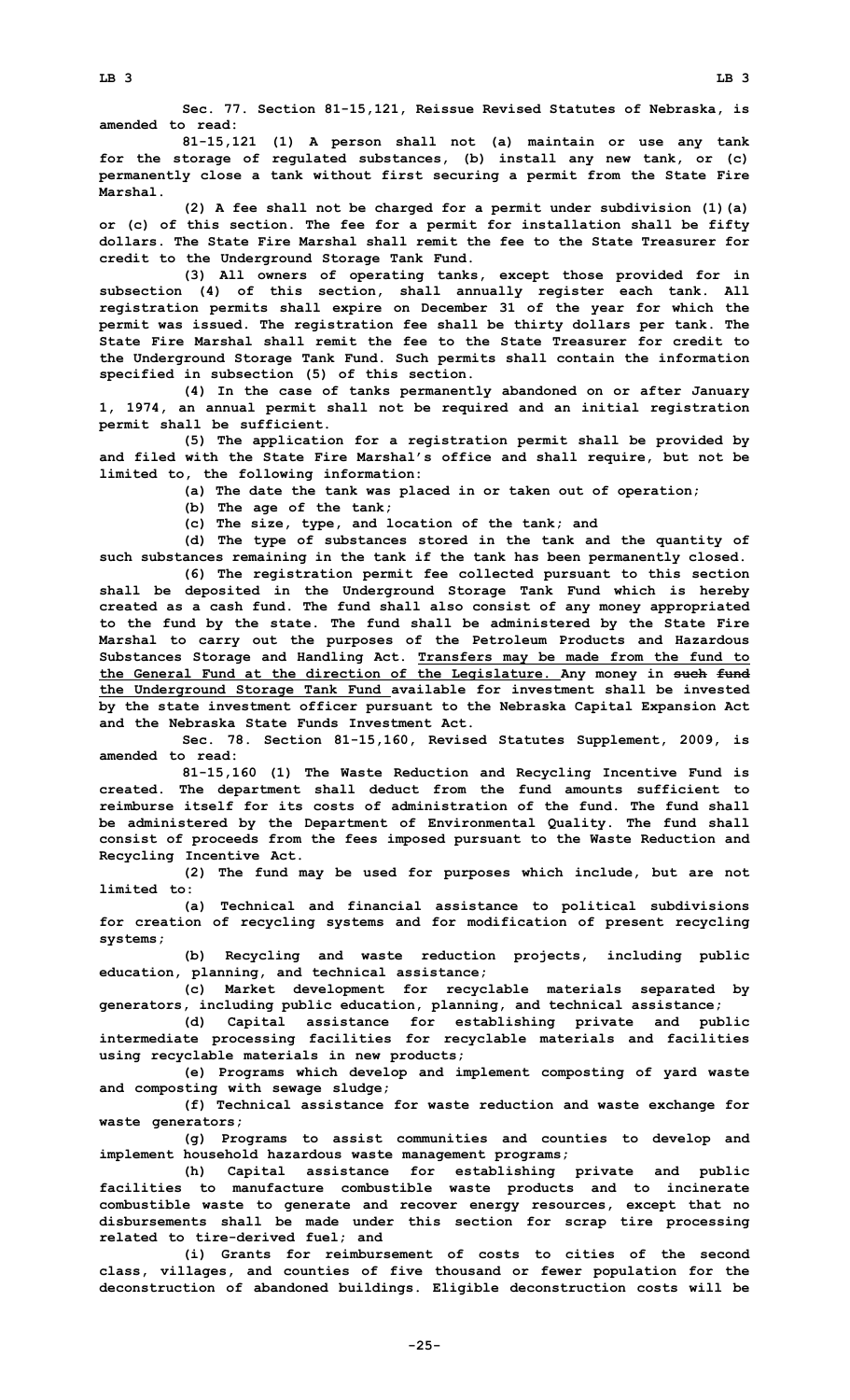**related to the recovery and processing of recyclable or reusable material from the abandoned buildings.**

**(3) Grants up to one million dollars annually shall be available until June 30, 2014, for new scrap tire projects only, if acceptable scrap tire project applications are received. Eligible categories of disbursement under section 81-15,161 may include, but are not limited to:**

**(a) Reimbursement for the purchase of crumb rubber generated and used in Nebraska, with disbursements not to exceed fifty percent of the cost of the crumb rubber;**

**(b) Reimbursement for the purchase of tire-derived product which utilizes <sup>a</sup> minimum of twenty-five percent recycled tire content, with disbursements not to exceed twenty-five percent of the product's retail cost, except that persons who applied for <sup>a</sup> grant between June 1, 1999, and May 31, 2001, for the purchase of tire-derived product which utilizes <sup>a</sup> minimum of twenty-five percent recycled tire content may apply for reimbursement on or before July 1, 2002. Reimbursement shall not exceed twenty-five percent of the product's retail cost and may be funded in fiscal years 2001-02 and 2002-03;**

**(c) Participation in the capital costs of building, equipment, and other capital improvement needs or startup costs for scrap tire processing or manufacturing of tire-derived product, with disbursements not to exceed fifty percent of such costs or five hundred thousand dollars, whichever is less;**

**(d) Participation in the capital costs of building, equipment, or other startup costs needed to establish collection sites or to collect and transport scrap tires, with disbursements not to exceed fifty percent of such costs;**

**(e) Cost-sharing for the manufacturing of tire-derived product, with disbursements not to exceed twenty dollars per ton or two hundred fifty thousand dollars, whichever is less, to any person annually;**

**(f) Cost-sharing for the processing of scrap tires, with disbursements not to exceed twenty dollars per ton or two hundred fifty thousand dollars, whichever is less, to any person annually;**

**(g) Cost-sharing for the use of scrap tires for civil engineering applications for specified projects, with disbursements not to exceed twenty dollars per ton or two hundred fifty thousand dollars, whichever is less, to any person annually; and**

**(h) Disbursement to <sup>a</sup> political subdivision up to one hundred percent of costs incurred in cleaning up scrap tire collection and disposal sites.**

**The director shall give preference to projects which utilize scrap tires generated and used in Nebraska.**

**(4) Priority for grants made under section 81-15,161 shall be given to grant proposals demonstrating <sup>a</sup> formal public/private partnership except for grants awarded from fees collected under subsection (6) of section 13-2042.**

**(5) Grants awarded from fees collected under subsection (6) of section 13-2042 may be renewed for up to <sup>a</sup> five-year grant period. Such applications shall include an updated integrated solid waste management plan pursuant to section 13-2032. Annual disbursements are subject to available funds and the grantee meeting established grant conditions. Priority for such grants shall be given to grant proposals showing regional participation and programs which address the first integrated solid waste management hierarchy as stated in section 13-2018 which shall include toxicity reduction. Disbursements for any one year shall not exceed fifty percent of the total fees collected after rebates under subsection (6) of section 13-2042 during that year.**

**(6) Any person who stores waste tires in violation of section 13-2033, which storage is the subject of abatement or cleanup, shall be liable to the State of Nebraska for the reimbursement of expenses of such abatement or cleanup paid by the Department of Environmental Quality.**

**(7) The Department of Environmental Quality may receive gifts, bequests, and any other contributions for deposit in the Waste Reduction and Recycling Incentive Fund. Transfers may be made from the fund to the General Fund at the direction of the Legislature. Any money in the fund Waste Reduction and Recycling Incentive Fund available for investment shall be invested by the state investment officer pursuant to the Nebraska Capital Expansion Act and the Nebraska State Funds Investment Act.**

**Sec. 79. Section 81-15,165, Reissue Revised Statutes of Nebraska, is amended to read:**

**81-15,165 The Tax Commissioner shall deduct and withhold from the fees collected pursuant to sections 81-15,159 to 81-15,165 <sup>a</sup> fee sufficient to reimburse himself or herself for the actual cost of collecting and administering such fees and shall credit such collection fee to the Waste**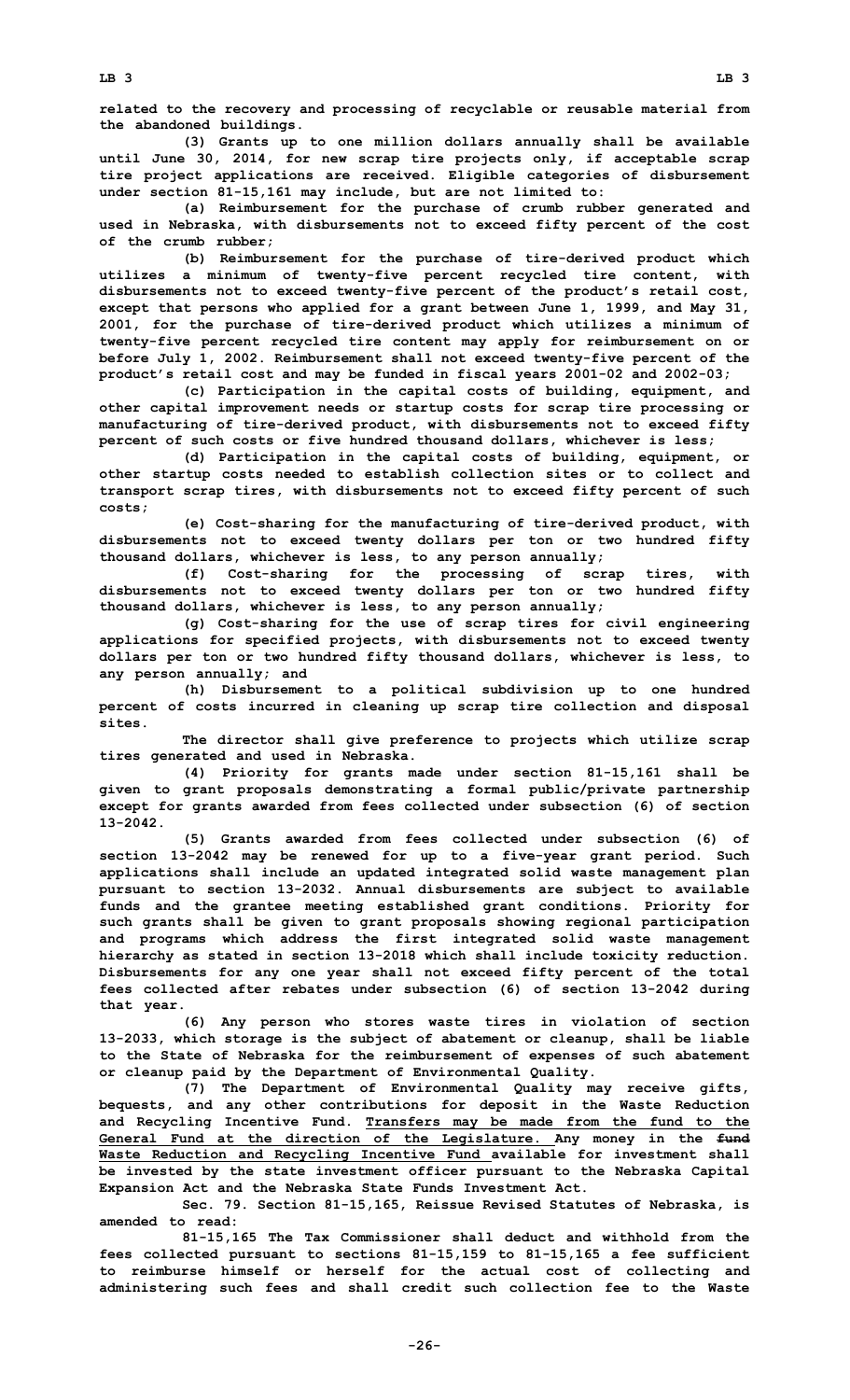**Reduction and Recycling Incentive Fees Collection Fund which is hereby created. The Legislature shall appropriate money from the fund to the Department of Revenue to cover the actual costs of the department in administering the Waste Reduction and Recycling Incentive Act. Transfers may be made from the fund to the General Fund at the direction of the Legislature. Any money in the fund Waste Reduction and Recycling Incentive Fees Collection Fund available for investment shall be invested by the state investment officer pursuant to the Nebraska Capital Expansion Act and the Nebraska State Funds Investment Act.**

**Sec. 80. Section 81-15,180, Reissue Revised Statutes of Nebraska, is amended to read:**

**81-15,180 The Superfund Cost Share Cash Fund is created. The Department of Environmental Quality shall remit grants and gifts received by the department for purposes of providing cost share for remediation of superfund sites to the State Treasurer for credit to the fund. The department shall administer the Superfund Cost Share Cash Fund to pay for nonfederal costs, including costs for in-kind services, required as cost share for remediation of superfund sites. Transfers may be made from the fund to the General Fund at the direction of the Legislature. Any money in the fund Superfund Cost Share Cash Fund available for investment shall be invested by the state investment officer pursuant to the Nebraska Capital Expansion Act and the Nebraska State Funds Investment Act.**

**The State Treasurer shall transfer the balance of the Department of Environmental Quality Superfund Cash Fund, administratively created pursuant to section 81-1111.04, to the Superfund Cost Share Cash Fund.**

**Sec. 81. Section 81-1607.01, Reissue Revised Statutes of Nebraska, is amended to read:**

**81-1607.01 The State Energy Office Cash Fund is hereby created. The fund shall consist of funds received pursuant to section 57-705. The fund shall be used for the administration of sections 81-1601 to 81-1607, for energy conservation activities, and for providing technical assistance to communities in the area of natural gas other than assistance regarding ownership of regulated utilities, except that transfers may be made from the fund to the General Fund at the direction of the Legislature. Any money in the fund State Energy Office Cash Fund available for investment shall be invested by the state investment officer pursuant to the Nebraska Capital Expansion Act and the Nebraska State Funds Investment Act.**

**Sec. 82. Section 81-1634, Reissue Revised Statutes of Nebraska, is amended to read:**

**81-1634 Funds received in repayment for energy efficiency loans from the School Weatherization Fund shall be credited to the General Fund. For each fiscal year in which there are any outstanding loans, the Legislature shall designate <sup>a</sup> portion of the funds received in repayment for energy efficiency loans for use by the State Energy Office to cover the actual cost of administering outstanding loans. Transfers may be made from the School Weatherization Fund to the General Fund at the direction of the Legislature.**

**Sec. 83. Section 81-2004.01, Reissue Revised Statutes of Nebraska, is amended to read:**

**81-2004.01 (1) The Carrier Enforcement Cash Fund is created. The fund shall be established within the Nebraska State Patrol and administered by the Superintendent of Law Enforcement and Public Safety. The fund shall consist of fund transfers made each fiscal year from the Roads Operations Cash Fund as authorized by the Legislature through the budget process.**

**(2) The Carrier Enforcement Cash Fund shall only be used to pay the costs associated with the operation of the carrier enforcement division of the patrol, except that (a) the Legislature may authorize fund transfers each fiscal year through the budget process from the Carrier Enforcement Cash Fund to the Nebraska Public Safety Communication System Cash Fund to pay the carrier enforcement division's share of operations costs of the Nebraska Public Safety Communication System and (b) transfers may be made from the Carrier Enforcement Cash Fund to the General Fund at the direction of the Legislature.**

**(3) Any money in the Carrier Enforcement Cash Fund available for investment shall be invested by the state investment officer pursuant to the Nebraska Capital Expansion Act and the Nebraska State Funds Investment Act.**

**Sec. 84. Section 81-2105, Reissue Revised Statutes of Nebraska, is amended to read:**

**81-2105 There is hereby created the Electrical Division Fund. All money received under the State Electrical Act shall be remitted to the State Treasurer for credit to the fund. Each member of the board shall be reimbursed for the actual and necessary expenses incurred in the performance of his or her duties pursuant to sections 81-1174 to 81-1177 to be paid out of the fund.**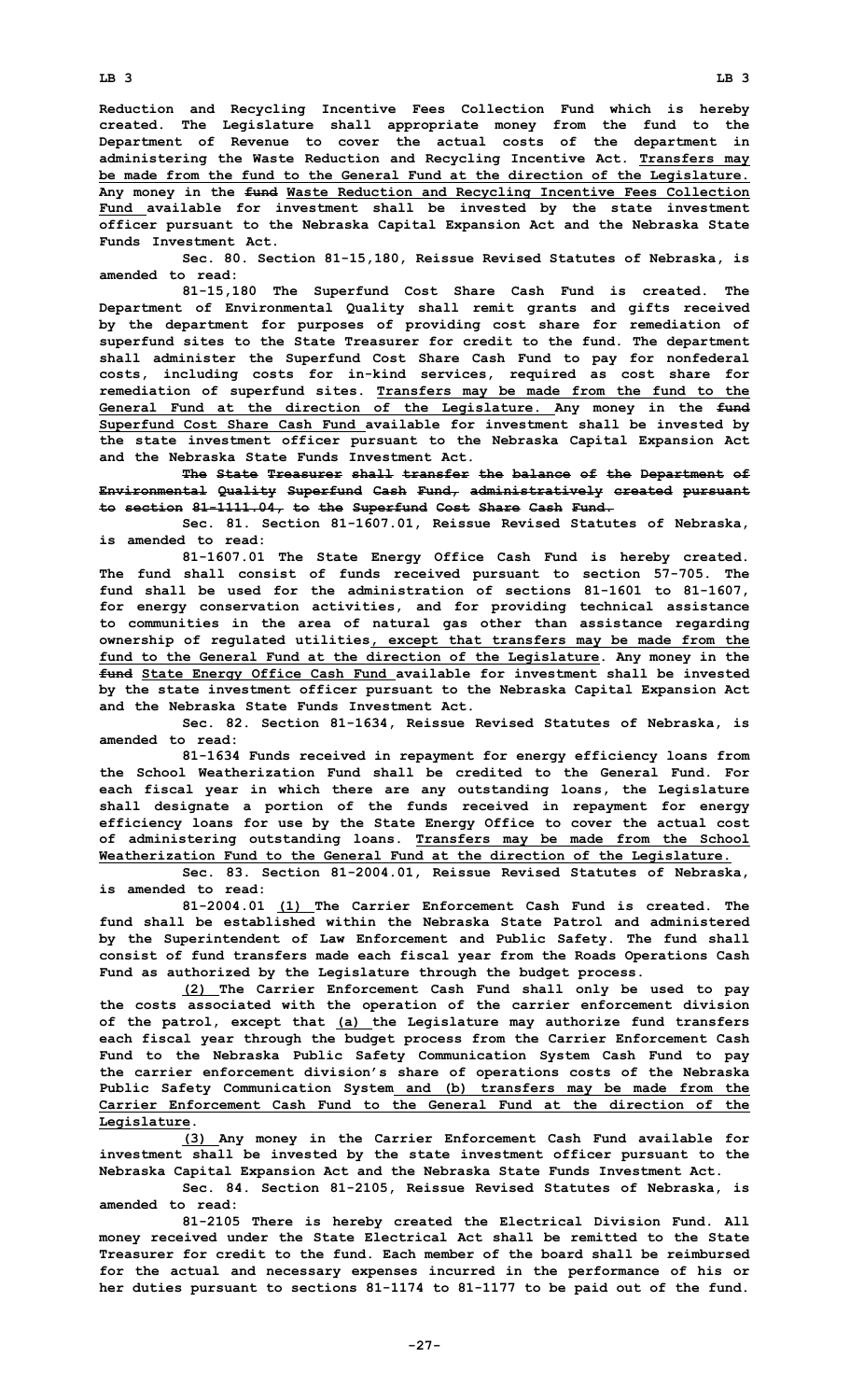**Transfers may be made from the fund to the General Fund at the direction of the Legislature.**

**Sec. 85. Section 81-3119, Revised Statutes Supplement, 2009, is amended to read:**

**81-3119 The Health and Human Services Cash Fund is created and shall consist of funds from contracts, grants, gifts, or fees. On or before July 15, 2008, one million dollars shall be transferred from the Health and Human Services Cash Fund to the Rural Health Professional Incentive Fund. On July 9, 2009, two hundred fifteen thousand dollars shall be transferred from the Health and Human Services Cash Fund to the State Medicaid Fraud Control Unit Cash Fund. Transfers may be made from the fund to the General Fund at the direction of the Legislature. Any money in the Health and Human Services Cash Fund available for investment shall be invested by the state investment officer pursuant to the Nebraska Capital Expansion Act and the Nebraska State Funds Investment Act.**

**Sec. 86. Section 81-3432, Revised Statutes Supplement, 2009, is amended to read:**

**81-3432 The Engineers and Architects Regulation Fund is created. The secretary of the board shall receive and account for all money derived from the operation of the Engineers and Architects Regulation Act and shall remit the money to the State Treasurer for credit to the Engineers and Architects Regulation Fund. All expenses certified by the board as properly and necessarily incurred in the discharge of duties, including compensation and administrative staff, and any expense incident to the administration of the act relating to other states shall be paid out of the fund. Loan repayments payable pursuant to section 81-3432.01 shall be paid out of the fund. Warrants for the payment of expenses shall be issued by the Director of Administrative Services and paid by the State Treasurer upon presentation of vouchers regularly drawn by the chairperson and secretary of the board and approved by the board. At no time shall the total amount of warrants exceed the total amount of the fees collected under the act and to the credit of the fund. Transfers may be made from the fund to the General Fund at the direction of the Legislature through June 30, 2011. Any money in the fund Engineers and Architects Regulation Fund available for investment shall be invested by the state investment officer pursuant to the Nebraska Capital Expansion Act and the Nebraska State Funds Investment Act.**

**Sec. 87. Section 81-3524, Reissue Revised Statutes of Nebraska, is amended to read:**

**81-3524 The Geologists Regulation Fund is created. The secretary of the board shall receive and account for all money derived from the operation of the Geologists Regulation Act. The board shall remit the money to the State Treasurer for credit to the Geologists Regulation Fund, which shall be continued from year to year and shall be drawn against only as provided for in this section and, when reappropriated for the succeeding biennium, shall not revert to the General Fund. All expenses certified by the board as properly and necessarily incurred in the discharge of duties, including compensation and administrative staff, and any expense incident to the administration of the act relating to other states, shall be paid out of the fund. Warrants for the payment of expenses shall be issued by the Director of Administrative Services and paid by the State Treasurer upon presentation of vouchers regularly drawn by the chairperson and secretary of the board and approved by the board. At no time shall the total amount of warrants exceed the total amount of the fees collected under the act and to the credit of the fund. Transfers may be made from the fund to the General Fund at the direction of the Legislature. Any money in the fund Geologists Regulation Fund available for investment shall be invested by the state investment officer pursuant to the Nebraska Capital Expansion Act and the Nebraska State Funds Investment Act.**

**Sec. 88. Section 82-108.02, Reissue Revised Statutes of Nebraska, is amended to read:**

**82-108.02 All funds received by the Nebraska State Historical Society for services rendered shall be remitted to the State Treasurer for credit to the Historical Society Fund which is hereby established. Funds to the credit of the fund shall only be expended, as and when appropriated by the Legislature, by the Nebraska State Historical Society for the general purposes of such society, except that transfers may be made from the fund to the General Fund at the direction of the Legislature. Any money in the fund Historical Society Fund available for investment shall be invested by the state investment officer pursuant to the Nebraska Capital Expansion Act and the Nebraska State Funds Investment Act.**

**Sec. 89. Section 83-913.01, Reissue Revised Statutes of Nebraska, is amended to read:**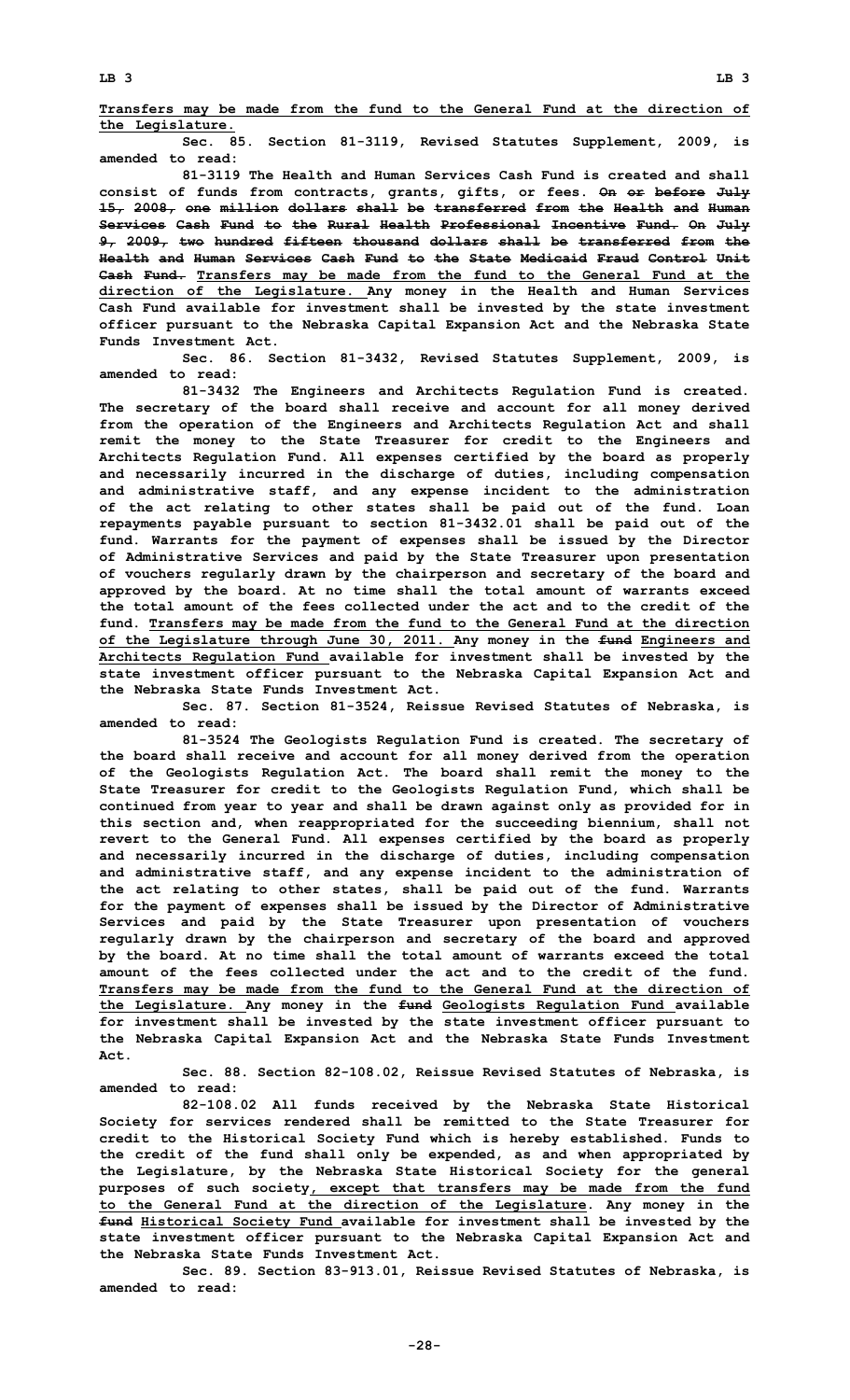**83-913.01 (1) There is hereby created the Department of Correctional Services Facility Cash Fund.**

**Except as otherwise provided, all money derived from any source in any facility under the supervision of the Department of Correctional Services shall be remitted to the State Treasurer in accordance with the policies and procedures established by the Director of Correctional Services for credit to the fund. Transfers may be made from the fund to the General Fund at the direction of the Legislature. Any money in the fund Department of Correctional Services Facility Cash Fund available for investment may be invested pursuant to the Nebraska Capital Expansion Act and the Nebraska State Funds Investment Act.**

**(2) All disbursements from the fund shall be made by the Director of Administrative Services by warrants drawn on the fund only upon certification of expenses by the chief executive officer of the appropriate facility within the Department of Correctional Services and upon presentation of proper vouchers for such expenses by the Director of Correctional Services or his or her authorized agent.**

**Sec. 90. Section 84-409, Reissue Revised Statutes of Nebraska, is amended to read:**

**84-409 There shall be paid to the State Treasurer, for each day the State Surveyor is engaged in making any survey or in settling and disposing of disputes and disagreements, as provided in section 84-410, <sup>a</sup> per diem rate of compensation as determined by the Board of Educational Lands and Funds for his or her services and the necessary expenses incurred in making the same. All fees received for the services and expenses of the State Surveyor or deputy surveyors shall be paid into the state treasury and by the State Treasurer placed in <sup>a</sup> fund to be known as Surveyors' Cash Fund, which fund shall be used in paying the salaries and expenses of deputy surveyors, except as provided in section 84-407.01, in making surveys and for making refunds on deposits. All fees and expenses placed in the Surveyors' Cash Fund for the services and expenses of the State Surveyor, after the payments from the cash fund are made as hereinbefore provided, shall be transferred to the General Fund. Transfers may be made from the Surveyors' Cash Fund to the General Fund at the direction of the Legislature. Any money in the Surveyors' Cash Fund available for investment shall be invested by the state investment officer pursuant to the Nebraska Capital Expansion Act and the Nebraska State Funds Investment Act.**

**Sec. 91. Section 84-414, Reissue Revised Statutes of Nebraska, is amended to read:**

**84-414 The State Surveyor, under the direction of the Board of Educational Lands and Funds, shall receive and account for all money derived from the operation of the survey record repository pursuant to sections 84-412 and 84-413, and shall pay such money to the State Treasurer, who shall credit it to the Survey Record Repository Fund which is hereby created. When appropriated by the Legislature, this fund shall be expended only for the purposes of sections 84-412 and 84-413, except that transfers may be made from the fund to the General Fund at the direction of the Legislature. All money in the fund Survey Record Repository Fund available for investment shall be invested by the state investment officer pursuant to the Nebraska Capital Expansion Act and the Nebraska State Funds Investment Act.**

**Sec. 92. Section 84-510, Revised Statutes Supplement, 2009, is amended to read:**

**84-510 The Corporation Cash Fund is created. Transfers from the fund to the Election Administration Fund or the General Fund may be made at the direction of the Legislature. The State Treasurer shall transfer five hundred thousand dollars from the Corporation Cash Fund to the General Fund on or before July 5, 2009. Any money in the Corporation Cash Fund available for investment shall be invested by the state investment officer pursuant to the Nebraska Capital Expansion Act and the Nebraska State Funds Investment Act.**

**Sec. 93. Section 84-1227, Reissue Revised Statutes of Nebraska, is amended to read:**

**84-1227 There is hereby established in the state treasury <sup>a</sup> special fund to be known as the Records Management Cash Fund which, when appropriated by the Legislature, shall be expended by the Secretary of State for the purposes of providing records management services and assistance to political subdivisions, for development and maintenance of <sup>a</sup> gateway or electronic network for accessing public records, and for grants to political subdivisions as provided in subdivision (1)(j) of section 84-1204. All fees and charges for the purpose of records management services and analysis received by the Secretary of State from the political subdivisions shall be remitted to the State Treasurer for credit to such fund. Transfers may be made from the fund to the General Fund at the direction of the Legislature. Any money in the fund Records Management Cash Fund available for investment shall be invested by the**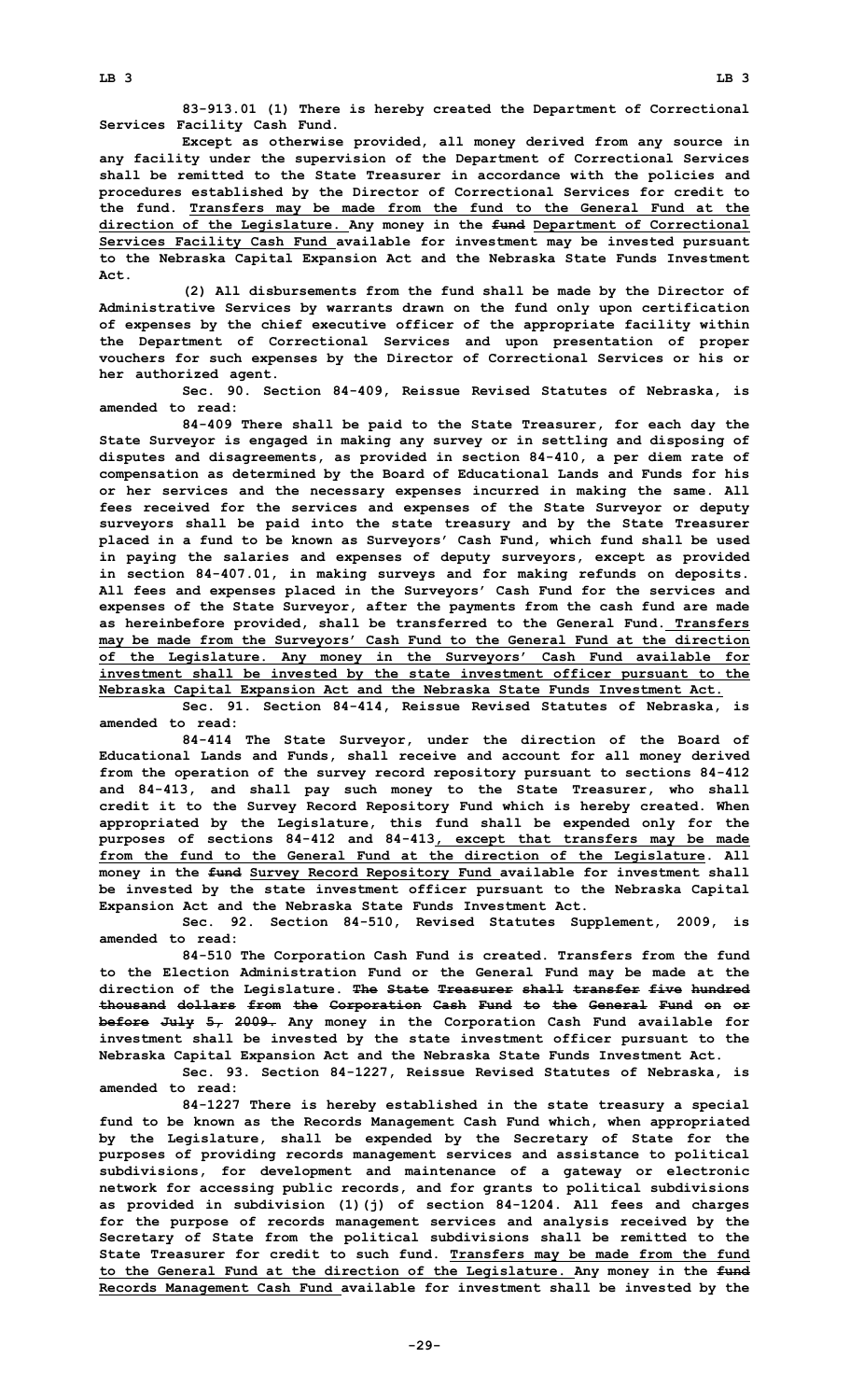**the Nebraska State Funds Investment Act.**

**Sec. 94. Section 85-1419, Reissue Revised Statutes of Nebraska, is amended to read:**

**85-1419 There is hereby created the Coordinating Commission for Postsecondary Education Cash Fund. The fund shall contain money received from application fees from out-of-state institutions of higher and postsecondary education seeking authorization to offer courses and programs in the State of Nebraska and from private colleges seeking provisional accreditation and money received by the commission for services rendered incident to the administration of its statutory or contractual functions. The fund shall be expended for the administrative costs of reviewing applications, publishing and duplicating reports, coordinating studies, conducting conferences, and other related activities as may be authorized by the Legislature or by contract, except that transfers may be made from the fund to the General Fund at the direction of the Legislature. All such money received by the commission shall be remitted to the State Treasurer for credit to the fund. Coordinating Commission for Postsecondary Education Cash Fund. A report on the receipts and expenditures from the fund shall be included as <sup>a</sup> part of the operating budget request submitted to the Legislature and the Governor. Any money in the fund available for investment shall be invested by the state investment officer pursuant to the Nebraska Capital Expansion Act and the Nebraska State Funds Investment Act.**

**Sec. 95. Section 85-1803, Reissue Revised Statutes of Nebraska, is amended to read:**

**85-1803 The Nebraska educational savings plan trust shall be operated with no General Fund appropriations. Money from the trust transferred from the program fund or endowment fund to the administrative fund in an amount authorized by an appropriation from the Legislature shall be utilized to pay for the costs of administering, operating, and maintaining the trust, to the extent permitted by section 529 of the Internal Revenue Code. The administrative fund shall not be credited with any money other than money transferred from the program fund or endowment fund in an amount authorized by an appropriation by the Legislature or any interest income earned on the balances held in the administrative fund. Transfers may be made from the administrative fund to the General Fund at the direction of the Legislature.**

**Sec. 96. Section 86-127, Reissue Revised Statutes of Nebraska, is amended to read:**

**86-127 (1) One of the goals of the federal Telecommunications Act of 1996, as such act existed on January 1, 2002, is to foster competition among telephone companies. Section 271 of the federal act (a) establishes specific incentives, procedures, and requirements for regional Bell operating companies to offer inter-LATA interexchange service and (b) requires the Public Service Commission to monitor the competitive performance of <sup>a</sup> regional Bell operating company and to consult with the Federal Communications Commission regarding such activities.**

**(2) The Nebraska Competitive Telephone Marketplace Fund is created. The Public Service Commission may accept, and the fund shall consist of, any voluntary performance payments received from <sup>a</sup> regional Bell operating company. The fund shall be used by the commission for expenses related to the monitoring of compliance with section 271 of the federal act. If money in the fund exceeds thirty thousand dollars, the commission shall remit such excess money to the State Treasurer for credit to the Nebraska Internet Enhancement Fund, except that transfers may be made from the Nebraska Competitive Telephone Marketplace Fund to the General Fund at the direction of the Legislature. Any money in the Nebraska Competitive Telephone Marketplace Fund available for investment shall be invested by the state investment officer pursuant to the Nebraska Capital Expansion Act and the Nebraska State Funds Investment Act.**

**Sec. 97. Section 86-312, Reissue Revised Statutes of Nebraska, is amended to read:**

**86-312 (1) The Nebraska Telecommunications Relay System Fund is created. The fund shall be used to provide <sup>a</sup> statewide telecommunications relay system and to administer <sup>a</sup> statewide voucher program to provide specialized telecommunications equipment to qualified deaf, hard of hearing, and speech-impaired persons in Nebraska, except that transfers may be made from the fund to the General Fund at the direction of the Legislature.**

**(2) Based upon the price of the equipment, vouchers shall be issued by the program administrator to pay private vendors for all or part of the cost of the equipment. After purchase, the recipient is the owner of the equipment and responsible for enforcement of any warranties and repairs.**

**(3) Any money in the fund Nebraska Telecommunications Relay System**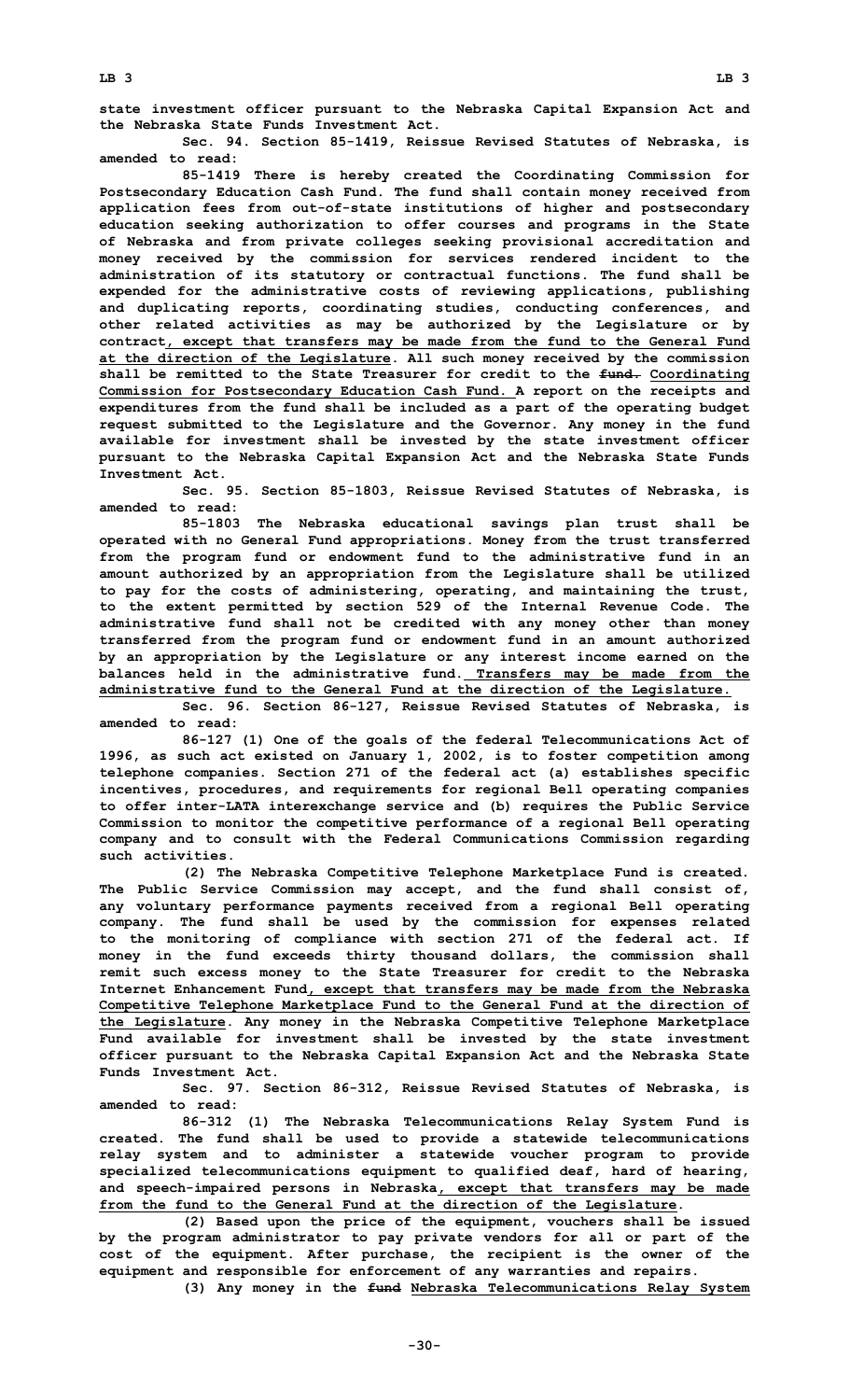**Fund available for investment shall be invested by the state investment officer pursuant to the Nebraska Capital Expansion Act and the Nebraska State Funds Investment Act.**

**Sec. 98. Section 86-463, Reissue Revised Statutes of Nebraska, is amended to read:**

**86-463 The Enhanced Wireless 911 Fund is created. The fund shall consist of the surcharges credited to the fund, any money appropriated by the Legislature, any federal funds received for wireless emergency communication, and any other funds designated for credit to the fund. Money in the fund shall be used for the costs of administering the fund and the purposes specified in section 86-465 unless otherwise directed by federal law with respect to any federal funds. The costs of administering the fund shall be kept to <sup>a</sup> minimum. The money in the fund shall not be subject to any fiscal-year limitation or lapse provision of unexpended balance at the end of any fiscal year or biennium. Interest accruing to the fund from invested fund balances may be transferred to the General Fund at the direction of the Legislature through June 30, 2010. Any money in the fund Enhanced Wireless 911 Fund available for investment shall be invested by the state investment officer pursuant to the Nebraska Capital Expansion Act and the Nebraska State Funds Investment Act.**

**Sec. 99. Section 88-545.01, Reissue Revised Statutes of Nebraska, is amended to read:**

**88-545.01 (1) The commission may enter into contracts with public or private entities which provide <sup>a</sup> benefit for both parties for purposes of performing audit or examination work. The commission shall conduct the work as time permits and shall not allow the work to conflict with the commission's primary responsibility of performing grain warehouse examinations within the prescribed statutory time.**

**(2) Fees from audit or examination contracts shall be remitted by the commission to the State Treasurer for credit to the Grain Warehouse Auditing Fund which is created. The fund shall be available to the commission to buy material and equipment for performing audits and examinations or to offset the cost of performing audits and examinations. Transfers may be made from the fund to the General Fund at the direction of the Legislature. Any money in the fund Grain Warehouse Auditing Fund available for investment shall be invested by the state investment officer pursuant to the Nebraska Capital Expansion Act and the Nebraska State Funds Investment Act.**

**Sec. 100. Section 88-552, Reissue Revised Statutes of Nebraska, is amended to read:**

**88-552 There is hereby created in the state treasury <sup>a</sup> fund to be known as the Nebraska Grain Warehouse Surveillance Cash Fund. Such fund shall be used solely for disbursing funds and receiving reimbursement for services performed by the commission in the suspension or termination of <sup>a</sup> warehouse operation, except that transfers may be made from the fund to the General Fund at the direction of the Legislature. All money received by the commission for such services shall be remitted to the State Treasurer for credit to such fund. the Nebraska Grain Warehouse Surveillance Cash Fund. Any money in the fund available for investment shall be invested by the state investment officer pursuant to the Nebraska Capital Expansion Act and the Nebraska State Funds Investment Act.**

**Sec. 101. Section 89-1,100, Reissue Revised Statutes of Nebraska, is amended to read:**

**89-1,100 The director shall collect registration, permit, laboratory, test, and inspection fees, penalties, and money required to be reimbursed as provided for in the Weights and Measures Act and shall remit such funds to the State Treasurer. The State Treasurer shall credit such funds to the Weights and Measures Administrative Fund, which fund is hereby created. All fees, penalties, and reimbursements collected pursuant to the act and credited to the fund shall be appropriated to the uses of the department to aid in defraying the expenses of administering the act, except that transfers may be made from the fund to the General Fund at the direction of the Legislature. Any unexpended balance in such fund the Weights and Measures Administrative Fund at the close of any biennium shall, when reappropriated, be available for the uses and purposes of the fund for the succeeding biennium. Any money in the fund available for investment shall be invested by the state investment officer pursuant to the Nebraska Capital Expansion Act and the Nebraska State Funds Investment Act. The registration, permit, laboratory, test, and inspection fees, penalties, and money required to be reimbursed as provided for in the Weights and Measures Act shall constitute <sup>a</sup> lien on the weighing and measuring devices or standards required to be registered or approved for use in this state until such fees, penalties, and reimbursements are paid. The director may sue for such fees, penalties, and reimbursements and may seek to foreclose on any lien in the name of the**